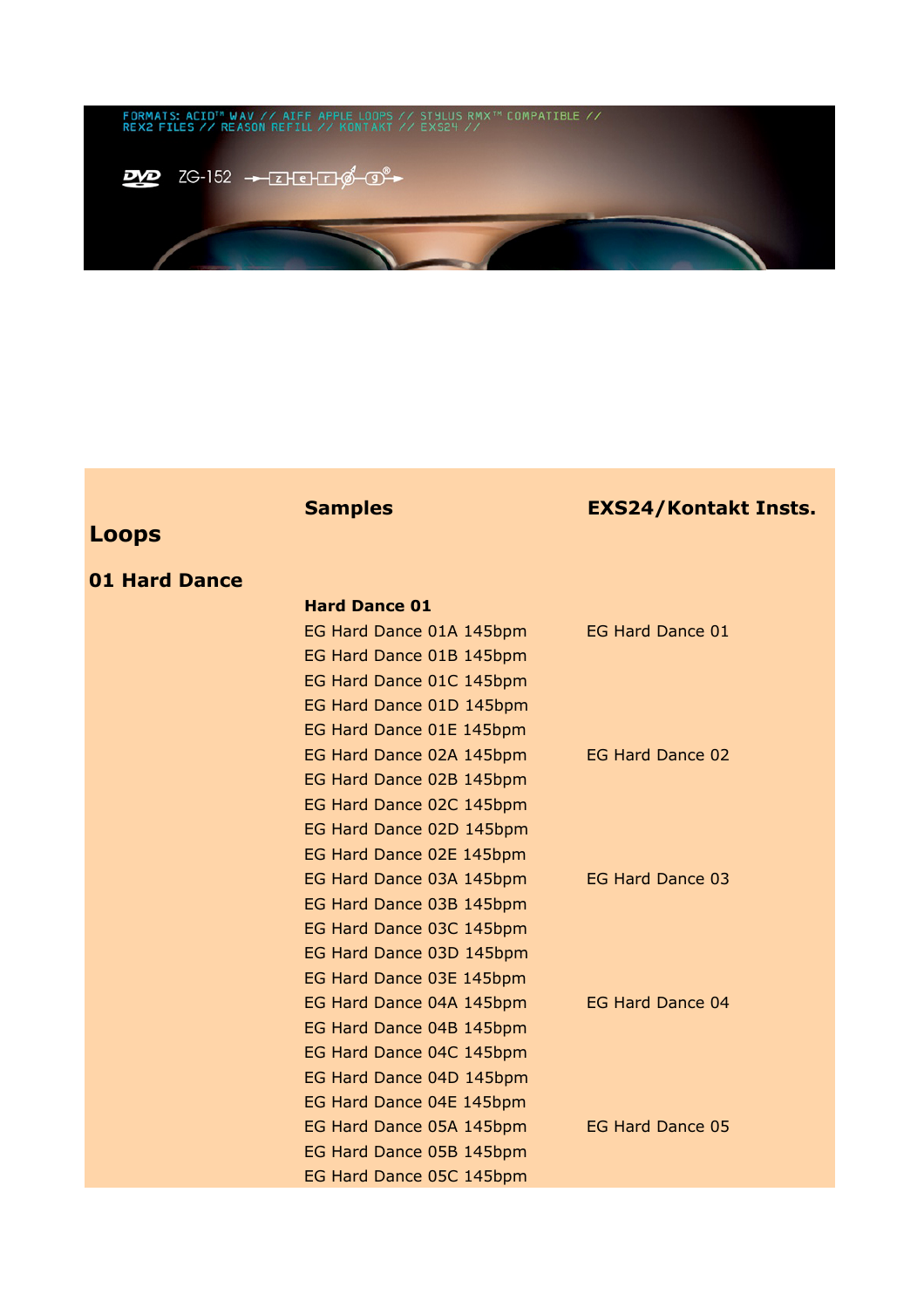| EG Hard Dance 05D 145bpm |                         |
|--------------------------|-------------------------|
| EG Hard Dance 05E 145bpm |                         |
| EG Hard Dance 06A 145bpm | EG Hard Dance 06        |
| EG Hard Dance 06B 145bpm |                         |
| EG Hard Dance 06C 145bpm |                         |
| EG Hard Dance 06D 145bpm |                         |
| EG Hard Dance 06E 145bpm |                         |
| EG Hard Dance 07A 145bpm | EG Hard Dance 07        |
| EG Hard Dance 07B 145bpm |                         |
| EG Hard Dance 07C 145bpm |                         |
| EG Hard Dance 07D 145bpm |                         |
| EG Hard Dance 07E 145bpm |                         |
| EG Hard Dance 08A 145bpm | EG Hard Dance 08        |
| EG Hard Dance 08B 145bpm |                         |
| EG Hard Dance 08C 145bpm |                         |
| EG Hard Dance 08D 145bpm |                         |
| EG Hard Dance 08E 145bpm |                         |
| EG Hard Dance 09A 145bpm | EG Hard Dance 09        |
| EG Hard Dance 09B 145bpm |                         |
| EG Hard Dance 09C 145bpm |                         |
| EG Hard Dance 09D 145bpm |                         |
| EG Hard Dance 09E 145bpm |                         |
| EG Hard Dance 10A 145bpm | EG Hard Dance 10        |
| EG Hard Dance 10B 145bpm |                         |
| EG Hard Dance 10C 145bpm |                         |
| EG Hard Dance 10D 145bpm |                         |
| EG Hard Dance 10E 145bpm |                         |
|                          |                         |
| <b>Hard Dance 02</b>     |                         |
| EG Hard Dance 11A 145bpm | EG Hard Dance 11        |
| EG Hard Dance 11B 145bpm |                         |
| EG Hard Dance 11C 145bpm |                         |
| EG Hard Dance 11D 145bpm |                         |
| EG Hard Dance 11E 145bpm |                         |
| EG Hard Dance 12A 145bpm | <b>EG Hard Dance 12</b> |
| EG Hard Dance 12B 145bpm |                         |
| EG Hard Dance 12C 145bpm |                         |
| EG Hard Dance 12D 145bpm |                         |
| EG Hard Dance 12E 145bpm |                         |
| EG Hard Dance 13A 145bpm | EG Hard Dance 13        |
| EG Hard Dance 13B 145bpm |                         |
| EG Hard Dance 13C 145bpm |                         |
| EG Hard Dance 13D 145bpm |                         |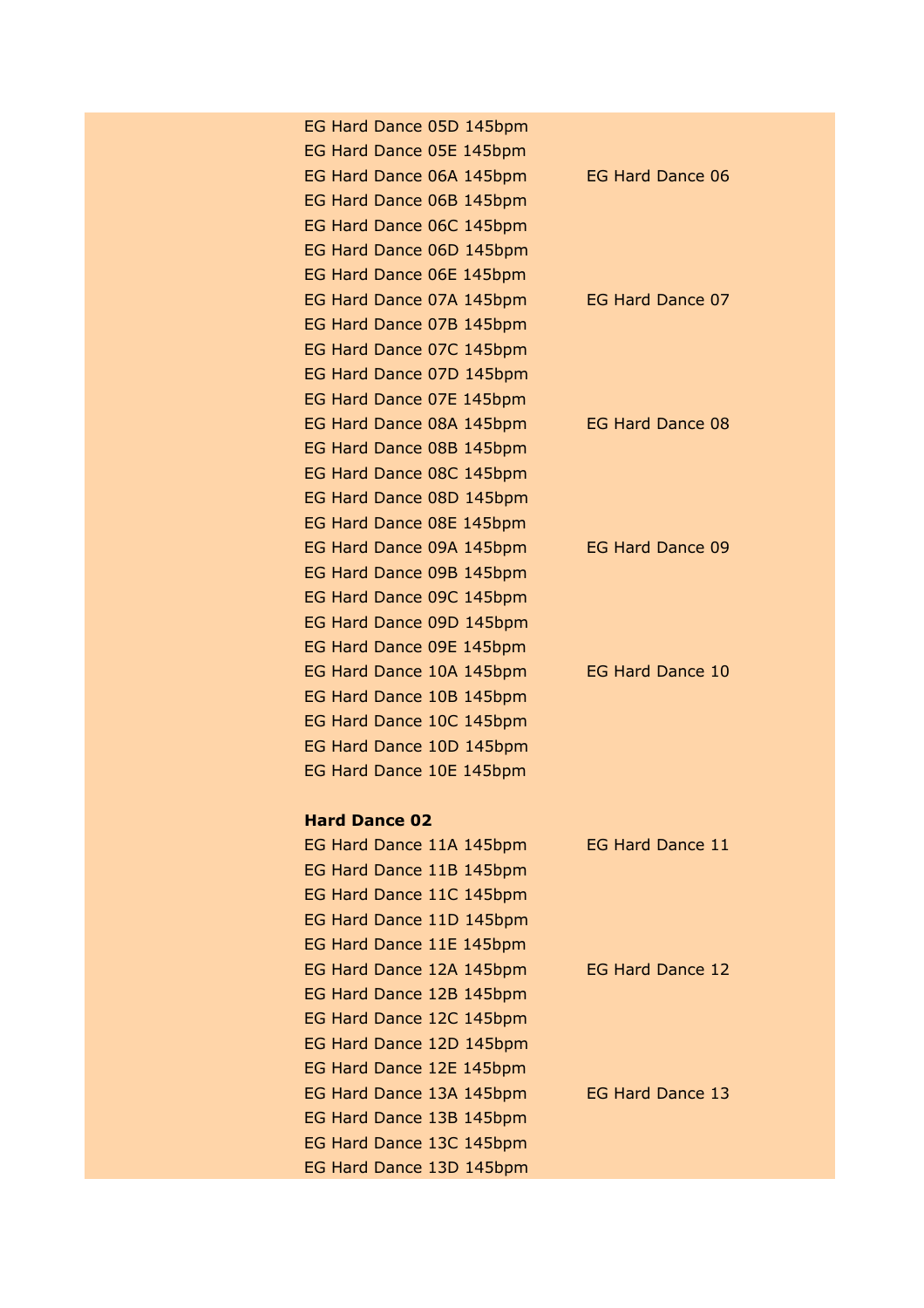| EG Hard Dance 13E 145bpm |                         |
|--------------------------|-------------------------|
| EG Hard Dance 14A 145bpm | <b>EG Hard Dance 14</b> |
| EG Hard Dance 14B 145bpm |                         |
| EG Hard Dance 14C 145bpm |                         |
| EG Hard Dance 14D 145bpm |                         |
| EG Hard Dance 14E 145bpm |                         |
| EG Hard Dance 15A 145bpm | <b>EG Hard Dance 15</b> |
| EG Hard Dance 15B 145bpm |                         |
| EG Hard Dance 15C 145bpm |                         |
| EG Hard Dance 15D 145bpm |                         |
| EG Hard Dance 15E 145bpm |                         |
| EG Hard Dance 16A 145bpm | EG Hard Dance 16        |
| EG Hard Dance 16B 145bpm |                         |
| EG Hard Dance 16C 145bpm |                         |
| EG Hard Dance 16D 145bpm |                         |
| EG Hard Dance 16E 145bpm |                         |
| EG Hard Dance 17A 145bpm | EG Hard Dance 17        |
| EG Hard Dance 17B 145bpm |                         |
| EG Hard Dance 17C 145bpm |                         |
| EG Hard Dance 17D 145bpm |                         |
| EG Hard Dance 17E 145bpm |                         |
| EG Hard Dance 18A 145bpm | <b>EG Hard Dance 18</b> |
| EG Hard Dance 18B 145bpm |                         |
| EG Hard Dance 18C 145bpm |                         |
| EG Hard Dance 18D 145bpm |                         |
| EG Hard Dance 18E 145bpm |                         |
| EG Hard Dance 19A 145bpm | <b>EG Hard Dance 19</b> |
| EG Hard Dance 19B 145bpm |                         |
| EG Hard Dance 19C 145bpm |                         |
| EG Hard Dance 19D 145bpm |                         |
| EG Hard Dance 19E 145bpm |                         |
| EG Hard Dance 20A 145bpm | EG Hard Dance 20        |
| EG Hard Dance 20B 145bpm |                         |
| EG Hard Dance 20C 145bpm |                         |
| EG Hard Dance 20D 145bpm |                         |
| EG Hard Dance 20E 145bpm |                         |
| <b>Hard Dance 03</b>     |                         |
| EG Hard Dance 21A 145bpm | <b>EG Hard Dance 21</b> |
| EG Hard Dance 21B 145bpm |                         |
| EG Hard Dance 21C 145bpm |                         |
| EG Hard Dance 21D 145bpm |                         |
| EG Hard Dance 21E 145bpm |                         |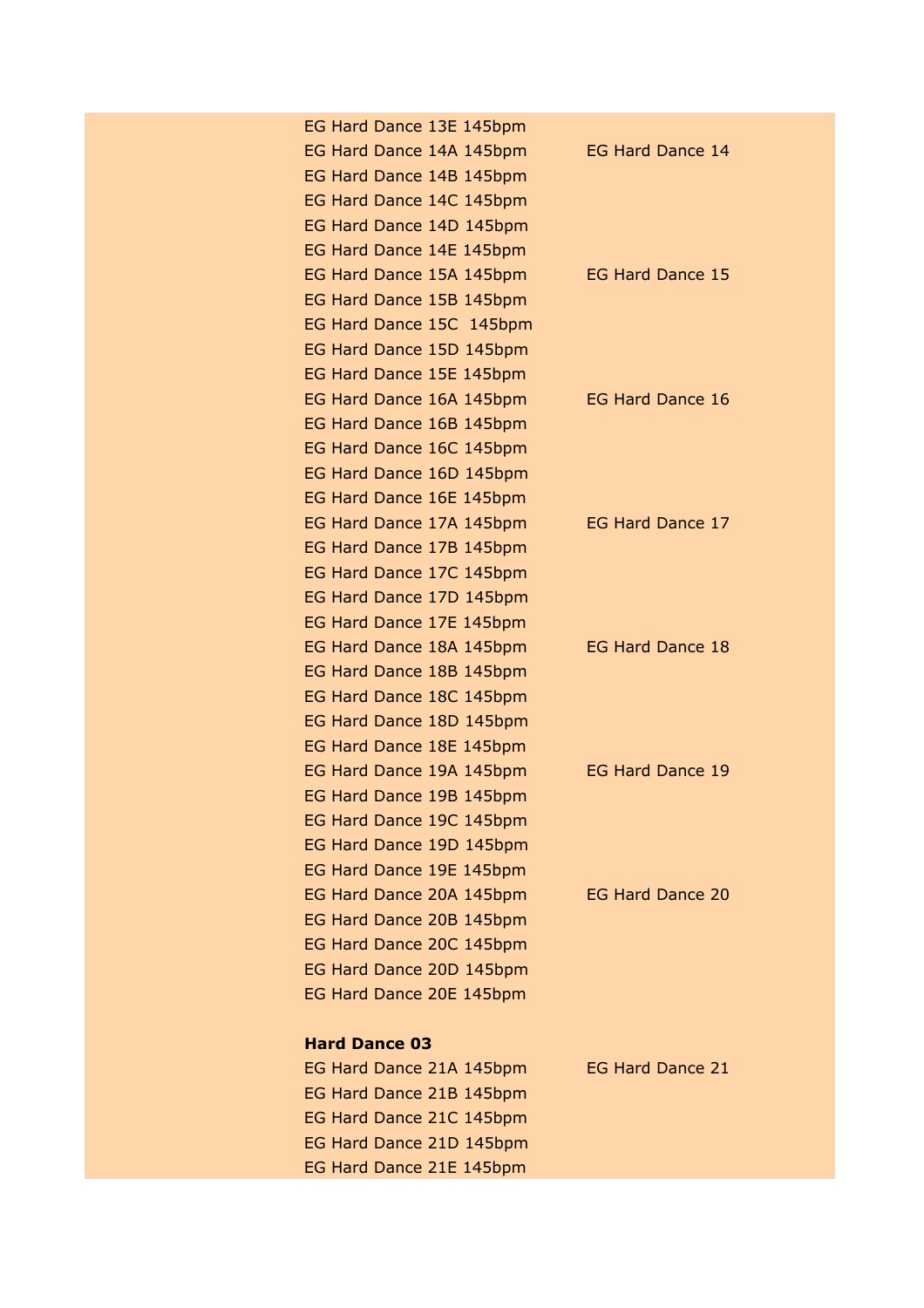| EG Hard Dance 22A 145bpm | <b>EG Hard Dance 22</b> |
|--------------------------|-------------------------|
| EG Hard Dance 22B 145bpm |                         |
| EG Hard Dance 22C 145bpm |                         |
| EG Hard Dance 22D 145bpm |                         |
| EG Hard Dance 22E 145bpm |                         |
| EG Hard Dance 23A 145bpm | EG Hard Dance 23        |
| EG Hard Dance 23B 145bpm |                         |
| EG Hard Dance 23C 145bpm |                         |
| EG Hard Dance 23D 145bpm |                         |
| EG Hard Dance 23E 145bpm |                         |
| EG Hard Dance 24A 145bpm | EG Hard Dance 24        |
| EG Hard Dance 24B 145bpm |                         |
| EG Hard Dance 24C 145bpm |                         |
| EG Hard Dance 24D 145bpm |                         |
| EG Hard Dance 24E 145bpm |                         |
| EG Hard Dance 25A 140bpm | EG Hard Dance 25        |
| EG Hard Dance 25B 140bpm |                         |
| EG Hard Dance 25C 140bpm |                         |
| EG Hard Dance 25D 140bpm |                         |
| EG Hard Dance 25E 140bpm |                         |
| EG Hard Dance 26A 140bpm | <b>EG Hard Dance 26</b> |
| EG Hard Dance 26B 140bpm |                         |
| EG Hard Dance 26C 140bpm |                         |
| EG Hard Dance 26D 140bpm |                         |
| EG Hard Dance 26E 140bpm |                         |
| EG Hard Dance 27A 140bpm | EG Hard Dance 27        |
| EG Hard Dance 27B 140bpm |                         |
| EG Hard Dance 27C 140bpm |                         |
| EG Hard Dance 27D 140bpm |                         |
| EG Hard Dance 27E 140bpm |                         |
| EG Hard Dance 28A 140bpm | EG Hard Dance 28        |
| EG Hard Dance 28B 140bpm |                         |
| EG Hard Dance 28C 140bpm |                         |
| EG Hard Dance 28D 140bpm |                         |
| EG Hard Dance 28E 140bpm |                         |
| EG Hard Dance 29A 140bpm | EG Hard Dance 29        |
| EG Hard Dance 29B 140bpm |                         |
| EG Hard Dance 29C 140bpm |                         |
| EG Hard Dance 29D 140bpm |                         |
| EG Hard Dance 29E 140bpm |                         |
| EG Hard Dance 30A 140bpm | <b>EG Hard Dance 30</b> |
| EG Hard Dance 30B 140bpm |                         |
| EG Hard Dance 30C 140bpm |                         |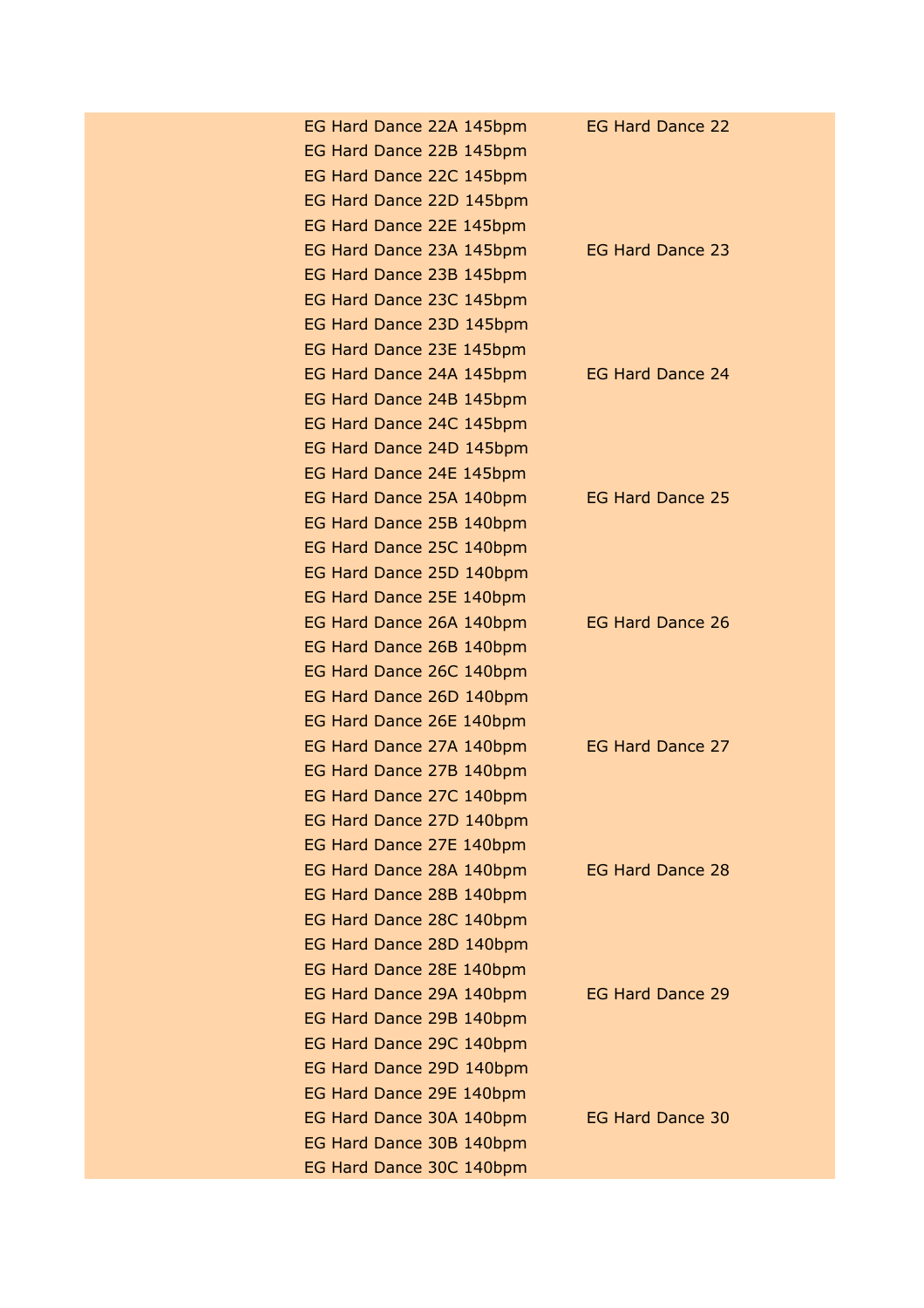EG Hard Dance 30D 140bpm EG Hard Dance 30E 140bpm

#### **Hard Dance 04**

| EG Hard Dance 31A 140bpm | <b>EG Hard Dance 31</b> |
|--------------------------|-------------------------|
| EG Hard Dance 31B 140bpm |                         |
| EG Hard Dance 31C 140bpm |                         |
| EG Hard Dance 31D 140bpm |                         |
| EG Hard Dance 31E 140bpm |                         |
| EG Hard Dance 32A 140bpm | <b>EG Hard Dance 32</b> |
| EG Hard Dance 32B 140bpm |                         |
| EG Hard Dance 32C 140bpm |                         |
| EG Hard Dance 32D 140bpm |                         |
| EG Hard Dance 32E 140bpm |                         |
| EG Hard Dance 33A 140bpm | <b>EG Hard Dance 33</b> |
| EG Hard Dance 33B 140bpm |                         |
| EG Hard Dance 33C 140bpm |                         |
| EG Hard Dance 33D 140bpm |                         |
| EG Hard Dance 33E 140bpm |                         |
| EG Hard Dance 34A 140bpm | <b>EG Hard Dance 34</b> |
| EG Hard Dance 34B 140bpm |                         |
| EG Hard Dance 34C 140bpm |                         |
| EG Hard Dance 34D 140bpm |                         |
| EG Hard Dance 34E 140bpm |                         |
| EG Hard Dance 35A 140bpm | <b>EG Hard Dance 35</b> |
| EG Hard Dance 35B 140bpm |                         |
| EG Hard Dance 35C 140bpm |                         |
| EG Hard Dance 35D 140bpm |                         |
| EG Hard Dance 35E 140bpm |                         |
| EG Hard Dance 36A 140bpm | <b>EG Hard Dance 36</b> |
| EG Hard Dance 36B 140bpm |                         |
| EG Hard Dance 36C 140bpm |                         |
| EG Hard Dance 36D 140bpm |                         |
| EG Hard Dance 36E 140bpm |                         |
| EG Hard Dance 37A 140bpm | <b>EG Hard Dance 37</b> |
| EG Hard Dance 37B 140bpm |                         |
| EG Hard Dance 37C 140bpm |                         |
| EG Hard Dance 37D 140bpm |                         |
| EG Hard Dance 37E 140bpm |                         |
| EG Hard Dance 38A 140bpm | <b>EG Hard Dance 38</b> |
| EG Hard Dance 38B 140bpm |                         |
| EG Hard Dance 38C 140bpm |                         |
| EG Hard Dance 38D 140bpm |                         |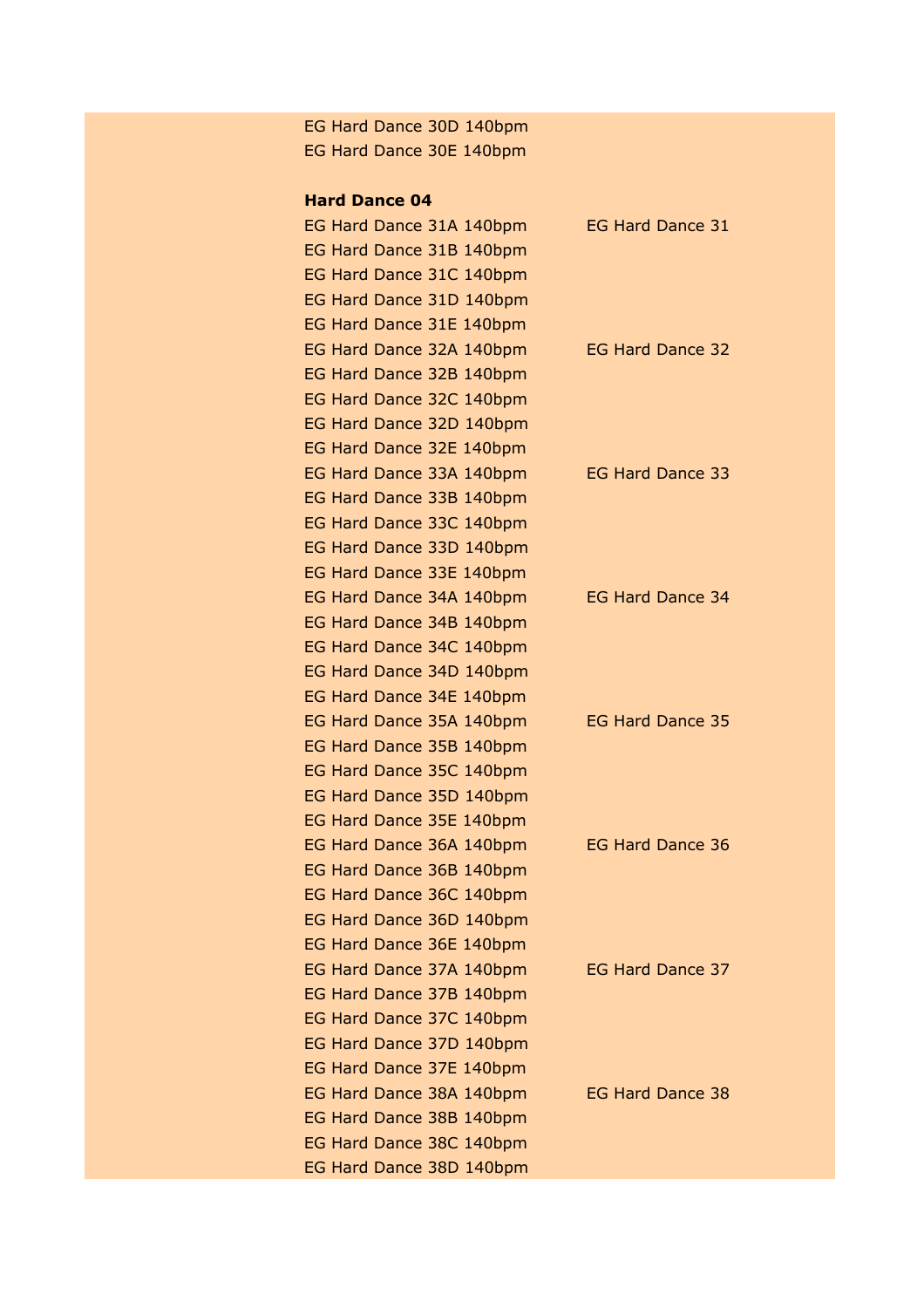| EG Hard Dance 38E 140bpm |                         |
|--------------------------|-------------------------|
| EG Hard Dance 39A 140bpm | EG Hard Dance 39        |
| EG Hard Dance 39B 140bpm |                         |
| EG Hard Dance 39C 140bpm |                         |
| EG Hard Dance 39D 140bpm |                         |
| EG Hard Dance 39E 140bpm |                         |
| EG Hard Dance 40A 140bpm | <b>EG Hard Dance 40</b> |
| EG Hard Dance 40B 140bpm |                         |
| EG Hard Dance 40C 140bpm |                         |
| EG Hard Dance 40D 140bpm |                         |
| EG Hard Dance 40E 140bpm |                         |
|                          |                         |
| <b>Hard Dance 05</b>     |                         |
| EG Hard Dance 41A 140bpm | <b>EG Hard Dance 41</b> |
| EG Hard Dance 41B 140bpm |                         |
| EG Hard Dance 41C 140bpm |                         |
| EG Hard Dance 41D 140bpm |                         |
| EG Hard Dance 41E 140bpm |                         |
| EG Hard Dance 42A 140bpm | <b>EG Hard Dance 42</b> |
| EG Hard Dance 42B 140bpm |                         |
| EG Hard Dance 42C 140bpm |                         |
| EG Hard Dance 42D 140bpm |                         |
| EG Hard Dance 42E 140bpm |                         |
| EG Hard Dance 43A 140bpm | <b>EG Hard Dance 43</b> |
| EG Hard Dance 43B 140bpm |                         |
| EG Hard Dance 43C 140bpm |                         |
| EG Hard Dance 43D 140bpm |                         |
| EG Hard Dance 43E 140bpm |                         |
| EG Hard Dance 44A 135bpm | <b>EG Hard Dance 44</b> |
| EG Hard Dance 44B 135bpm |                         |
| EG Hard Dance 44C 135bpm |                         |
| EG Hard Dance 44D 135bpm |                         |
| EG Hard Dance 44E 135bpm |                         |
| EG Hard Dance 45A 135bpm | EG Hard Dance 45        |
| EG Hard Dance 45B 135bpm |                         |
| EG Hard Dance 45C 135bpm |                         |
| EG Hard Dance 45D 135bpm |                         |
| EG Hard Dance 45E 135bpm |                         |
| EG Hard Dance 46A 135bpm | <b>EG Hard Dance 46</b> |
| EG Hard Dance 46B 135bpm |                         |
| EG Hard Dance 46C 135bpm |                         |
| EG Hard Dance 46D 135bpm |                         |
| EG Hard Dance 46E 135bpm |                         |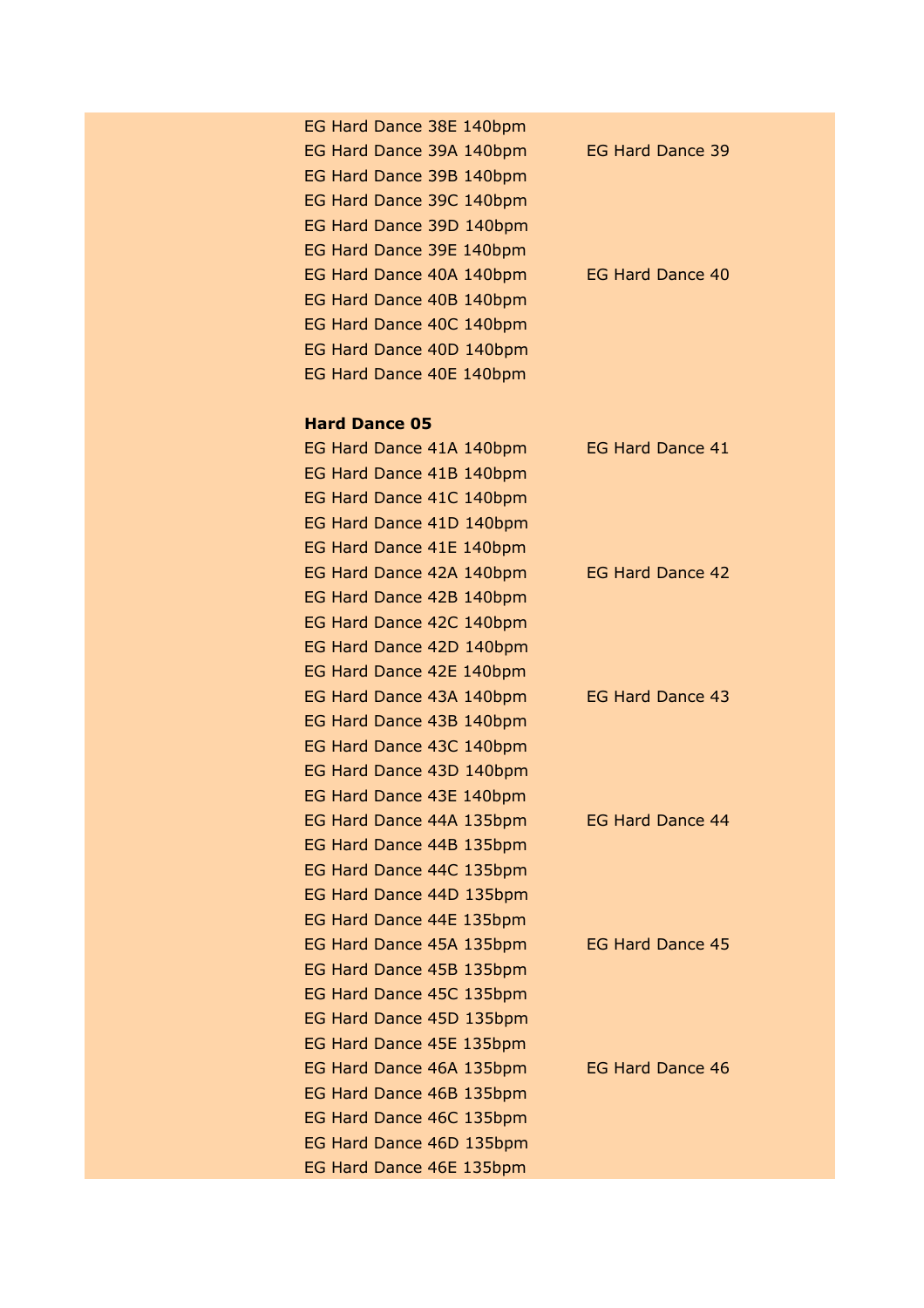### **02 Trance**

| <b>Trance 01</b>     |                     |
|----------------------|---------------------|
| EG Trance 01A 145bpm | EG Trance 01        |
| EG Trance 01B 145bpm |                     |
| EG Trance 01C 145bpm |                     |
| EG Trance 01D 145bpm |                     |
| EG Trance 01E 145bpm |                     |
| EG Trance 02A 145bpm | <b>EG Trance 02</b> |
| EG Trance 02B 145bpm |                     |
| EG Trance 02C 145bpm |                     |
| EG Trance 02D 145bpm |                     |
| EG Trance 02E 145bpm |                     |
| EG Trance 03A 145bpm | <b>EG Trance 03</b> |
| EG Trance 03B 145bpm |                     |
| EG Trance 03C 145bpm |                     |
| EG Trance 03D 145bpm |                     |
| EG Trance 03E 145bpm |                     |
| EG Trance 04A 145bpm | EG Trance 04        |
| EG Trance 04B 145bpm |                     |
| EG Trance 04C 145bpm |                     |
| EG Trance 04D 145bpm |                     |
| EG Trance 04E 145bpm |                     |
| EG Trance 05A 145bpm | <b>EG Trance 05</b> |
| EG Trance 05B 145bpm |                     |
| EG Trance 05C 145bpm |                     |
| EG Trance 05D 145bpm |                     |
| EG Trance 05E 145bpm |                     |
| EG Trance 06A 145bpm | <b>EG Trance 06</b> |
| EG Trance 06B 145bpm |                     |
| EG Trance 06C 145bpm |                     |
| EG Trance 06D 145bpm |                     |
| EG Trance 06E 145bpm |                     |
| EG Trance 07A 145bpm | EG Trance 07        |
| EG Trance 07B 145bpm |                     |
| EG Trance 07C 145bpm |                     |
| EG Trance 07D 145bpm |                     |
| EG Trance 07E 145bpm |                     |
| EG Trance 08A 145bpm | EG Trance 08        |
| EG Trance 08B 145bpm |                     |
| EG Trance 08C 145bpm |                     |
| EG Trance 08D 145bpm |                     |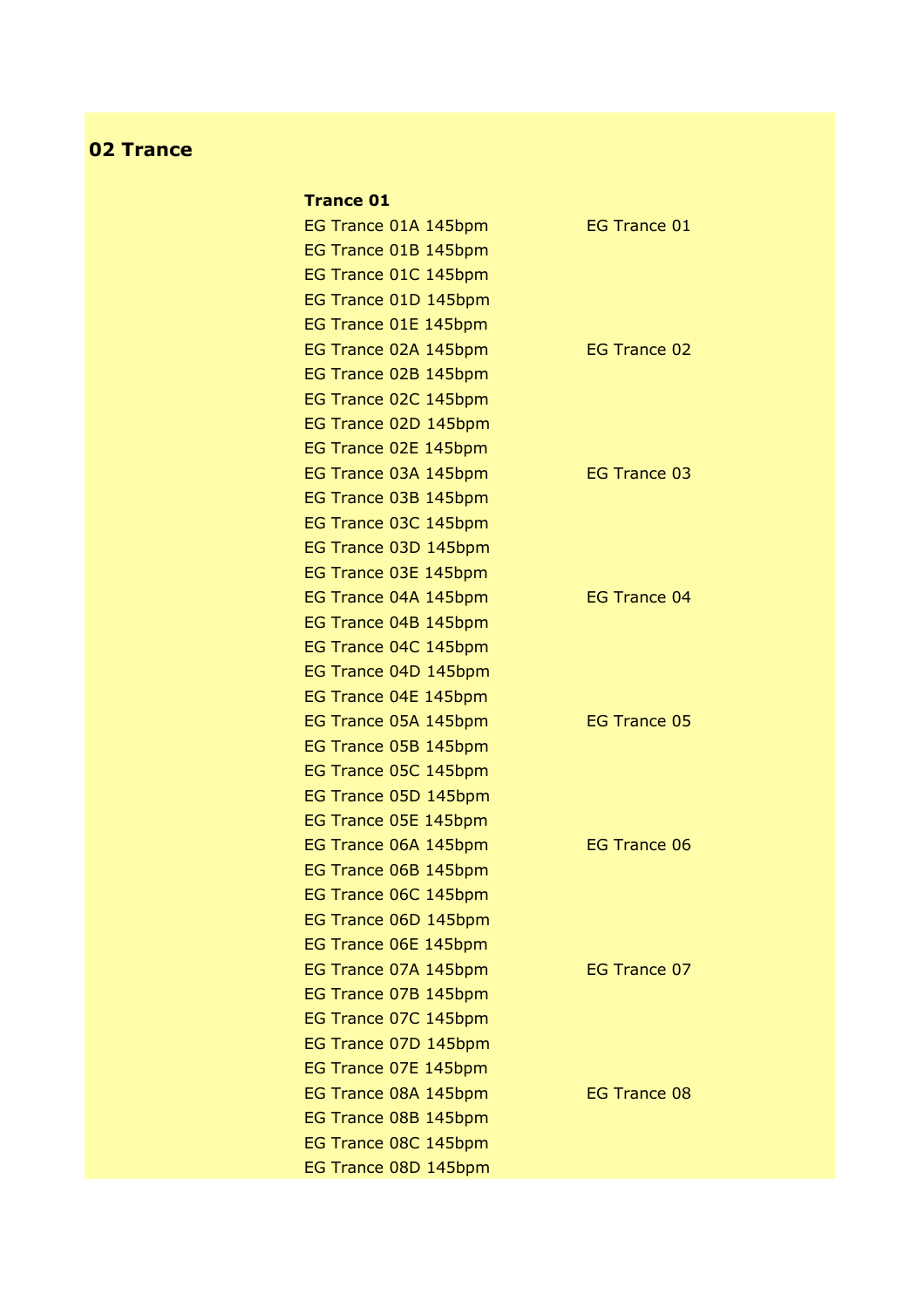| EG Trance 08E 145bpm |                     |
|----------------------|---------------------|
| EG Trance 09A 145bpm | <b>EG Trance 09</b> |
| EG Trance 09B 145bpm |                     |
| EG Trance 09C 145bpm |                     |
| EG Trance 09D 145bpm |                     |
| EG Trance 09E 145bpm |                     |
| EG Trance 10A 145bpm | <b>EG Trance 10</b> |
| EG Trance 10B 145bpm |                     |
| EG Trance 10C 145bpm |                     |
| EG Trance 10D 145bpm |                     |
| EG Trance 10E 145bpm |                     |
|                      |                     |
| <b>Trance 02</b>     |                     |
| EG Trance 11A 145bpm | <b>EG Trance 11</b> |
| EG Trance 11B 145bpm |                     |
| EG Trance 11C 145bpm |                     |
| EG Trance 11D 145bpm |                     |
| EG Trance 11E 145bpm |                     |
| EG Trance 12A 145bpm | <b>EG Trance 12</b> |
| EG Trance 12B 145bpm |                     |
| EG Trance 12C 145bpm |                     |
| EG Trance 12D 145bpm |                     |
| EG Trance 12E 145bpm |                     |
| EG Trance 13A 145bpm | EG Trance 13        |
| EG Trance 13B 145bpm |                     |
| EG Trance 13C 145bpm |                     |
| EG Trance 13D 145bpm |                     |
| EG Trance 13E 145bpm |                     |
| EG Trance 14A 145bpm | <b>EG Trance 14</b> |
| EG Trance 14B 145bpm |                     |
| EG Trance 14C 145bpm |                     |
| EG Trance 14D 145bpm |                     |
| EG Trance 14E 145bpm |                     |
| EG Trance 15A 145bpm | <b>EG Trance 15</b> |
| EG Trance 15B 145bpm |                     |
| EG Trance 15C 145bpm |                     |
| EG Trance 15D 145bpm |                     |
| EG Trance 15E 145bpm |                     |
| EG Trance 16A 145bpm | <b>EG Trance 16</b> |
| EG Trance 16B 145bpm |                     |
| EG Trance 16C 145bpm |                     |
| EG Trance 16D 145bpm |                     |
| EG Trance 16E 145bpm |                     |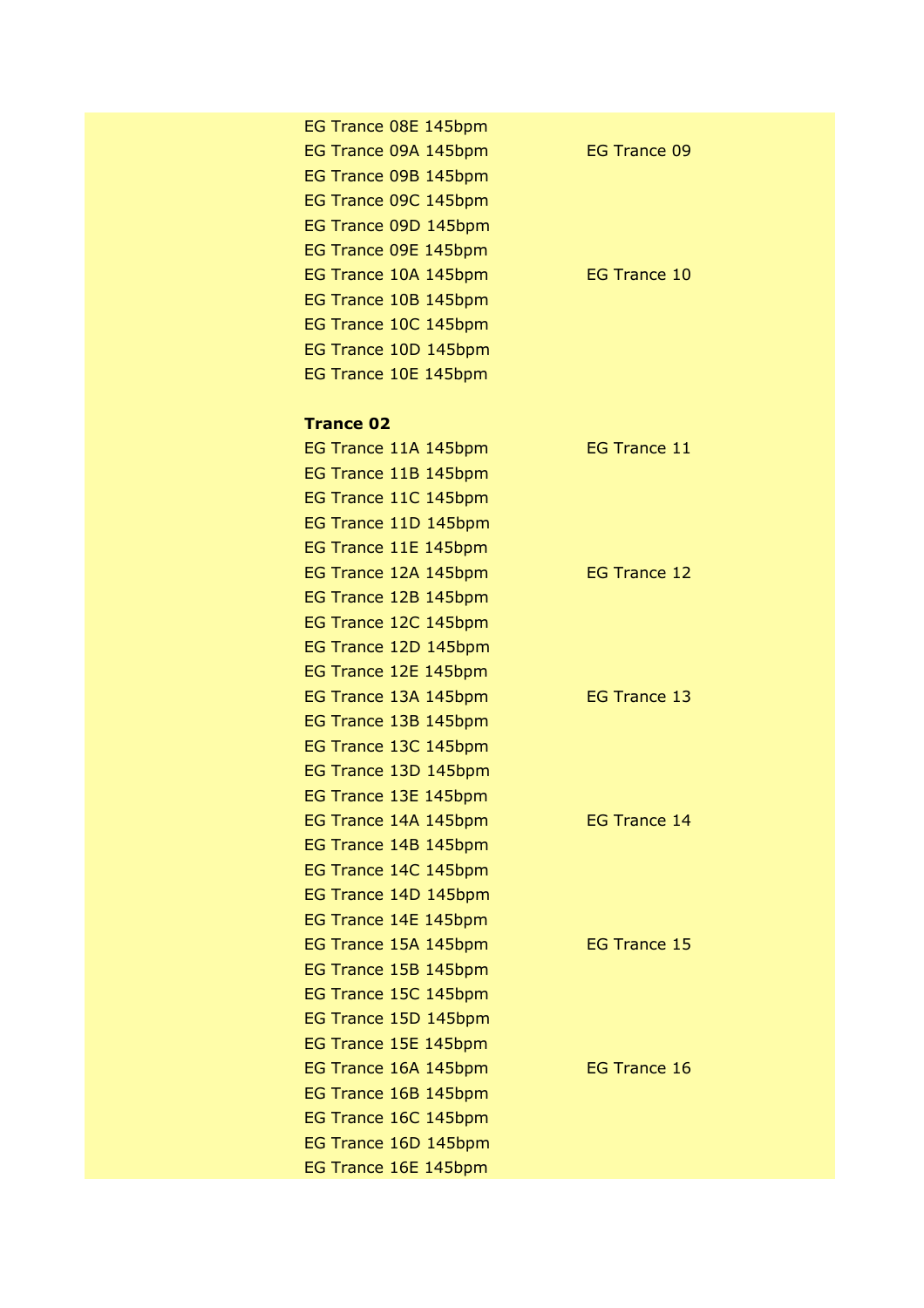| EG Trance 17A 145bpm | <b>EG Trance 17</b> |
|----------------------|---------------------|
| EG Trance 17B 145bpm |                     |
| EG Trance 17C 145bpm |                     |
| EG Trance 17D 145bpm |                     |
| EG Trance 17E 145bpm |                     |
| EG Trance 18A 145bpm | <b>EG Trance 18</b> |
| EG Trance 18B 145bpm |                     |
| EG Trance 18C 145bpm |                     |
| EG Trance 18D 145bpm |                     |
| EG Trance 18E 145bpm |                     |
| EG Trance 19A 145bpm | <b>EG Trance 19</b> |
| EG Trance 19B 145bpm |                     |
| EG Trance 19C 145bpm |                     |
| EG Trance 19D 145bpm |                     |
| EG Trance 19E 145bpm |                     |
| EG Trance 20A 145bpm | <b>EG Trance 20</b> |
| EG Trance 20B 145bpm |                     |
| EG Trance 20C 145bpm |                     |
| EG Trance 20D 145bpm |                     |
| EG Trance 20E 145bpm |                     |
|                      |                     |
| <b>Trance 03</b>     |                     |
| EG Trance 21A 145bpm | <b>EG Trance 21</b> |
| EG Trance 21B 145bpm |                     |
| EG Trance 21C 145bpm |                     |
| EG Trance 21D 145bpm |                     |
| EG Trance 21E 145bpm |                     |
| EG Trance 22A 145bpm | <b>EG Trance 22</b> |
| EG Trance 22B 145bpm |                     |
| EG Trance 22C 145bpm |                     |
| EG Trance 22D 145bpm |                     |
| EG Trance 22E 145bpm |                     |
| EG Trance 23A 145bpm | EG Trance 23        |
| EG Trance 23B 145bpm |                     |
| EG Trance 23C 145bpm |                     |
| EG Trance 23D 145bpm |                     |
| EG Trance 23E 145bpm |                     |
| EG Trance 24A 145bpm | <b>EG Trance 24</b> |
| EG Trance 24B 145bpm |                     |
| EG Trance 24C 145bpm |                     |
| EG Trance 24D 145bpm |                     |
| EG Trance 24E 145bpm |                     |
| EG Trance 25A 145bpm | <b>EG Trance 25</b> |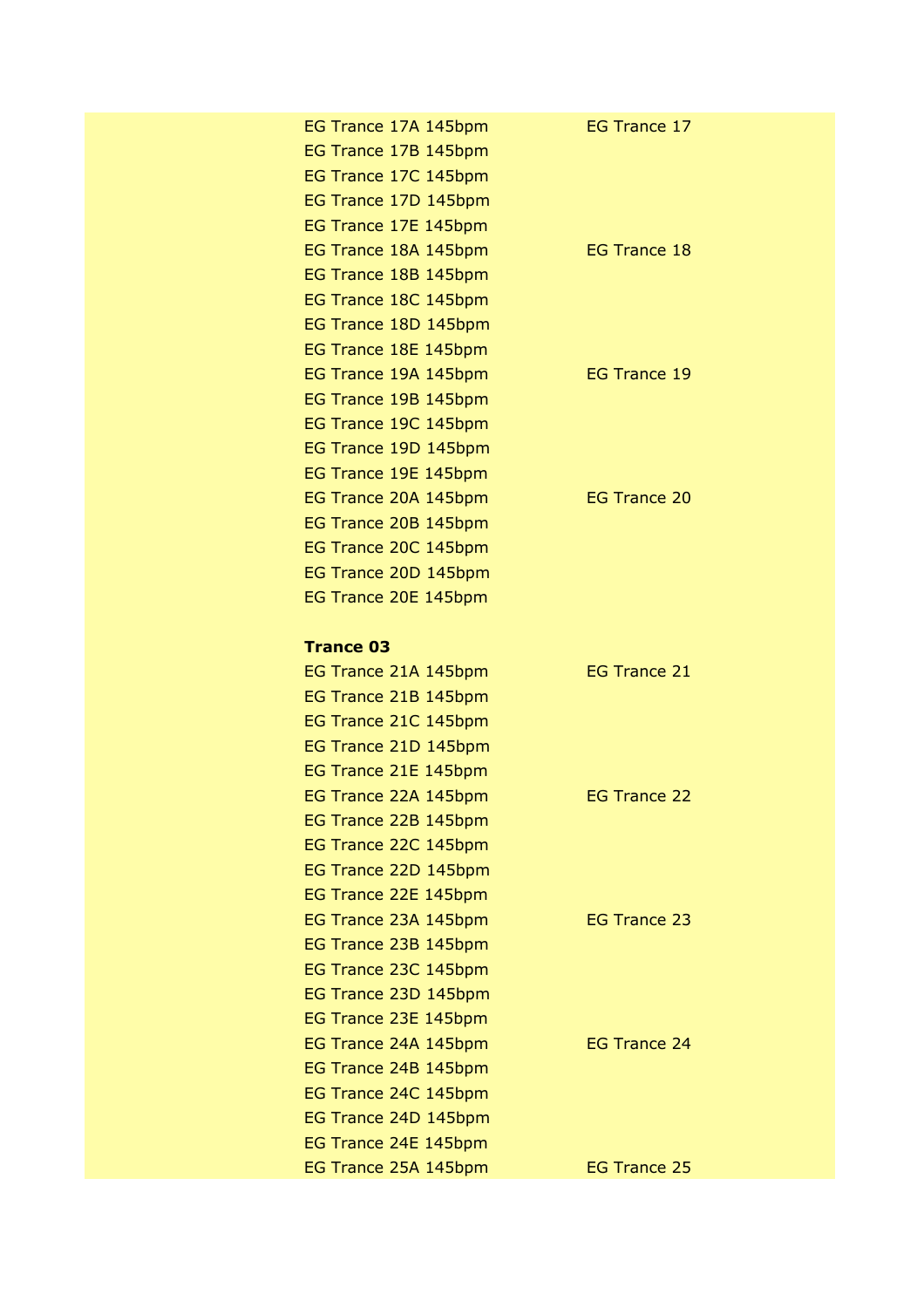| EG Trance 25B 145bpm |                     |
|----------------------|---------------------|
| EG Trance 25C 145bpm |                     |
| EG Trance 25D 145bpm |                     |
| EG Trance 25E 145bpm |                     |
| EG Trance 26A 140bpm | <b>EG Trance 26</b> |
| EG Trance 26B 140bpm |                     |
| EG Trance 26C 140bpm |                     |
| EG Trance 26D 140bpm |                     |
| EG Trance 26E 140bpm |                     |
| EG Trance 27A 140bpm | EG Trance 27        |
| EG Trance 27B 140bpm |                     |
| EG Trance 27C 140bpm |                     |
| EG Trance 27D 140bpm |                     |
| EG Trance 27E 140bpm |                     |
| EG Trance 28A 140bpm | <b>EG Trance 28</b> |
| EG Trance 28B 140bpm |                     |
| EG Trance 28C 140bpm |                     |
| EG Trance 28D 140bpm |                     |
| EG Trance 28E 140bpm |                     |
| EG Trance 29A 140bpm | <b>EG Trance 29</b> |
| EG Trance 29B 140bpm |                     |
| EG Trance 29C 140bpm |                     |
| EG Trance 29D 140bpm |                     |
| EG Trance 29E 140bpm |                     |
| EG Trance 30A 140bpm | <b>EG Trance 30</b> |
| EG Trance 30B 140bpm |                     |
| EG Trance 30C 140bpm |                     |
| EG Trance 30D 140bpm |                     |
| EG Trance 30E 140bpm |                     |
|                      |                     |
| <b>Trance 04</b>     |                     |
| EG Trance 31A 135bpm | <b>EG Trance 31</b> |
| EG Trance 31B 135bpm |                     |
| EG Trance 31C 135bpm |                     |
| EG Trance 31D 135bpm |                     |
| EG Trance 31E 140bpm |                     |
| EG Trance 32A 140bpm | EG Trance 32        |
| EG Trance 32B 140bpm |                     |
| EG Trance 32C 140bpm |                     |
| EG Trance 32D 140bpm |                     |
| EG Trance 32E 140bpm |                     |
| EG Trance 33A 140bpm | EG Trance 33        |
| EG Trance 33B 140bpm |                     |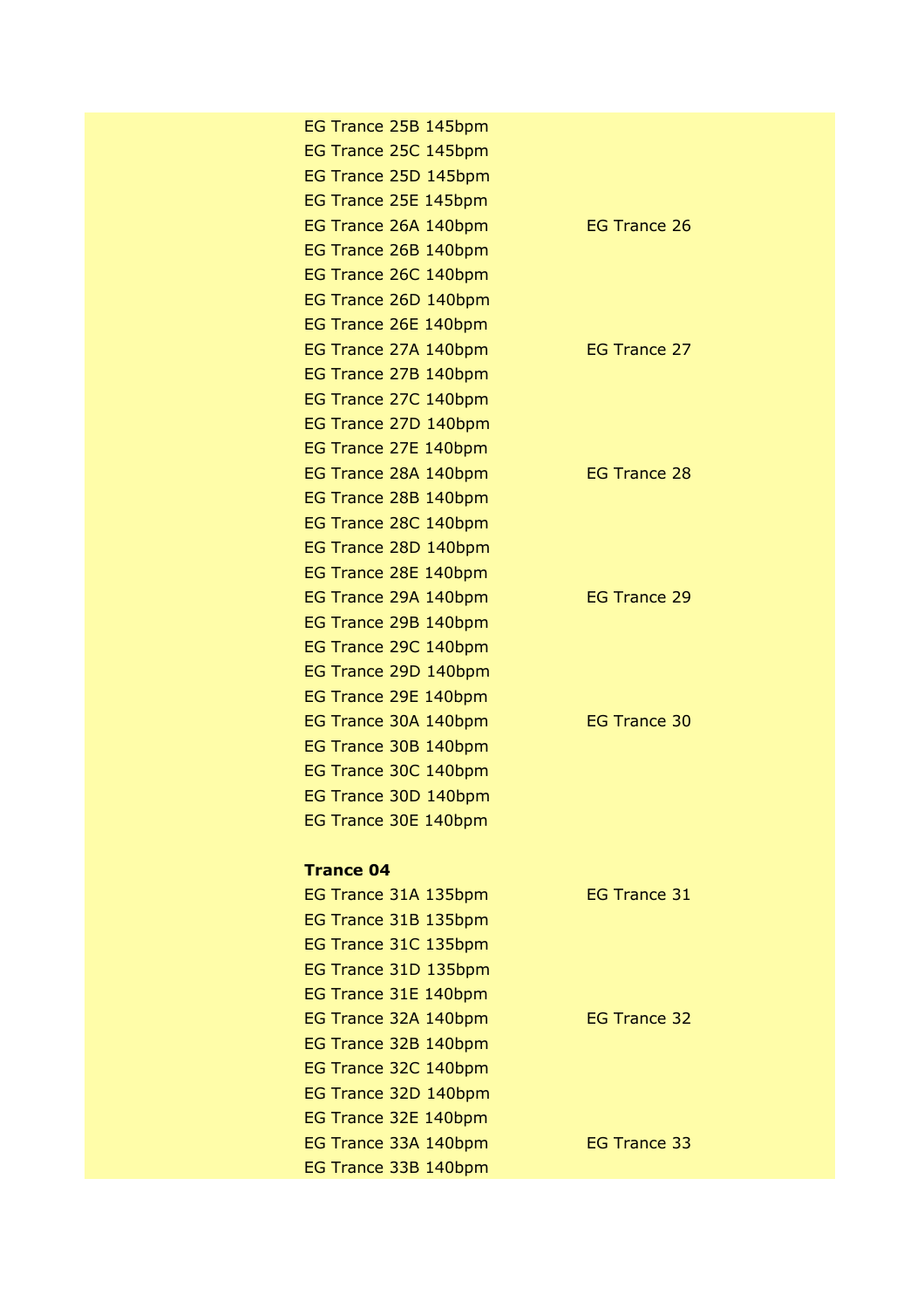| EG Trance 33C 140bpm |                     |
|----------------------|---------------------|
| EG Trance 33D 140bpm |                     |
| EG Trance 33E 140bpm |                     |
| EG Trance 34A 140bpm | <b>EG Trance 34</b> |
| EG Trance 34B 140bpm |                     |
| EG Trance 34C 140bpm |                     |
| EG Trance 34D 140bpm |                     |
| EG Trance 34E 140bpm |                     |
| EG Trance 35A 140bpm | <b>EG Trance 35</b> |
| EG Trance 35B 140bpm |                     |
| EG Trance 35C 140bpm |                     |
| EG Trance 35D 140bpm |                     |
| EG Trance 35E 140bpm |                     |
| EG Trance 36A 140bpm | <b>EG Trance 36</b> |
| EG Trance 36B 140bpm |                     |
| EG Trance 36C 140bpm |                     |
| EG Trance 36D 140bpm |                     |
| EG Trance 36E 140bpm |                     |
| EG Trance 37A 140bpm | EG Trance 37        |
| EG Trance 37B 140bpm |                     |
| EG Trance 37C 140bpm |                     |
| EG Trance 37D 140bpm |                     |
| EG Trance 37E 140bpm |                     |
| EG Trance 38A 140bpm | <b>EG Trance 38</b> |
| EG Trance 38B 140bpm |                     |
| EG Trance 38C 140bpm |                     |
| EG Trance 38D 140bpm |                     |
| EG Trance 38E 140bpm |                     |
| EG Trance 39A 140bpm | <b>EG Trance 39</b> |
| EG Trance 39B 140bpm |                     |
| EG Trance 39C 140bpm |                     |
| EG Trance 39D 140bpm |                     |
| EG Trance 39E 140bpm |                     |
| EG Trance 40A 140bpm | <b>EG Trance 40</b> |
| EG Trance 40B 140bpm |                     |
| EG Trance 40C 140bpm |                     |
| EG Trance 40D 140bpm |                     |
| EG Trance 40E 140bpm |                     |
| <b>Trance 05</b>     |                     |
| EG Trance 41A 140bpm | <b>EG Trance 41</b> |
| EG Trance 41B 140bpm |                     |
| EG Trance 41C 140bpm |                     |
|                      |                     |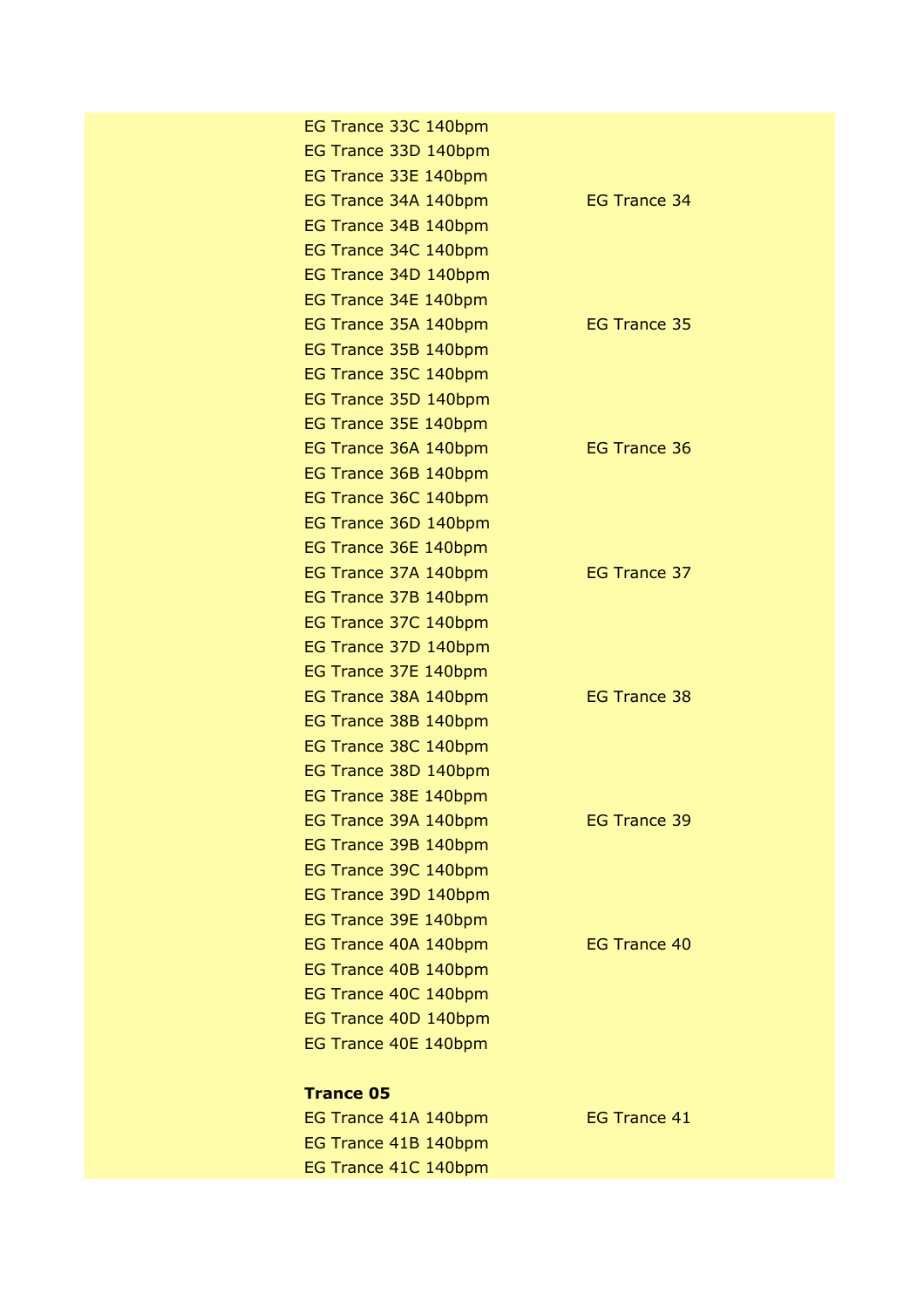| EG Trance 41D 140bpm |                     |  |
|----------------------|---------------------|--|
| EG Trance 41E 140bpm |                     |  |
| EG Trance 42A 140bpm | <b>EG Trance 42</b> |  |
| EG Trance 42B 140bpm |                     |  |
| EG Trance 42C 140bpm |                     |  |
| EG Trance 42D 140bpm |                     |  |
| EG Trance 42E 140bpm |                     |  |
| EG Trance 43A 140bpm | <b>EG Trance 43</b> |  |
| EG Trance 43B 140bpm |                     |  |
| EG Trance 43C 140bpm |                     |  |
| EG Trance 43D 140bpm |                     |  |
| EG Trance 43E 140bpm |                     |  |
| EG Trance 44A 140bpm | <b>EG Trance 44</b> |  |
| EG Trance 44B 140bpm |                     |  |
| EG Trance 44C 140bpm |                     |  |
| EG Trance 44D 140bpm |                     |  |
| EG Trance 44E 140bpm |                     |  |
| EG Trance 45A 140bpm | <b>EG Trance 45</b> |  |
| EG Trance 45B 140bpm |                     |  |
| EG Trance 45C 140bpm |                     |  |
| EG Trance 45D 140bpm |                     |  |
| EG Trance 45E 140bpm |                     |  |
| EG Trance 46A 140bpm | <b>EG Trance 46</b> |  |
| EG Trance 46B 140bpm |                     |  |
| EG Trance 46C 140bpm |                     |  |
| EG Trance 46D 140bpm |                     |  |
| EG Trance 46E 140bpm |                     |  |
| EG Trance 47A 140bpm | EG Trance 47        |  |
| EG Trance 47B 140bpm |                     |  |
| EG Trance 47C 140bpm |                     |  |
| EG Trance 47D 140bpm |                     |  |
| EG Trance 47E 140bpm |                     |  |
| EG Trance 48A 140bpm | <b>EG Trance 48</b> |  |
| EG Trance 48B 140bpm |                     |  |
| EG Trance 48C 140bpm |                     |  |
| EG Trance 48D 140bpm |                     |  |
| EG Trance 48E 140bpm |                     |  |
| EG Trance 49A 140bpm | <b>EG Trance 49</b> |  |
| EG Trance 49B 140bpm |                     |  |
| EG Trance 49C 140bpm |                     |  |
| EG Trance 49D 140bpm |                     |  |
| EG Trance 49E 140bpm |                     |  |
| EG Trance 50A 140bpm | <b>EG Trance 50</b> |  |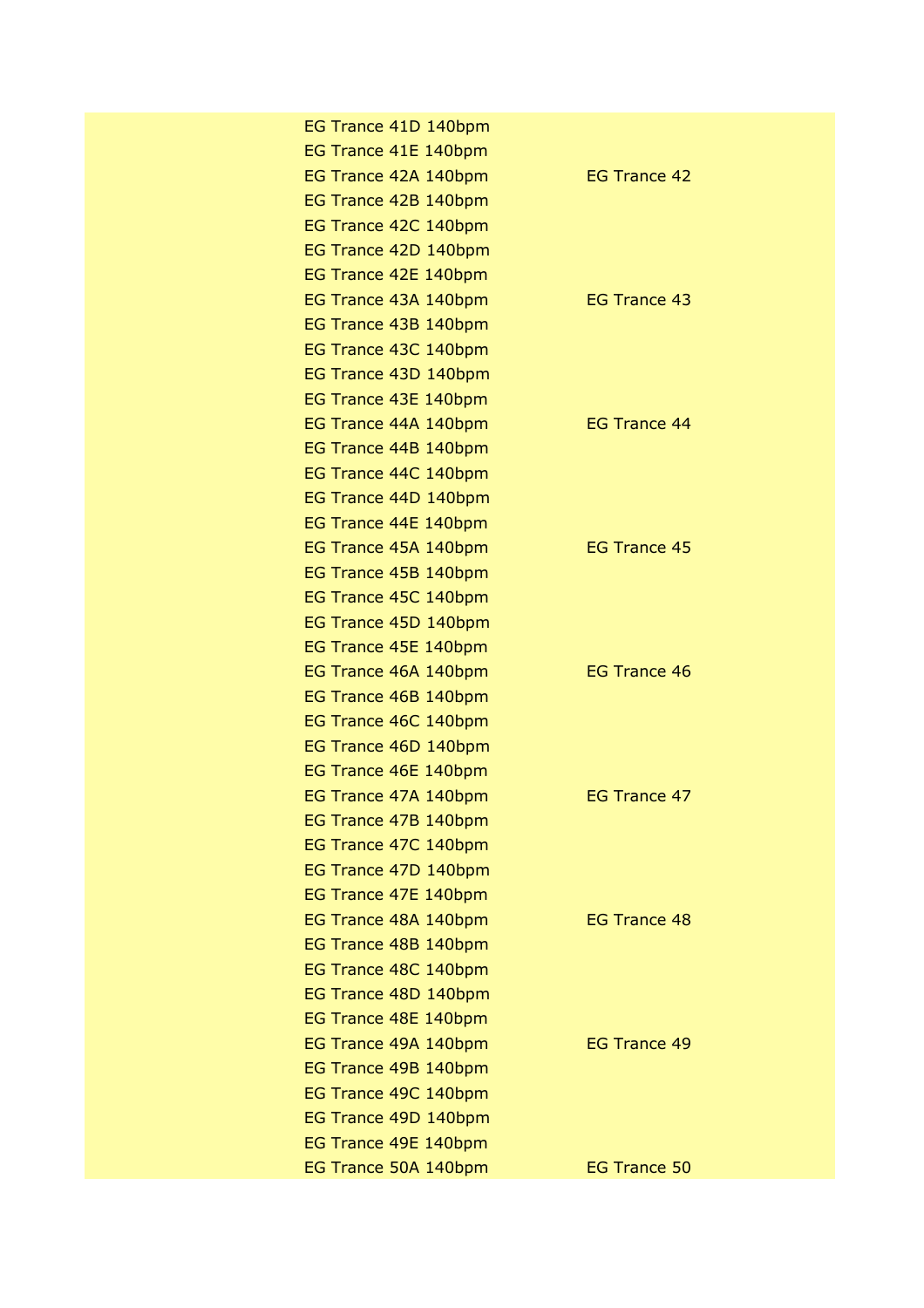| EG Trance 50B 140bpm |                     |  |
|----------------------|---------------------|--|
| EG Trance 50C 140bpm |                     |  |
| EG Trance 50D 140bpm |                     |  |
| EG Trance 50E 140bpm |                     |  |
|                      |                     |  |
| <b>Trance 06</b>     |                     |  |
| EG Trance 51A 140bpm | <b>EG Trance 51</b> |  |
| EG Trance 51B 140bpm |                     |  |
| EG Trance 51C 140bpm |                     |  |
| EG Trance 51D 140bpm |                     |  |
| EG Trance 51E 140bpm |                     |  |
| EG Trance 52A 140bpm | <b>EG Trance 52</b> |  |
| EG Trance 52B 140bpm |                     |  |
| EG Trance 52C 140bpm |                     |  |
| EG Trance 52D 140bpm |                     |  |
| EG Trance 52E 140bpm |                     |  |
| EG Trance 53A 140bpm | <b>EG Trance 53</b> |  |
| EG Trance 53B 140bpm |                     |  |
| EG Trance 53C 140bpm |                     |  |
| EG Trance 53D 140bpm |                     |  |
| EG Trance 53E 140bpm |                     |  |
| EG Trance 54A 140bpm | <b>EG Trance 54</b> |  |
| EG Trance 54B 140bpm |                     |  |
| EG Trance 54C 140bpm |                     |  |
| EG Trance 54D 140bpm |                     |  |
| EG Trance 54E 140bpm |                     |  |
| EG Trance 55A 140bpm | <b>EG Trance 55</b> |  |
| EG Trance 55B 140bpm |                     |  |
| EG Trance 55C 140bpm |                     |  |
| EG Trance 55D 140bpm |                     |  |
| EG Trance 55E 140bpm |                     |  |
| EG Trance 56A 140bpm | <b>EG Trance 56</b> |  |
| EG Trance 56B 140bpm |                     |  |
| EG Trance 56C 140bpm |                     |  |
| EG Trance 56D 140bpm |                     |  |
| EG Trance 56E 140bpm |                     |  |
| EG Trance 57A 140bpm | EG Trance 57        |  |
| EG Trance 57B 140bpm |                     |  |
| EG Trance 57C 140bpm |                     |  |
| EG Trance 57D 140bpm |                     |  |
| EG Trance 57E 140bpm |                     |  |
| EG Trance 58A 140bpm | <b>EG Trance 58</b> |  |
| EG Trance 58B 140bpm |                     |  |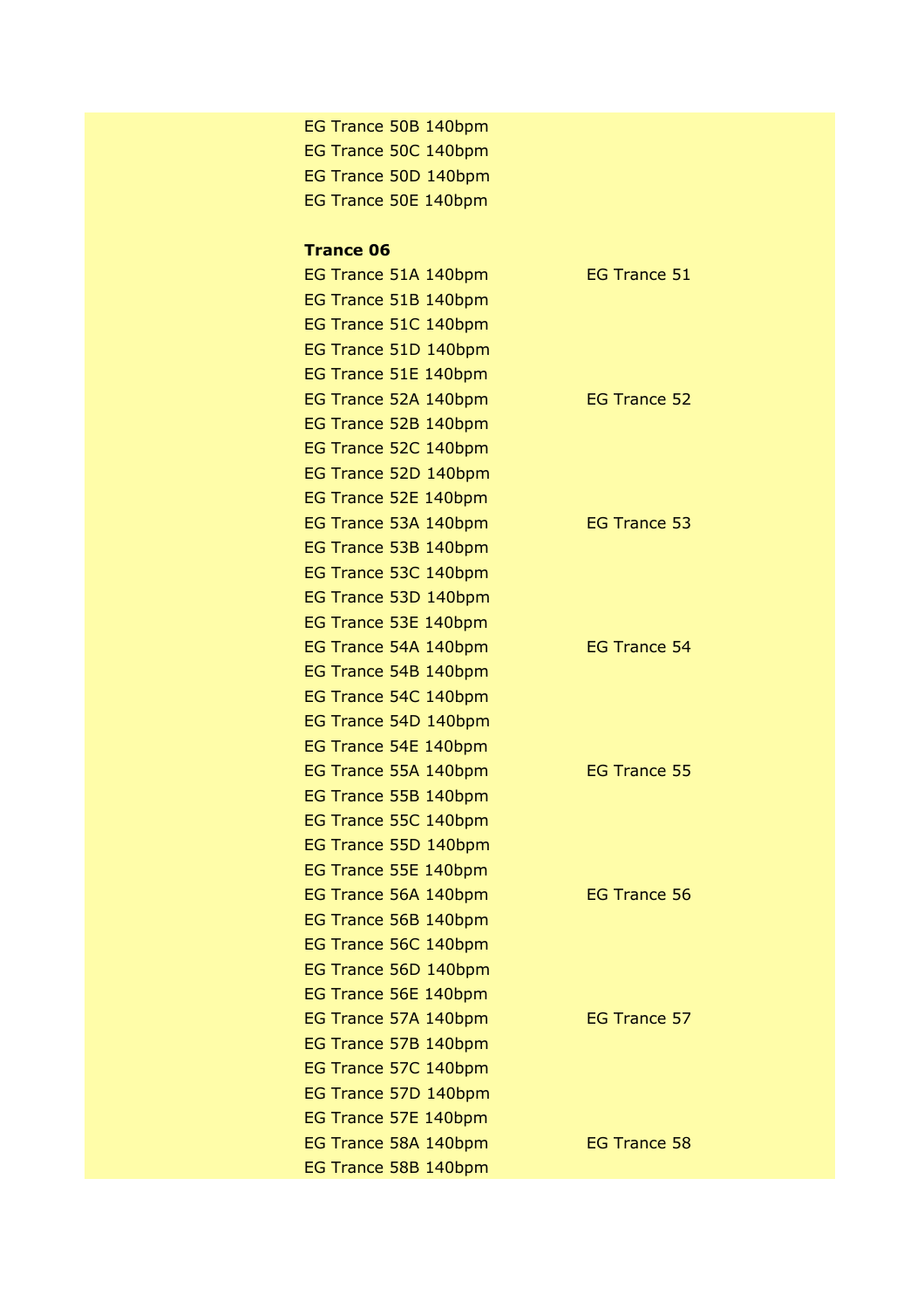| EG Trance 58C 140bpm |                     |
|----------------------|---------------------|
| EG Trance 58D 140bpm |                     |
| EG Trance 58E 140bpm |                     |
| EG Trance 59A 140bpm | <b>EG Trance 59</b> |
| EG Trance 59B 140bpm |                     |
| EG Trance 59C 140bpm |                     |
| EG Trance 59D 140bpm |                     |
| EG Trance 59E 140bpm |                     |
| EG Trance 60A 140bpm | EG Trance 60        |
| EG Trance 60B 140bpm |                     |
| EG Trance 60C 140bpm |                     |
| EG Trance 60D 140bpm |                     |
| EG Trance 60E 140bpm |                     |
|                      |                     |
| <b>Trance 07</b>     |                     |
| EG Trance 61A 140bpm | EG Trance 61        |
| EG Trance 61B 140bpm |                     |
| EG Trance 61C 140bpm |                     |
| EG Trance 61D 140bpm |                     |
| EG Trance 61E 140bpm |                     |
| EG Trance 62A 140bpm | EG Trance 62        |
| EG Trance 62B 140bpm |                     |
| EG Trance 62C 140bpm |                     |
| EG Trance 62D 140bpm |                     |
| EG Trance 62E 140bpm |                     |
| EG Trance 63A 135bpm | EG Trance 63        |
| EG Trance 63B 135bpm |                     |
| EG Trance 63C 135bpm |                     |
| EG Trance 63D 135bpm |                     |
| EG Trance 63E 135bpm |                     |
| EG Trance 64A 135bpm | EG Trance 64        |
| EG Trance 64B 135bpm |                     |
| EG Trance 64C 135bpm |                     |
| EG Trance 64D 135bpm |                     |
| EG Trance 64E 135bpm |                     |
| EG Trance 65A 135bpm | EG Trance 65        |
| EG Trance 65B 135bpm |                     |
| EG Trance 65C 135bpm |                     |
| EG Trance 65D 135bpm |                     |
| EG Trance 65E 135bpm |                     |
| EG Trance 66A 135bpm | <b>EG Trance 66</b> |
| EG Trance 66B 135bpm |                     |
| EG Trance 66C 135bpm |                     |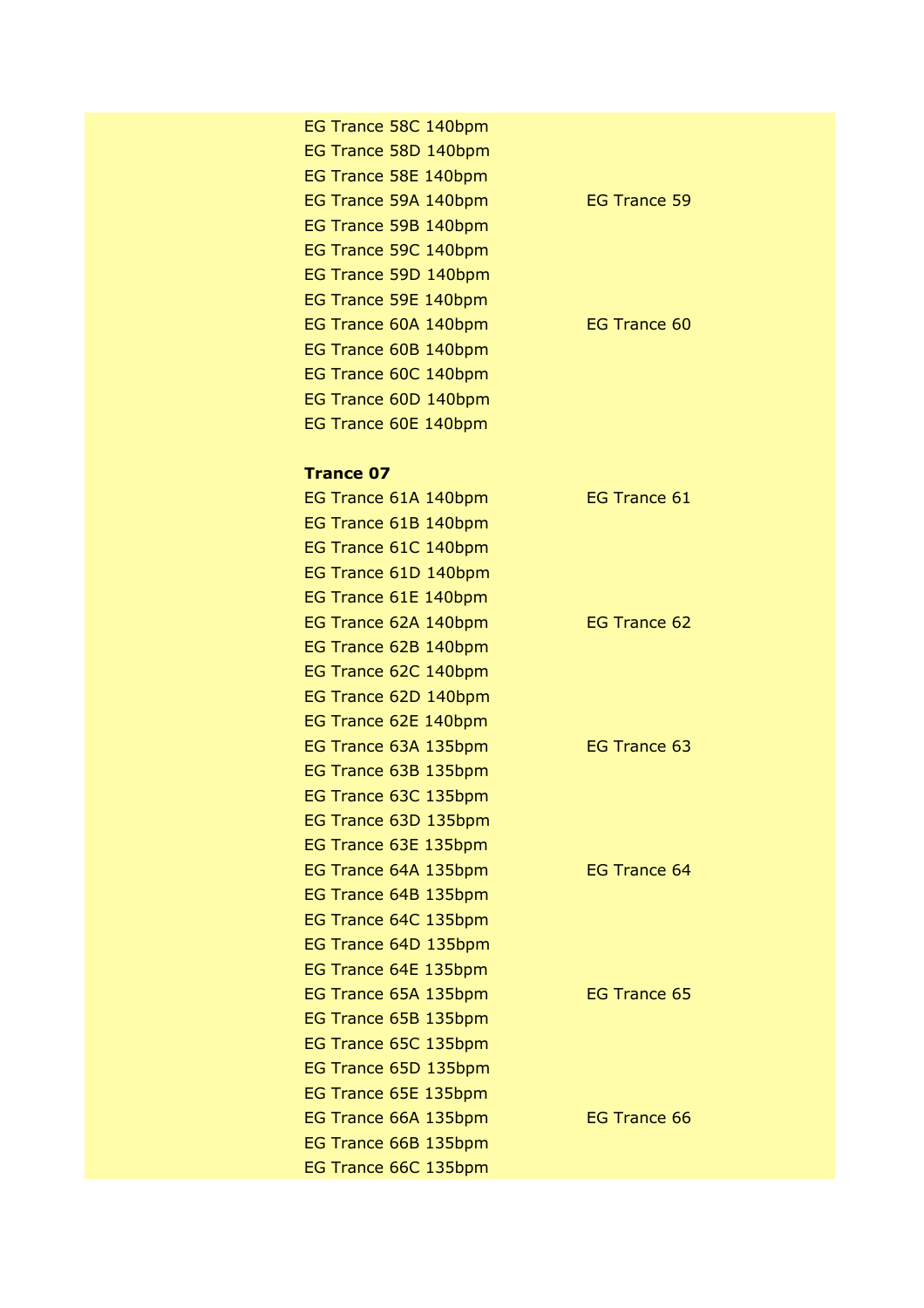| EG Trance 66D 135bpm |                     |
|----------------------|---------------------|
| EG Trance 66E 135bpm |                     |
| EG Trance 67A 135bpm | EG Trance 67        |
| EG Trance 67B 135bpm |                     |
| EG Trance 67C 135bpm |                     |
| EG Trance 67D 135bpm |                     |
| EG Trance 67E 135bpm |                     |
| EG Trance 68A 135bpm | EG Trance 68        |
| EG Trance 68B 135bpm |                     |
| EG Trance 68C 135bpm |                     |
| EG Trance 68D 135bpm |                     |
| EG Trance 68E 135bpm |                     |
| EG Trance 69A 135bpm | EG Trance 69        |
| EG Trance 69B 135bpm |                     |
| EG Trance 69C 135bpm |                     |
| EG Trance 69D 135bpm |                     |
| EG Trance 69E 135bpm |                     |
| EG Trance 70A 135bpm | <b>EG Trance 70</b> |
| EG Trance 70B 135bpm |                     |
| EG Trance 70C 135bpm |                     |
| EG Trance 70D 135bpm |                     |
| EG Trance 70E 135bpm |                     |
| <b>Trance 08</b>     |                     |
| EG Trance 71A 135bpm | <b>EG Trance 71</b> |
| EG Trance 71B 135bpm |                     |
| EG Trance 71C 135bpm |                     |
| EG Trance 71D 135bpm |                     |
| EG Trance 71E 135bpm |                     |
| EG Trance 72A 135bpm | EG Trance 72        |
| EG Trance 72B 135bpm |                     |
| EG Trance 72C 135bpm |                     |
| EG Trance 72D 135bpm |                     |
| EG Trance 72E 135bpm |                     |
| EG Trance 73A 135bpm | <b>EG Trance 73</b> |
|                      |                     |
| EG Trance 73B 135bpm |                     |
| EG Trance 73C 135bpm |                     |
| EG Trance 73D 135bpm |                     |
| EG Trance 73E 135bpm |                     |
| EG Trance 74A 130bpm | <b>EG Trance 74</b> |
| EG Trance 74B 135bpm |                     |
| EG Trance 74C 130bpm |                     |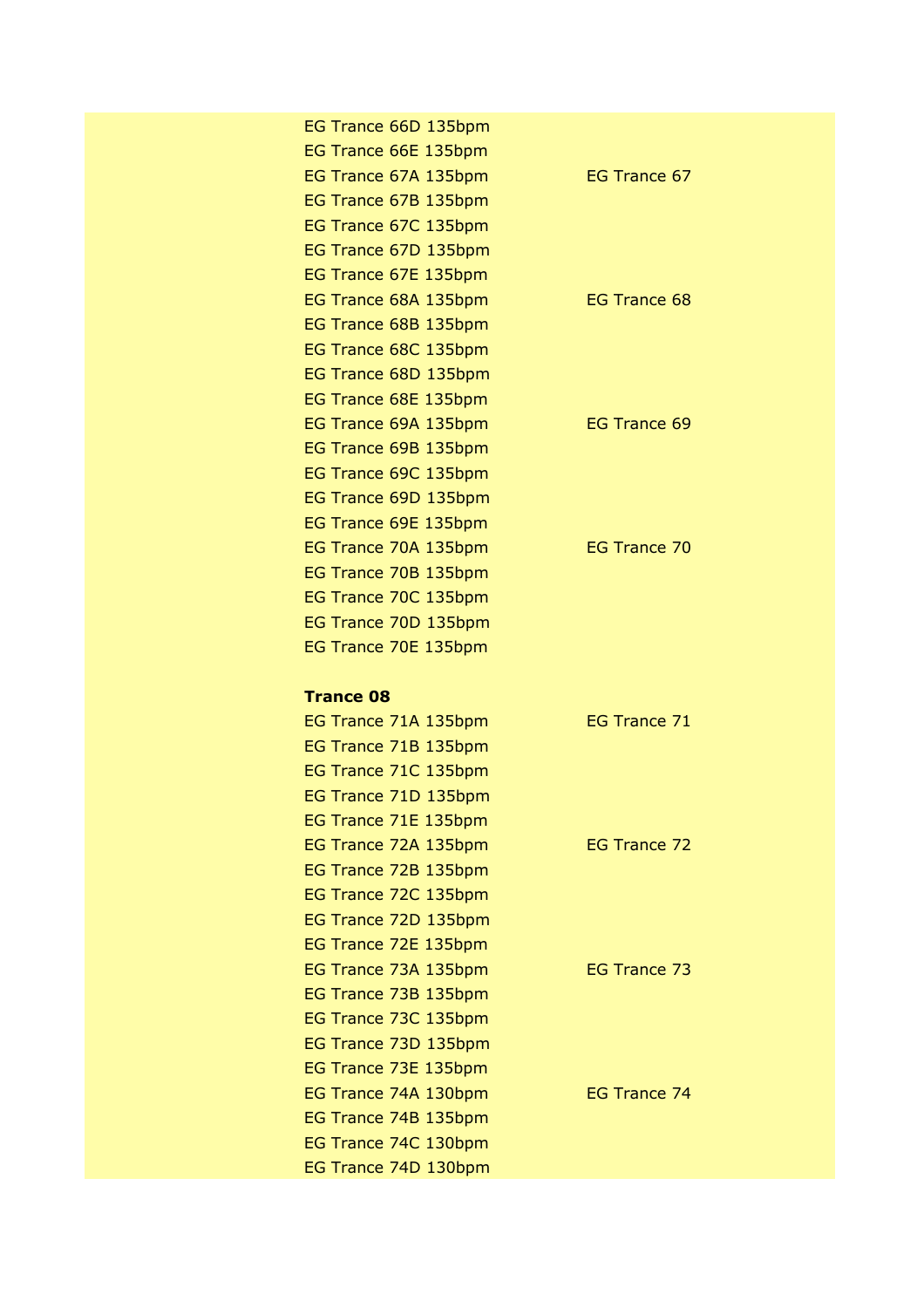#### EG Trance 74E 130bpm

# **03 Prog - Tribal - House**

# **ProgTribHouse 01**

| Prog Trib House 01A 130bpm | EG Prog Trib House 01 |
|----------------------------|-----------------------|
| Prog Trib House 01B 130bpm |                       |
| Prog Trib House 01C 130bpm |                       |
| Prog Trib House 01D 130bpm |                       |
| Prog Trib House 01E 130bpm |                       |
| Prog Trib House 02A 130bpm | EG Prog Trib House 02 |
| Prog Trib House 02B 130bpm |                       |
| Prog Trib House 02C 130bpm |                       |
| Prog Trib House 02D 130bpm |                       |
| Prog Trib House 02E 130bpm |                       |
| Prog Trib House 03A 130bpm | EG Prog Trib House 03 |
| Prog Trib House 03B 130bpm |                       |
| Prog Trib House 03C 130bpm |                       |
| Prog Trib House 03D 130bpm |                       |
| Prog Trib House 03E 130bpm |                       |
| Prog Trib House 04A 130bpm | EG Prog Trib House 04 |
| Prog Trib House 04B 130bpm |                       |
| Prog Trib House 04C 130bpm |                       |
| Prog Trib House 04D 130bpm |                       |
| Prog Trib House 04E 130bpm |                       |
| Prog Trib House 05A 130bpm | EG Prog Trib House 05 |
| Prog Trib House 05B 130bpm |                       |
| Prog Trib House 05C 130bpm |                       |
| Prog Trib House 05D 130bpm |                       |
| Prog Trib House 05E 130bpm |                       |
| Prog Trib House 06A 130bpm | EG Prog Trib House 06 |
| Prog Trib House 06B 130bpm |                       |
| Prog Trib House 06C 130bpm |                       |
| Prog Trib House 06D 130bpm |                       |
| Prog Trib House 06E 130bpm |                       |
| Prog Trib House 07A 130bpm | EG Prog Trib House 07 |
| Prog Trib House 07B 130bpm |                       |
| Prog Trib House 07C 130bpm |                       |
| Prog Trib House 07D 130bpm |                       |
| Prog Trib House 07E 130bpm |                       |
| Prog Trib House 08A 130bpm | EG Prog Trib House 08 |
| Prog Trib House 08B 130bpm |                       |
| Prog Trib House 08C 130bpm |                       |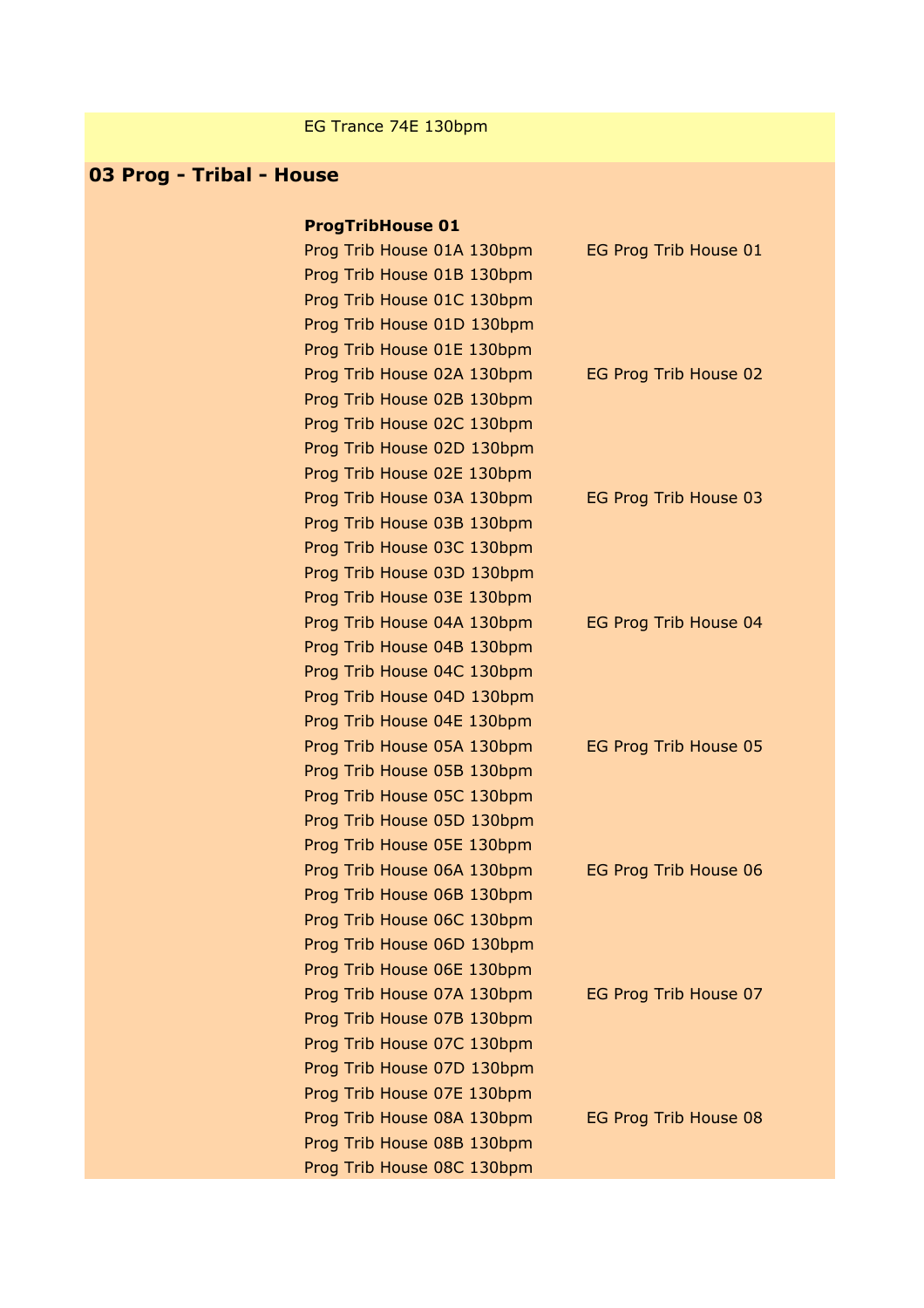Prog Trib House 08D 130bpm Prog Trib House 08E 130bpm Prog Trib House 09A 130bpm EG Prog Trib House 09 Prog Trib House 09B 130bpm Prog Trib House 09C 130bpm Prog Trib House 09D 130bpm Prog Trib House 09E 130bpm Prog Trib House 10A 130bpm EG Prog Trib House 10 Prog Trib House 10B 130bpm Prog Trib House 10C 130bpm Prog Trib House 10D 130bpm Prog Trib House 10E 130bpm

#### **ProgTribHouse 02**

Prog Trib House 11A 130bpm EG Prog Trib House 11 Prog Trib House 11B 130bpm Prog Trib House 11C 130bpm Prog Trib House 11D 130bpm Prog Trib House 11E 130bpm Prog Trib House 12A 130bpm EG Prog Trib House 12 Prog Trib House 12B 130bpm Prog Trib House 12C 130bpm Prog Trib House 12D 130bpm Prog Trib House 12E 130bpm Prog Trib House 13A 130bpm EG Prog Trib House 13 Prog Trib House 13B 130bpm Prog Trib House 13C 130bpm Prog Trib House 13D 130bpm Prog Trib House 13E 130bpm Prog Trib House 14A 130bpm EG Prog Trib House 14 Prog Trib House 14B 130bpm Prog Trib House 14C 130bpm Prog Trib House 14D 130bpm Prog Trib House 14E 130bpm Prog Trib House 15A 130bpm EG Prog Trib House 15 Prog Trib House 15B 130bpm Prog Trib House 15C 130bpm Prog Trib House 15D 130bpm Prog Trib House 15E 130bpm Prog Trib House 16A 130bpm EG Prog Trib House 16 Prog Trib House 16B 130bpm Prog Trib House 16C 130bpm Prog Trib House 16D 130bpm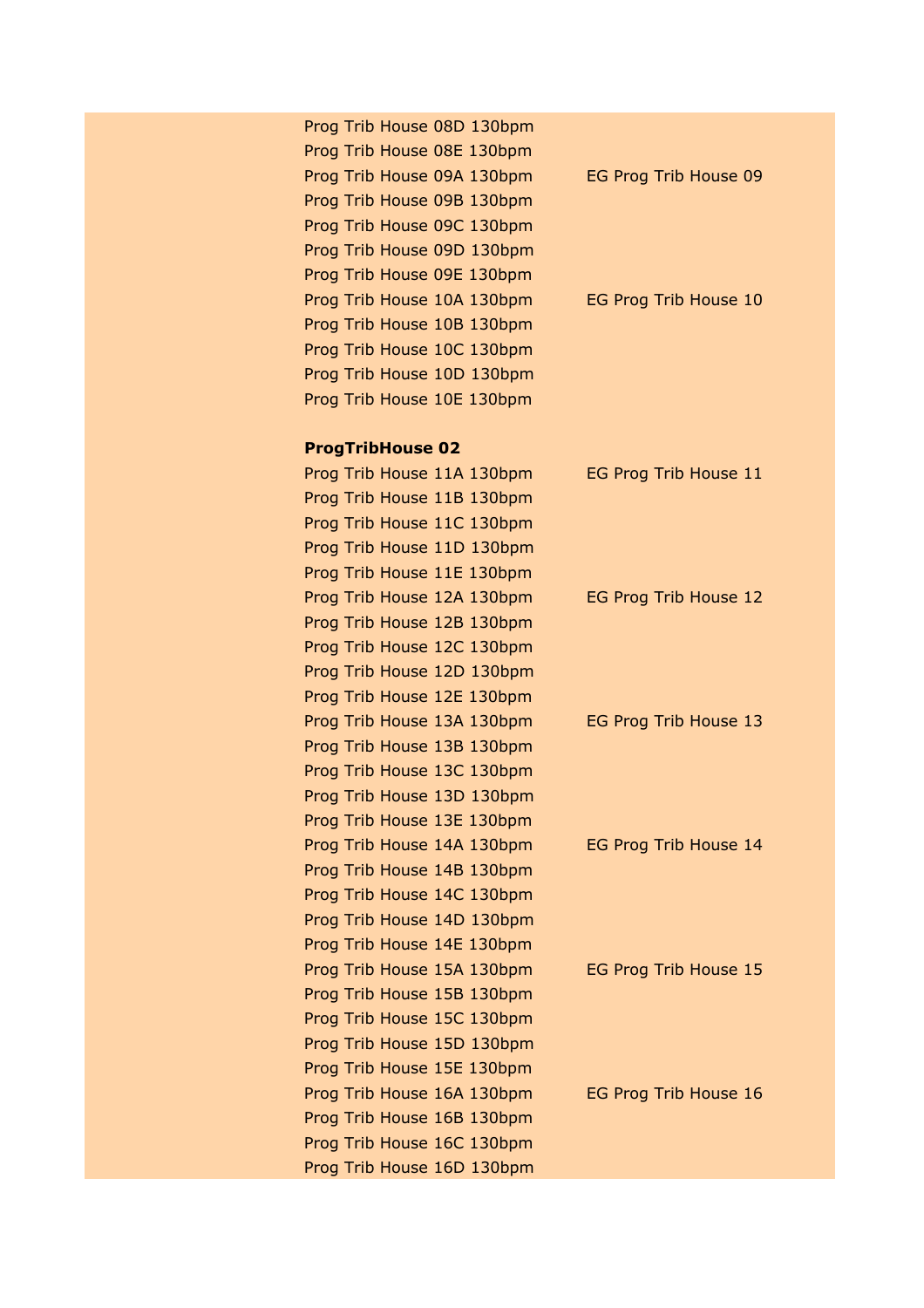| Prog Trib House 16E 130bpm                               |                       |
|----------------------------------------------------------|-----------------------|
| Prog Trib House 17A 130bpm                               | EG Prog Trib House 17 |
| Prog Trib House 17B 130bpm                               |                       |
| Prog Trib House 17C 130bpm                               |                       |
| Prog Trib House 17D 130bpm                               |                       |
| Prog Trib House 17E 130bpm                               |                       |
| Prog Trib House 18A 130bpm                               | EG Prog Trib House 18 |
| Prog Trib House 18B 130bpm                               |                       |
| Prog Trib House 18C 130bpm                               |                       |
| Prog Trib House 18D 130bpm                               |                       |
| Prog Trib House 18E 130bpm                               |                       |
| Prog Trib House 19A 130bpm                               | EG Prog Trib House 19 |
| Prog Trib House 19B 130bpm                               |                       |
| Prog Trib House 19C 130bpm                               |                       |
| Prog Trib House 19D 130bpm                               |                       |
| Prog Trib House 19E 130bpm                               |                       |
| Prog Trib House 20A 130bpm                               | EG Prog Trib House 20 |
| Prog Trib House 20B 130bpm                               |                       |
| Prog Trib House 20C 130bpm                               |                       |
| Prog Trib House 20D 130bpm                               |                       |
| Prog Trib House 20E 130bpm                               |                       |
|                                                          |                       |
|                                                          |                       |
| <b>ProgTribHouse 03</b>                                  |                       |
| Prog Trib House 21A 130bpm                               | EG Prog Trib House 21 |
| Prog Trib House 21B 130bpm                               |                       |
| Prog Trib House 21C 130bpm                               |                       |
| Prog Trib House 21D 130bpm                               |                       |
| Prog Trib House 21E 130bpm                               |                       |
| Prog Trib House 22A 130bpm                               | EG Prog Trib House 22 |
| Prog Trib House 22B 130bpm                               |                       |
| Prog Trib House 22C 130bpm                               |                       |
| Prog Trib House 22D 130bpm                               |                       |
| Prog Trib House 22E 130bpm                               |                       |
| Prog Trib House 23A 130bpm                               | EG Prog Trib House 23 |
| Prog Trib House 23B 130bpm                               |                       |
| Prog Trib House 23C 130bpm                               |                       |
| Prog Trib House 23D 130bpm                               |                       |
| Prog Trib House 23E 130bpm                               |                       |
| Prog Trib House 24A 130bpm                               | EG Prog Trib House 24 |
| Prog Trib House 24B 130bpm                               |                       |
| Prog Trib House 24C 130bpm<br>Prog Trib House 24D 130bpm |                       |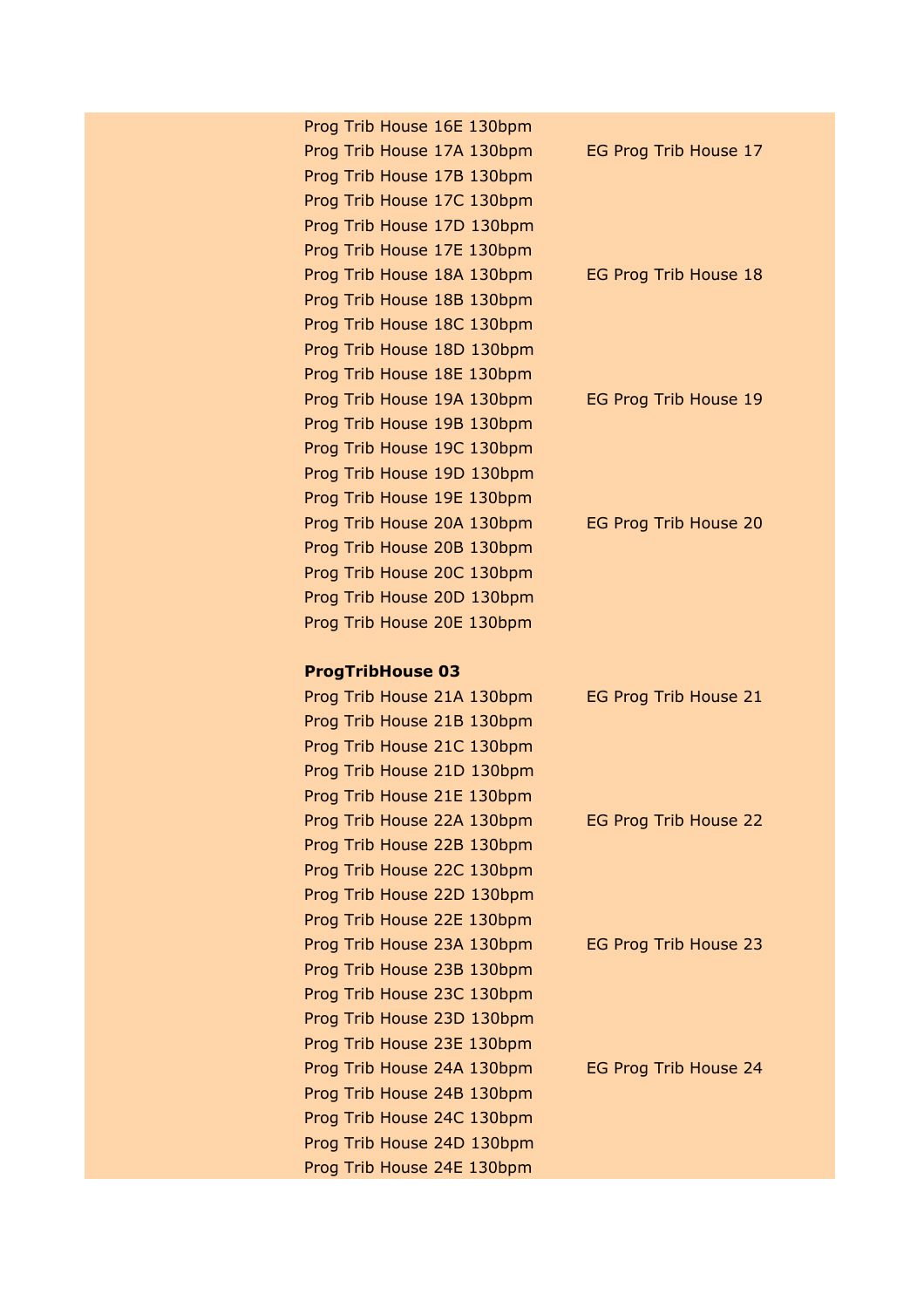| Prog Trib House 25A 135bpm | EG Prog Trib House 25 |
|----------------------------|-----------------------|
| Prog Trib House 25B 135bpm |                       |
| Prog Trib House 25C 135bpm |                       |
| Prog Trib House 25D 135bpm |                       |
| Prog Trib House 25E 135bpm |                       |
| Prog Trib House 26A 135bpm | EG Prog Trib House 26 |
| Prog Trib House 26B 135bpm |                       |
| Prog Trib House 26C 135bpm |                       |
| Prog Trib House 26D 135bpm |                       |
| Prog Trib House 26E 135bpm |                       |
| Prog Trib House 27A 135bpm | EG Prog Trib House 27 |
| Prog Trib House 27B 135bpm |                       |
| Prog Trib House 27C 135bpm |                       |
| Prog Trib House 27D 135bpm |                       |
| Prog Trib House 27E 135bpm |                       |
| Prog Trib House 28A 135bpm | EG Prog Trib House 28 |
| Prog Trib House 28B 135bpm |                       |
| Prog Trib House 28C 135bpm |                       |
| Prog Trib House 28D 135bpm |                       |
| Prog Trib House 28E 135bpm |                       |
| Prog Trib House 29A 135bpm | EG Prog Trib House 29 |
| Prog Trib House 29B 135bpm |                       |
| Prog Trib House 29C 135bpm |                       |
| Prog Trib House 29D 135bpm |                       |
| Prog Trib House 29E 135bpm |                       |
| Prog Trib House 30A 135bpm | EG Prog Trib House 30 |
| Prog Trib House 30B 135bpm |                       |
| Prog Trib House 30C 135bpm |                       |
| Prog Trib House 30D 135bpm |                       |
| Prog Trib House 30E 135bpm |                       |
|                            |                       |
| <b>ProgTribHouse 04</b>    |                       |
| Prog Trib House 31A 135bpm | EG Prog Trib House 31 |
| Prog Trib House 31B 135bpm |                       |
| Prog Trib House 31C 135bpm |                       |
| Prog Trib House 31D 135bpm |                       |
| Prog Trib House 31E 135bpm |                       |
| Prog Trib House 32A 135bpm | EG Prog Trib House 32 |
| Prog Trib House 32B 135bpm |                       |
| Prog Trib House 32C 135bpm |                       |
| Prog Trib House 32D 135bpm |                       |
| Prog Trib House 32E 135bpm |                       |
| Prog Trib House 33A 135bpm | EG Prog Trib House 33 |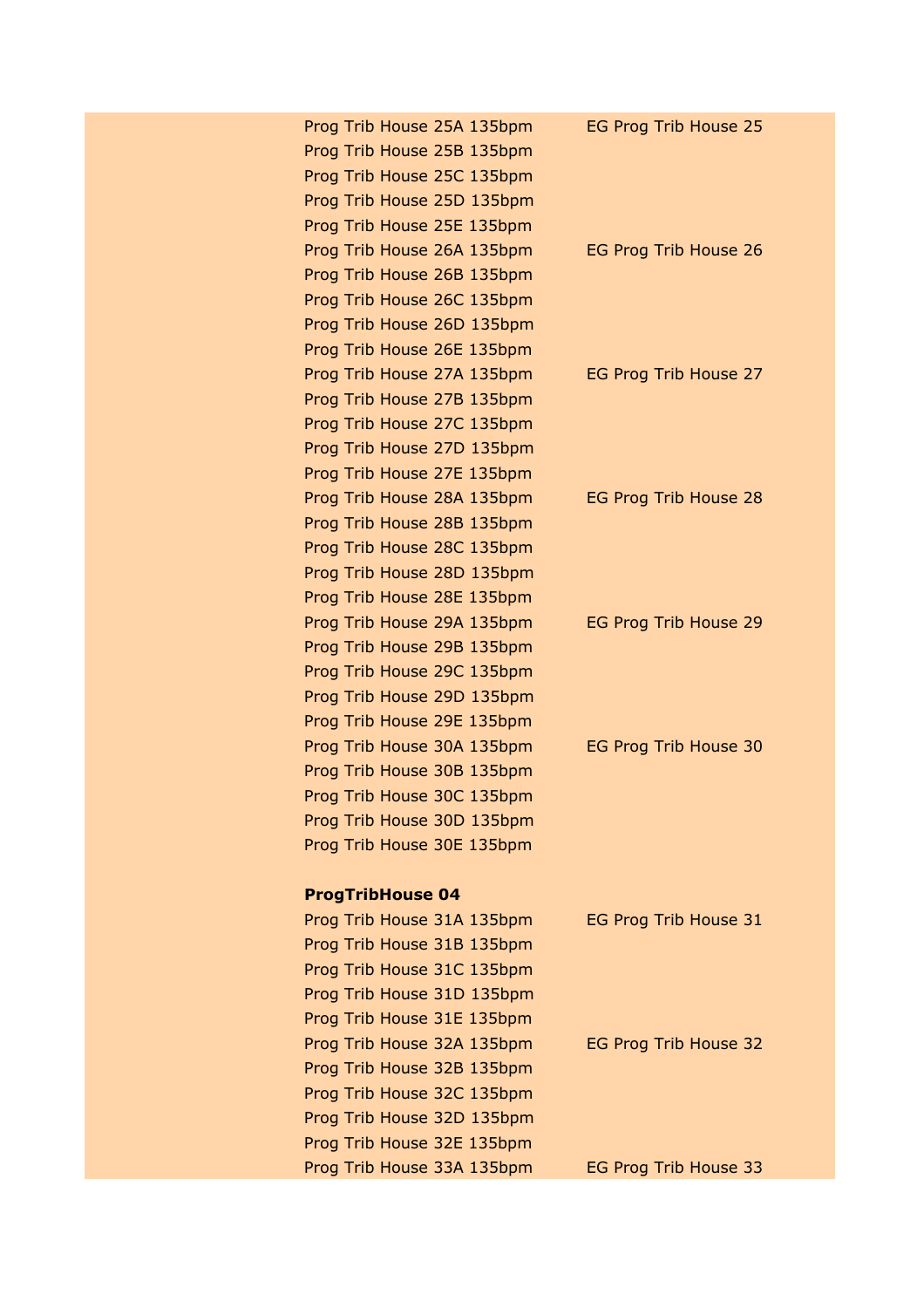| Prog Trib House 33B 135bpm |                       |
|----------------------------|-----------------------|
| Prog Trib House 33C 135bpm |                       |
| Prog Trib House 33D 135bpm |                       |
| Prog Trib House 33E 135bpm |                       |
| Prog Trib House 34A 140bpm | EG Prog Trib House 34 |
| Prog Trib House 34B 140bpm |                       |
| Prog Trib House 34C 140bpm |                       |
| Prog Trib House 34D 140bpm |                       |
| Prog Trib House 34E 140bpm |                       |
| Prog Trib House 35A 140bpm | EG Prog Trib House 35 |
| Prog Trib House 35B 140bpm |                       |
| Prog Trib House 35C 140bpm |                       |
| Prog Trib House 35D 140bpm |                       |
| Prog Trib House 35E 140bpm |                       |
| Prog Trib House 36A 140bpm | EG Prog Trib House 36 |
| Prog Trib House 36B 140bpm |                       |
| Prog Trib House 36C 140bpm |                       |
| Prog Trib House 36D 140bpm |                       |
| Prog Trib House 36E 140bpm |                       |
| Prog Trib House 37A 140bpm | EG Prog Trib House 37 |
| Prog Trib House 37B 140bpm |                       |
| Prog Trib House 37C 140bpm |                       |
| Prog Trib House 37D 140bpm |                       |
| Prog Trib House 37E 140bpm |                       |
| Prog Trib House 38A 140bpm | EG Prog Trib House 38 |
| Prog Trib House 38B 140bpm |                       |
| Prog Trib House 38C 140bpm |                       |
| Prog Trib House 38D 140bpm |                       |
| Prog Trib House 38E 140bpm |                       |
| Prog Trib House 39A 140bpm | EG Prog Trib House 39 |
| Prog Trib House 39B 140bpm |                       |
| Prog Trib House 39C 140bpm |                       |
| Prog Trib House 39D 140bpm |                       |
| Prog Trib House 39E 140bpm |                       |
| Prog Trib House 40A 140bpm | EG Prog Trib House 4  |
| Prog Trib House 40B 140bpm |                       |
| Prog Trib House 40C 140bpm |                       |
| Prog Trib House 40D 140bpm |                       |
| Prog Trib House 40E 140bpm |                       |
| <b>ProgTribHouse 05</b>    |                       |
| Prog Trib House 41A 140bpm | EG Prog Trib House 41 |
| Prog Trib House 41B 140bpm |                       |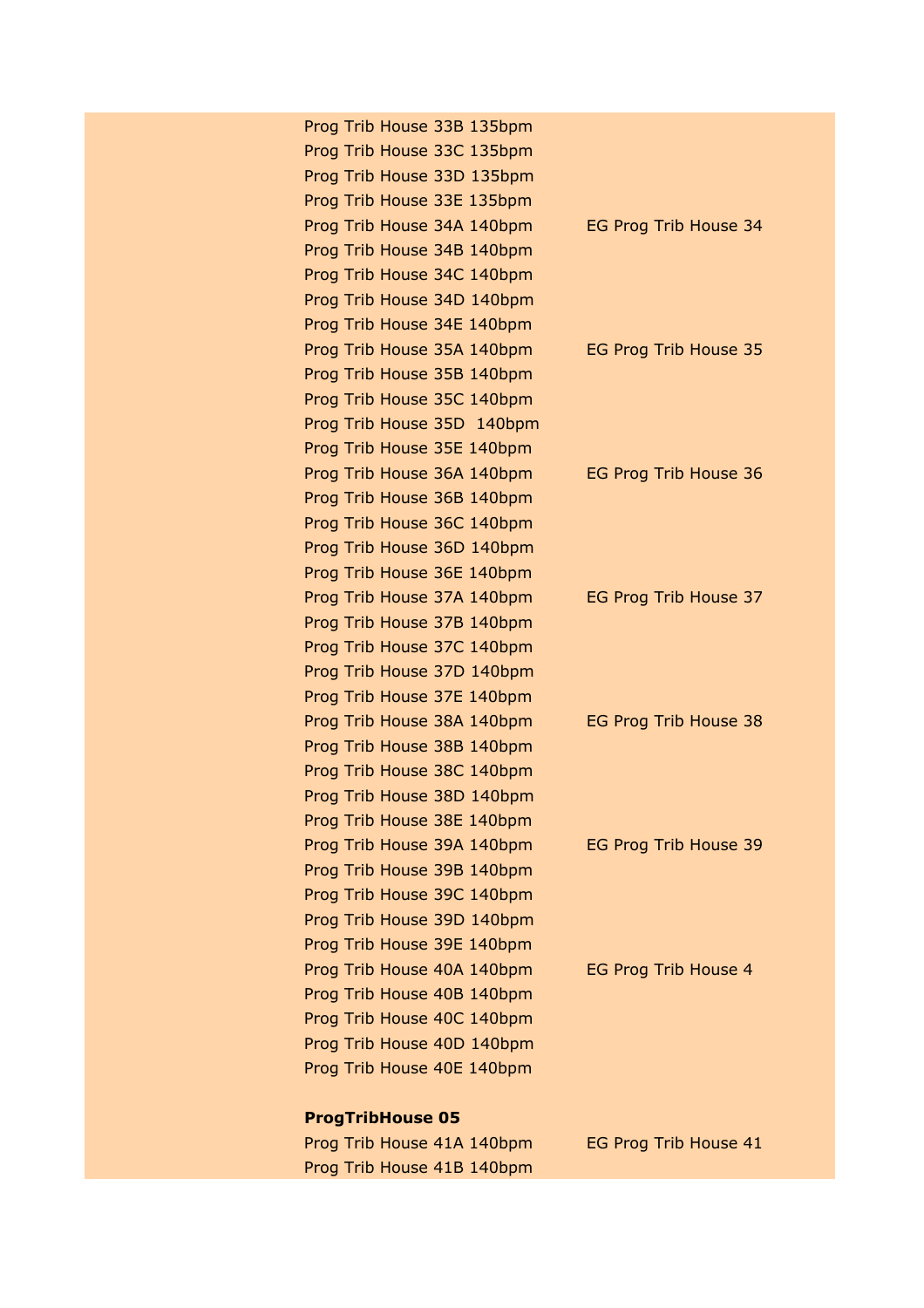| Prog Trib House 41C 140bpm |                       |
|----------------------------|-----------------------|
| Prog Trib House 41D 140bpm |                       |
| Prog Trib House 41E 140bpm |                       |
| Prog Trib House 42A 140bpm | EG Prog Trib House 42 |
| Prog Trib House 42B 140bpm |                       |
| Prog Trib House 42C 140bpm |                       |
| Prog Trib House 42D 140bpm |                       |
| Prog Trib House 42E 140bpm |                       |
| Prog Trib House 43A 140bpm | EG Prog Trib House 43 |
| Prog Trib House 43B 140bpm |                       |
| Prog Trib House 43C 140bpm |                       |
| Prog Trib House 43D 140bpm |                       |
| Prog Trib House 43E 140bpm |                       |
| Prog Trib House 44A 140bpm | EG Prog Trib House 44 |
| Prog Trib House 44B 140bpm |                       |
| Prog Trib House 44C 140bpm |                       |
| Prog Trib House 44D 140bpm |                       |
| Prog Trib House 44E 140bpm |                       |
| Prog Trib House 45A 140bpm | EG Prog Trib House 45 |
| Prog Trib House 45B 140bpm |                       |
| Prog Trib House 45C 140bpm |                       |
| Prog Trib House 45D 140bpm |                       |
| Prog Trib House 45E 140bpm |                       |
| Prog Trib House 46A 140bpm | EG Prog Trib House 46 |
| Prog Trib House 46B 140bpm |                       |
| Prog Trib House 46C 140bpm |                       |
| Prog Trib House 46D 140bpm |                       |
| Prog Trib House 46E 140bpm |                       |
| Prog Trib House 47A 140bpm | EG Prog Trib House 47 |
| Prog Trib House 47B 140bpm |                       |
| Prog Trib House 47C 140bpm |                       |
| Prog Trib House 47D 140bpm |                       |
| Prog Trib House 47E 140bpm |                       |
| Prog Trib House 48A 140bpm | EG Prog Trib House 48 |
| Prog Trib House 48B 140bpm |                       |
| Prog Trib House 48C 140bpm |                       |
| Prog Trib House 48D 140bpm |                       |
| Prog Trib House 48E 140bpm |                       |
| Prog Trib House 49A 140bpm | EG Prog Trib House 49 |
| Prog Trib House 49B 140bpm |                       |
| Prog Trib House 49C 140bpm |                       |
| Prog Trib House 49D 140bpm |                       |
| Prog Trib House 49E 140bpm |                       |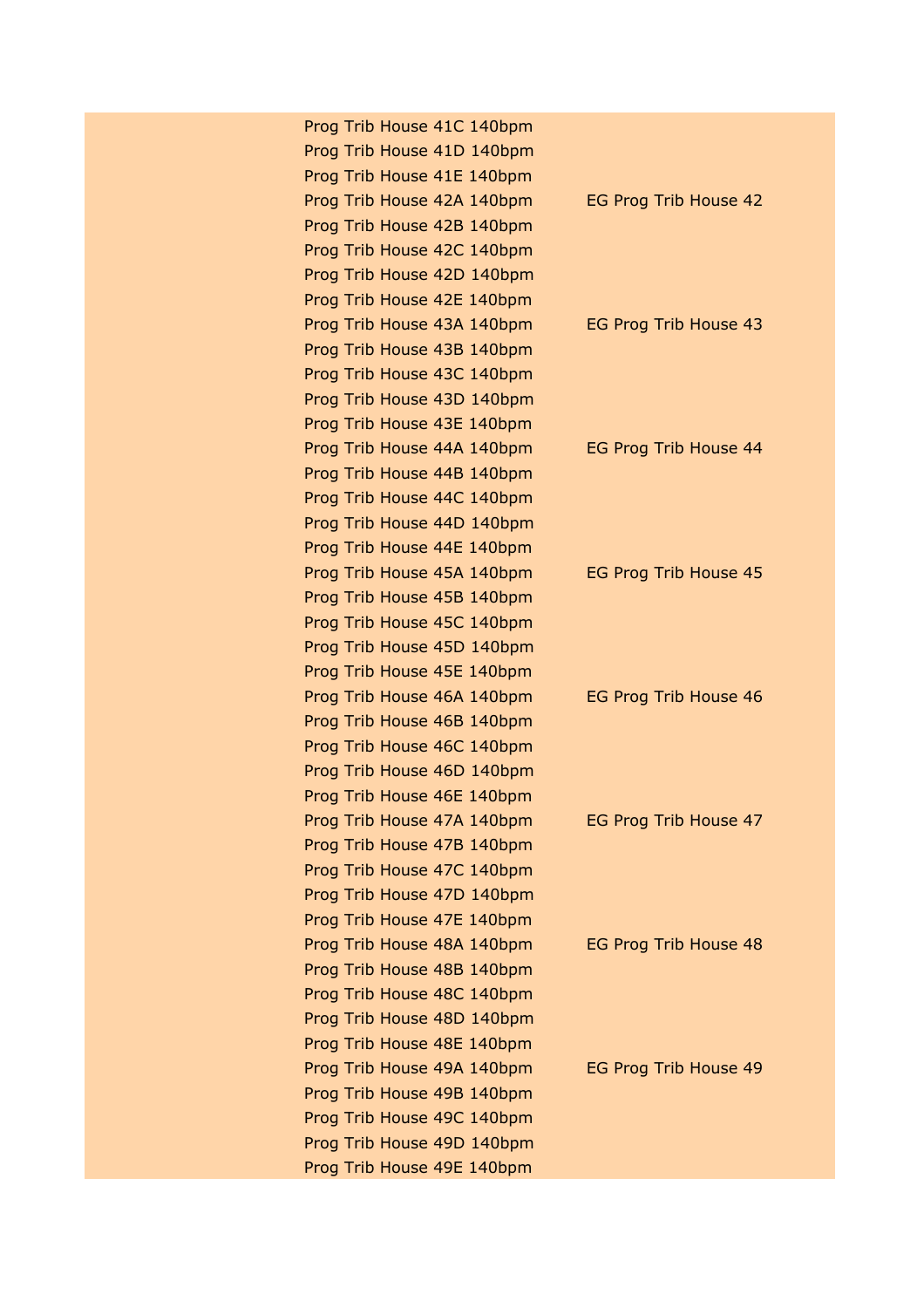| Prog Trib House 50A 140bpm<br>Prog Trib House 50B 140bpm<br>Prog Trib House 50C 140bpm<br>Prog Trib House 50D 140bpm<br>Prog Trib House 50E 140bpm | EG Prog Trib House 50 |
|----------------------------------------------------------------------------------------------------------------------------------------------------|-----------------------|
| <b>ProgTribHouse 06</b>                                                                                                                            |                       |
| Prog Trib House 51A 140bpm                                                                                                                         | EG Prog Trib House 51 |
| Prog Trib House 51B 140bpm                                                                                                                         |                       |
| Prog Trib House 51C 140bpm                                                                                                                         |                       |
| Prog Trib House 51D 140bpm                                                                                                                         |                       |
| Prog Trib House 51E 140bpm                                                                                                                         |                       |
| Prog Trib House 52A 140bpm                                                                                                                         | EG Prog Trib House 52 |
| Prog Trib House 52B 140bpm                                                                                                                         |                       |
| Prog Trib House 52C 140bpm                                                                                                                         |                       |
| Prog Trib House 52D 140bpm                                                                                                                         |                       |
| Prog Trib House 52E 140bpm                                                                                                                         |                       |
| Prog Trib House 53A 140bpm                                                                                                                         | EG Prog Trib House 53 |
| Prog Trib House 53B 140bpm                                                                                                                         |                       |
| Prog Trib House 53C 140bpm                                                                                                                         |                       |
| Prog Trib House 53D 140bpm<br>Prog Trib House 53E 140bpm                                                                                           |                       |
| Prog Trib House 54A 140bpm                                                                                                                         | EG Prog Trib House 54 |
| Prog Trib House 54B 140bpm                                                                                                                         |                       |
| Prog Trib House 54C 140bpm                                                                                                                         |                       |
| Prog Trib House 54D 140bpm                                                                                                                         |                       |
| Prog Trib House 54E 140bpm                                                                                                                         |                       |
| Prog Trib House 55A 140bpm                                                                                                                         | EG Prog Trib House 55 |
| Prog Trib House 55B 140bpm                                                                                                                         |                       |
| Prog Trib House 55C 140bpm                                                                                                                         |                       |
| Prog Trib House 55D 140bpm                                                                                                                         |                       |
| Prog Trib House 55E 140bpm                                                                                                                         |                       |
|                                                                                                                                                    |                       |

# **04 Techy**

| <b>Techy 01</b> |                     |  |
|-----------------|---------------------|--|
|                 | EG Techy 01A 145bpm |  |
|                 | EG Techy 01B 145bpm |  |
|                 | EG Techy 01C 145bpm |  |
|                 | EG Techy 01D 145bpm |  |
|                 | EG Techy 01E 145bpm |  |
|                 | EG Techy 02A 145bpm |  |
|                 | EG Techy 02B 145bpm |  |

EG Techy 01

EG Techy 02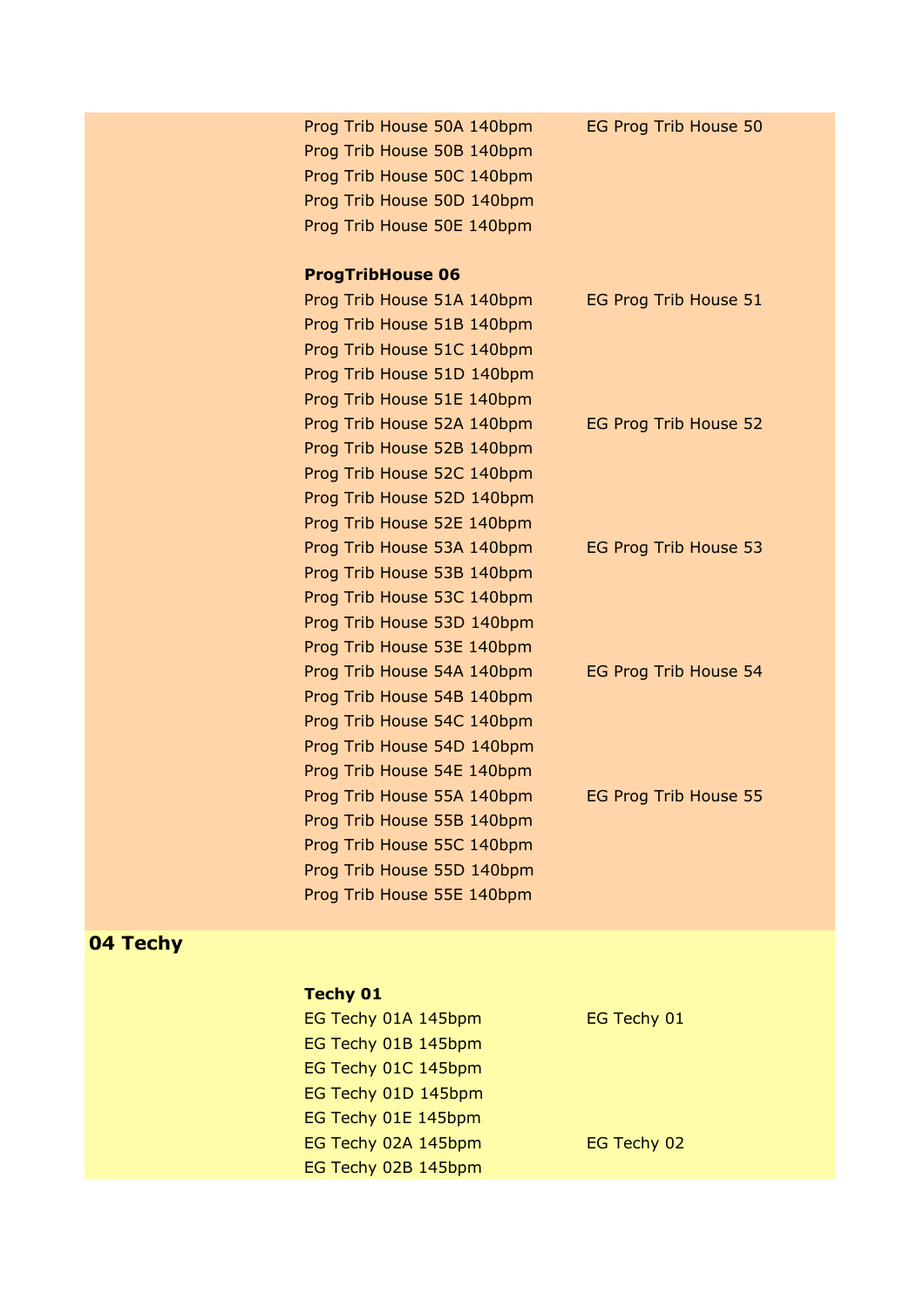| EG Techy 02C 145bpm |             |
|---------------------|-------------|
| EG Techy 02D 145bpm |             |
| EG Techy 02E 145bpm |             |
| EG Techy 03A 145bpm | EG Techy 03 |
| EG Techy 03B 145bpm |             |
| EG Techy 03C 145bpm |             |
| EG Techy 03D 145bpm |             |
| EG Techy 03E 145bpm |             |
| EG Techy 04A 145bpm | EG Techy 04 |
| EG Techy 04B 145bpm |             |
| EG Techy 04C 145bpm |             |
| EG Techy 04D 145bpm |             |
| EG Techy 04E 145bpm |             |
| EG Techy 05A 145bpm | EG Techy 05 |
| EG Techy 05B 145bpm |             |
| EG Techy 05C 145bpm |             |
| EG Techy 05D 145bpm |             |
| EG Techy 05E 145bpm |             |
| EG Techy 06A 145bpm | EG Techy 06 |
| EG Techy 06B 145bpm |             |
| EG Techy 06C 145bpm |             |
| EG Techy 06D 145bpm |             |
| EG Techy 06E 145bpm |             |
| EG Techy 07A 145bpm | EG Techy 07 |
| EG Techy 07B 145bpm |             |
| EG Techy 07C 145bpm |             |
| EG Techy 07D 145bpm |             |
| EG Techy 07E 145bpm |             |
| EG Techy 08A 145bpm | EG Techy 08 |
| EG Techy 08B 145bpm |             |
| EG Techy 08C 145bpm |             |
| EG Techy 08D 145bpm |             |
| EG Techy 08E 145bpm |             |
| EG Techy 09A 145bpm | EG Techy 09 |
| EG Techy 09B 145bpm |             |
| EG Techy 09C 145bpm |             |
| EG Techy 09D 145bpm |             |
| EG Techy 09E 145bpm |             |
| EG Techy 10A 145bpm | EG Techy 10 |
| EG Techy 10B 145bpm |             |
| EG Techy 10C 145bpm |             |
| EG Techy 10D 145bpm |             |
| EG Techy 10E 145bpm |             |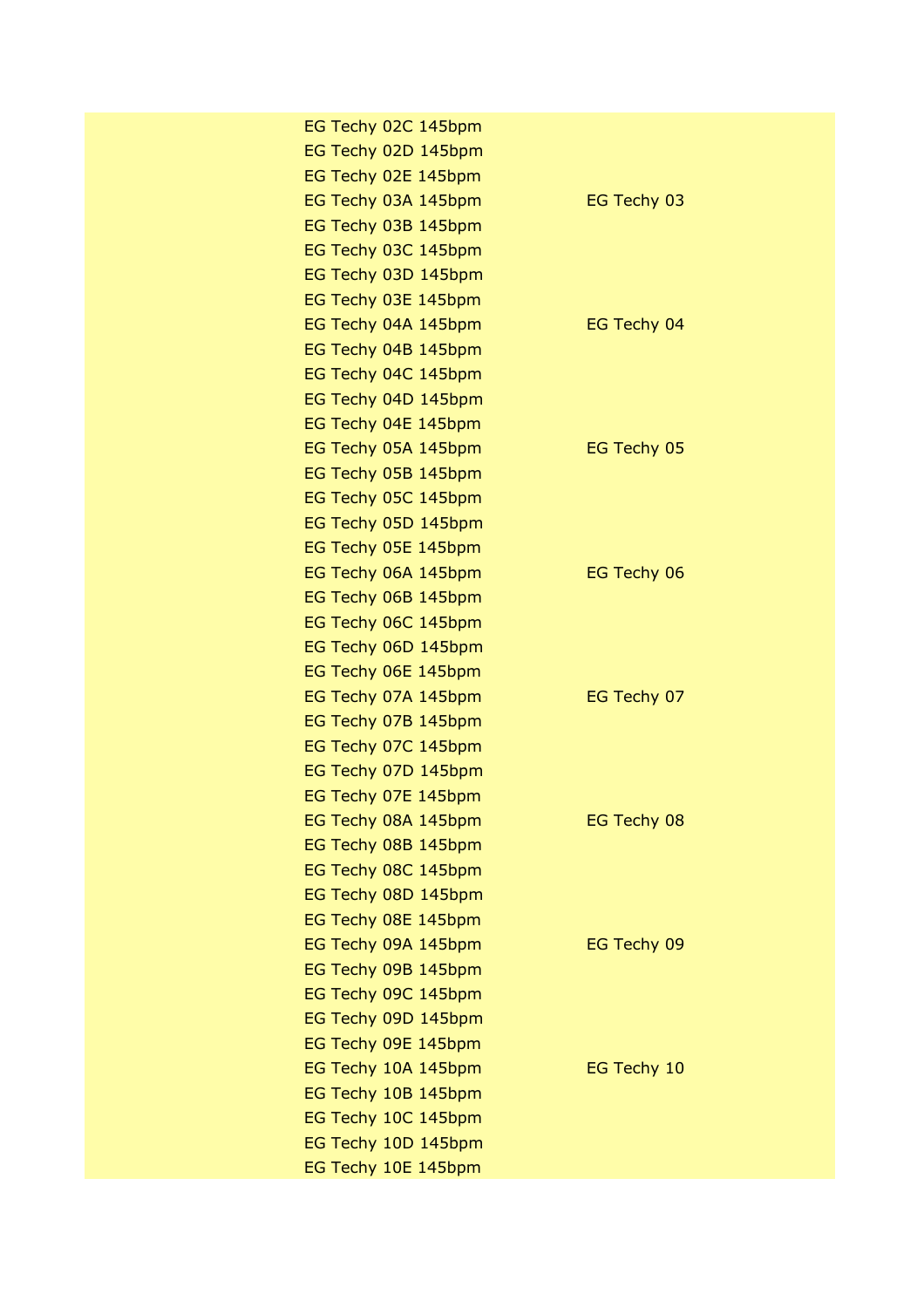| <b>Techy 02</b> |  |  |
|-----------------|--|--|
|-----------------|--|--|

| EG Techy 11A 145bpm | EG Techy 11 |
|---------------------|-------------|
| EG Techy 11B 145bpm |             |
| EG Techy 11C 145bpm |             |
| EG Techy 11D 145bpm |             |
| EG Techy 11E 145bpm |             |
| EG Techy 12A 145bpm | EG Techy 12 |
| EG Techy 12B 145bpm |             |
| EG Techy 12C 145bpm |             |
| EG Techy 12D 145bpm |             |
| EG Techy 12E 145bpm |             |
| EG Techy 13A 145bpm | EG Techy 13 |
| EG Techy 13B 145bpm |             |
| EG Techy 13C 145bpm |             |
| EG Techy 13D 145bpm |             |
| EG Techy 13E 145bpm |             |
| EG Techy 14A 145bpm | EG Techy 14 |
| EG Techy 14B 145bpm |             |
| EG Techy 14C 145bpm |             |
| EG Techy 14D 145bpm |             |
| EG Techy 14E 145bpm |             |
| EG Techy 15A 145bpm | EG Techy 15 |
| EG Techy 15B 145bpm |             |
| EG Techy 15C 145bpm |             |
| EG Techy 15D 145bpm |             |
| EG Techy 15E 145bpm |             |
| EG Techy 16A 145bpm | EG Techy 16 |
| EG Techy 16B 145bpm |             |
| EG Techy 16C 145bpm |             |
| EG Techy 16D 145bpm |             |
| EG Techy 16E 145bpm |             |
| EG Techy 17A 145bpm | EG Techy 17 |
| EG Techy 17B 145bpm |             |
| EG Techy 17C 145bpm |             |
| EG Techy 17D 145bpm |             |
| EG Techy 17E 145bpm |             |
| EG Techy 18A 140bpm | EG Techy 18 |
| EG Techy 18B 140bpm |             |
| EG Techy 18C 140bpm |             |
| EG Techy 18D 140bpm |             |
| EG Techy 18E 140bpm |             |
| EG Techy 19A 140bpm | EG Techy 19 |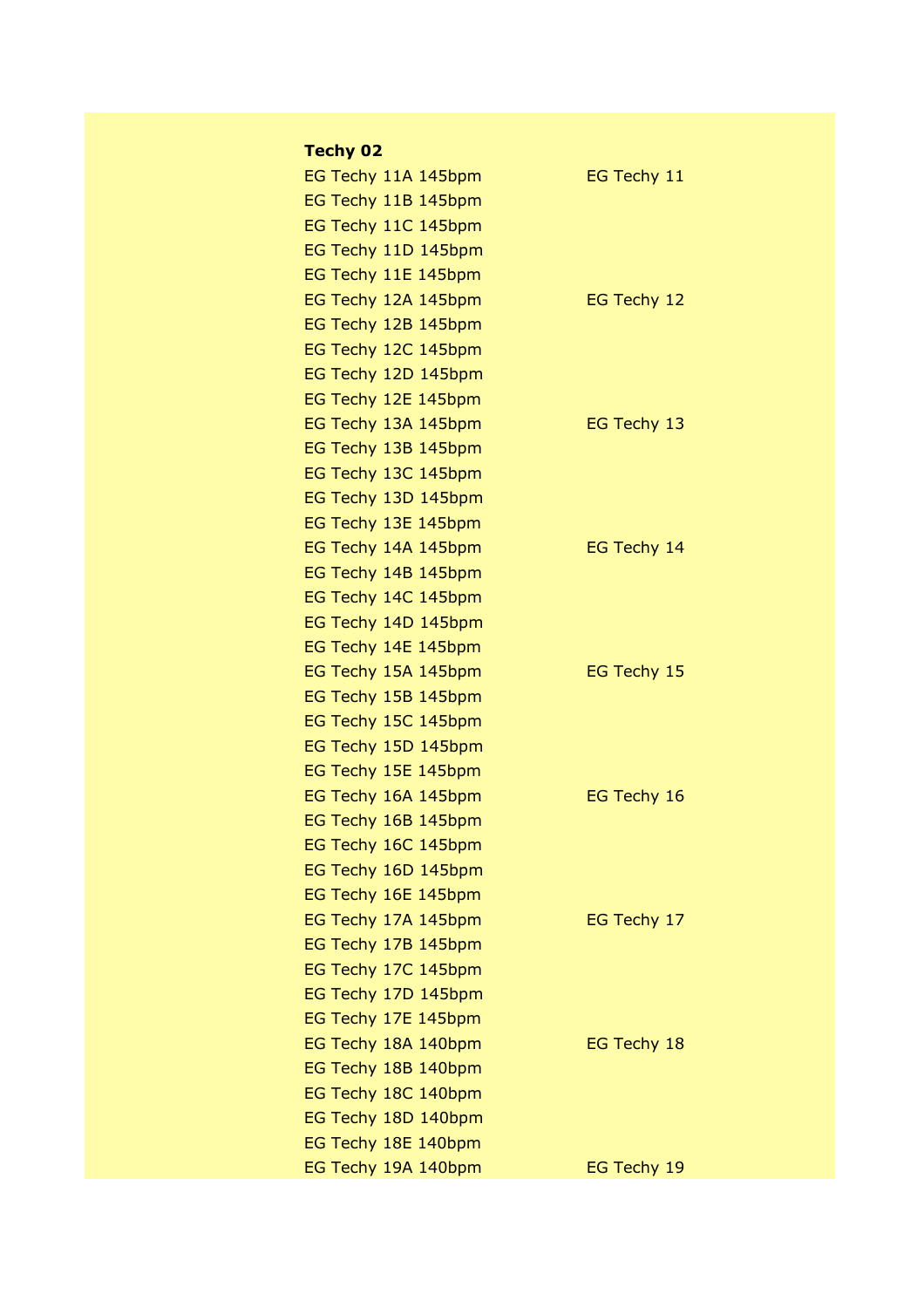| EG Techy 19B 140bpm |             |
|---------------------|-------------|
| EG Techy 19C 140bpm |             |
| EG Techy 19D 140bpm |             |
| EG Techy 19E 140bpm |             |
| EG Techy 20A 140bpm | EG Techy 20 |
| EG Techy 20B 140bpm |             |
| EG Techy 20C 140bpm |             |
| EG Techy 20D 140bpm |             |
| EG Techy 20E 140bpm |             |
|                     |             |
| <b>Techy 03</b>     |             |
| EG Techy 21A 140bpm | EG Techy 21 |
| EG Techy 21B 140bpm |             |
| EG Techy 21C 140bpm |             |
| EG Techy 21D 140bpm |             |
| EG Techy 21E 140bpm |             |
| EG Techy 22A 140bpm | EG Techy 22 |
| EG Techy 22B 140bpm |             |
| EG Techy 22C 140bpm |             |
| EG Techy 22D 140bpm |             |
| EG Techy 22E 140bpm |             |
| EG Techy 23A 140bpm | EG Techy 23 |
| EG Techy 23B 140bpm |             |
| EG Techy 23C 140bpm |             |
| EG Techy 23D 140bpm |             |
| EG Techy 23E 140bpm |             |
| EG Techy 24A 140bpm | EG Techy 24 |
| EG Techy 24B 140bpm |             |
| EG Techy 24C 140bpm |             |
| EG Techy 24D 140bpm |             |
| EG Techy 24E 140bpm |             |
| EG Techy 25A 140bpm | EG Techy 25 |
| EG Techy 25B 140bpm |             |
| EG Techy 25C 140bpm |             |
| EG Techy 25D 140bpm |             |
| EG Techy 25E 140bpm |             |
| EG Techy 26A 140bpm | EG Techy 26 |
| EG Techy 26B 140bpm |             |
| EG Techy 26C 140bpm |             |
| EG Techy 26D 140bpm |             |
| EG Techy 26E 140bpm |             |
| EG Techy 27A 140bpm | EG Techy 27 |
| EG Techy 27B 140bpm |             |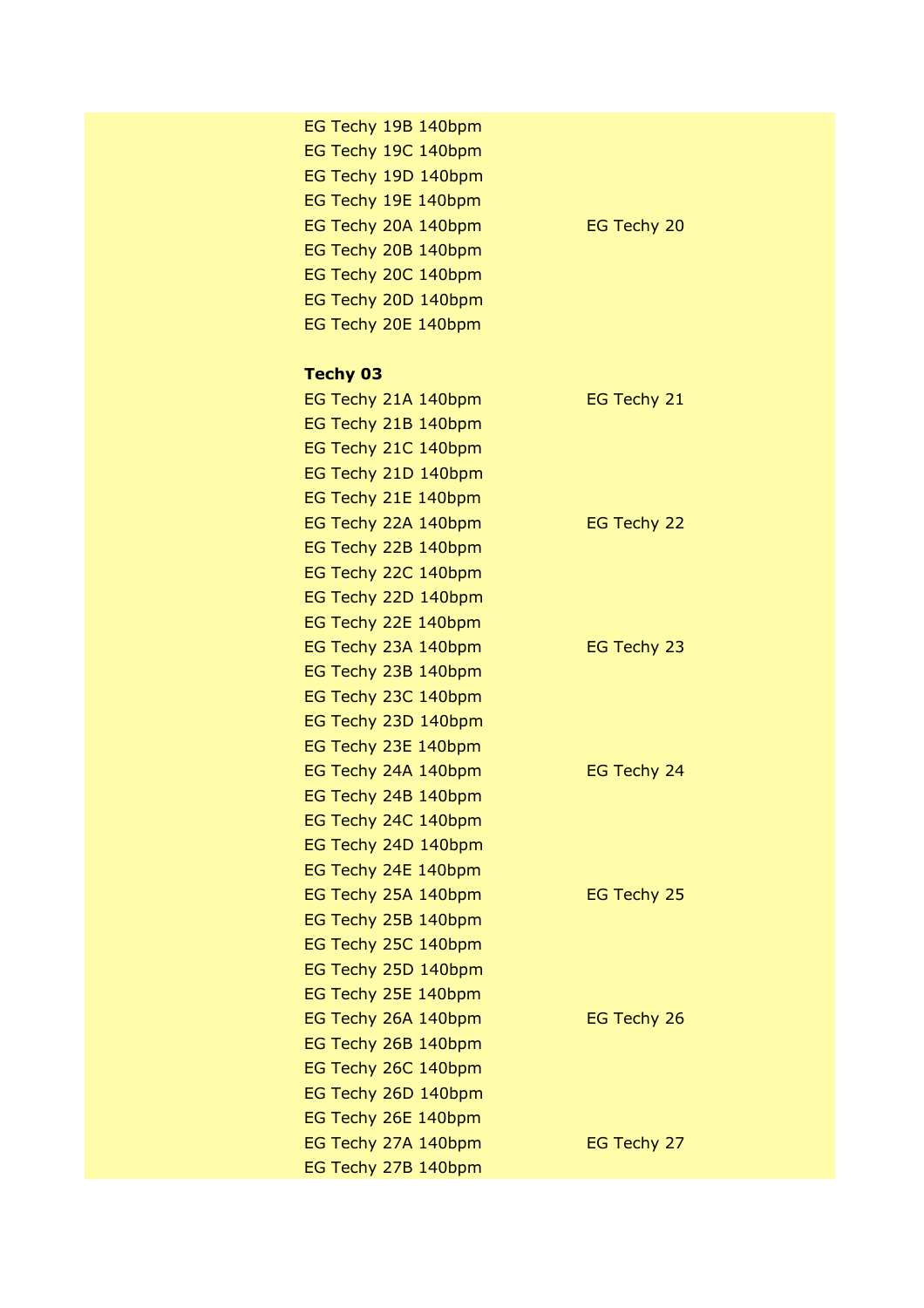| EG Techy 27C 140bpm |             |
|---------------------|-------------|
| EG Techy 27D 140bpm |             |
| EG Techy 27E 140bpm |             |
| EG Techy 28A 140bpm | EG Techy 28 |
| EG Techy 28B 140bpm |             |
| EG Techy 28C 140bpm |             |
| EG Techy 28D 140bpm |             |
| EG Techy 28E 140bpm |             |
| EG Techy 29A 140bpm | EG Techy 29 |
| EG Techy 29B 140bpm |             |
| EG Techy 29C 140bpm |             |
| EG Techy 29D 140bpm |             |
| EG Techy 29E 140bpm |             |
| EG Techy 30A 140bpm | EG Techy 30 |
| EG Techy 30B 140bpm |             |
| EG Techy 30C 140bpm |             |
| EG Techy 30D 140bpm |             |
| EG Techy 30E 140bpm |             |
|                     |             |
| <b>Techy 04</b>     |             |
| EG Techy 31A 140bpm | EG Techy 31 |
| EG Techy 31B 140bpm |             |
| EG Techy 31C 140bpm |             |
| EG Techy 31D 140bpm |             |
| EG Techy 31E 140bpm |             |
| EG Techy 32A 140bpm | EG Techy 32 |
| EG Techy 32B 140bpm |             |
| EG Techy 32C 140bpm |             |
| EG Techy 32D 140bpm |             |
| EG Techy 32E 140bpm |             |
| EG Techy 33A 140bpm | EG Techy 33 |
| EG Techy 33B 140bpm |             |
| EG Techy 33C 140bpm |             |
| EG Techy 33D 140bpm |             |
| EG Techy 33E 140bpm |             |
| EG Techy 34A 140bpm | EG Techy 34 |
| EG Techy 34B 140bpm |             |
| EG Techy 34C 140bpm |             |
| EG Techy 34D 140bpm |             |
| EG Techy 34E 140bpm |             |
| EG Techy 35A 140bpm | EG Techy 35 |
| EG Techy 35B 140bpm |             |
| EG Techy 35C 140bpm |             |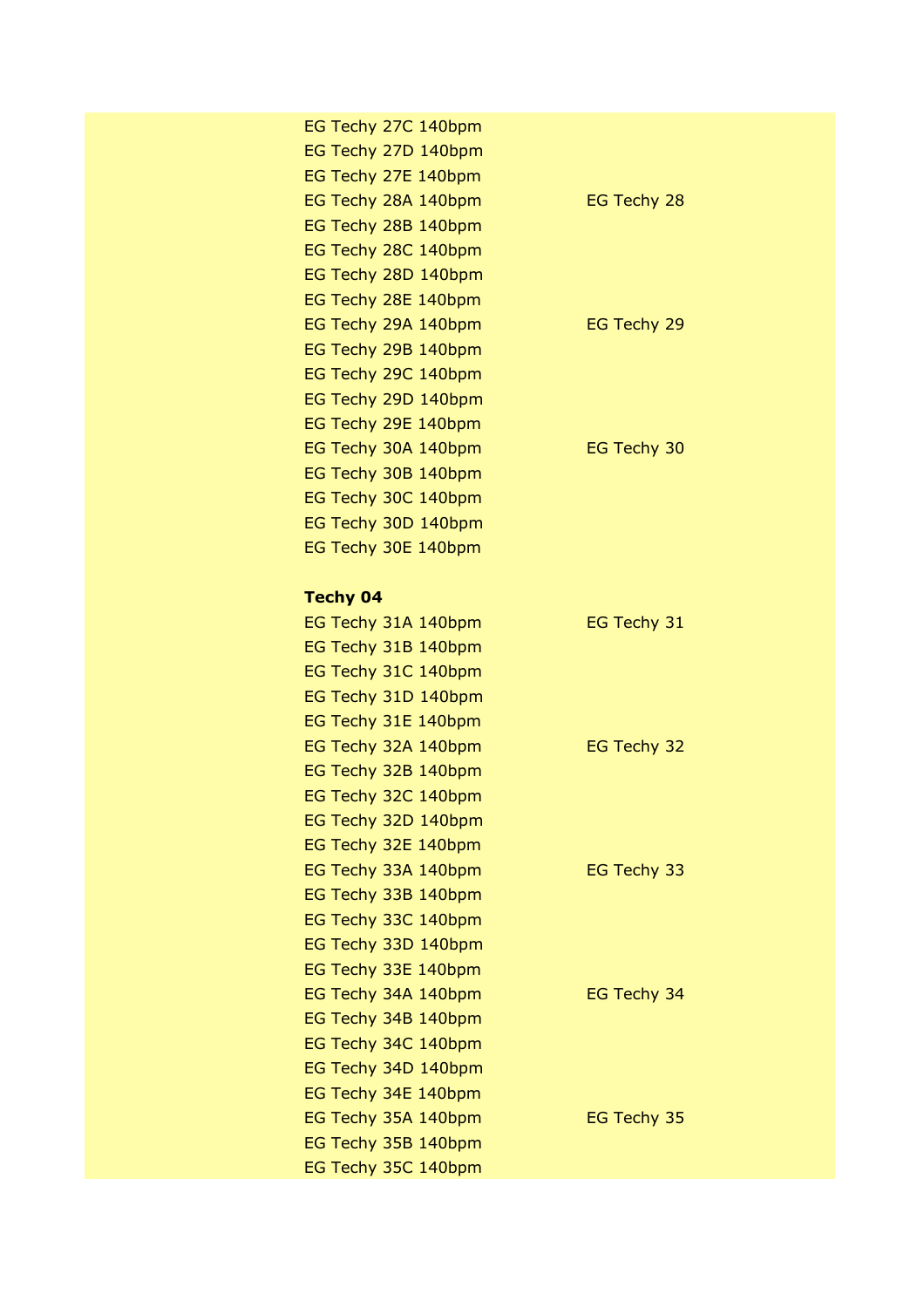| EG Techy 35D 140bpm |             |
|---------------------|-------------|
| EG Techy 35E 140bpm |             |
| EG Techy 36A 140bpm | EG Techy 36 |
| EG Techy 36B 140bpm |             |
| EG Techy 36C 140bpm |             |
| EG Techy 36D 140bpm |             |
| EG Techy 36E 140bpm |             |
| EG Techy 37A 140bpm | EG Techy 37 |
| EG Techy 37B 140bpm |             |
| EG Techy 37C 140bpm |             |
| EG Techy 37D 140bpm |             |
| EG Techy 37E 140bpm |             |
| EG Techy 38A 140bpm | EG Techy 38 |
| EG Techy 38B 140bpm |             |
| EG Techy 38C 140bpm |             |
| EG Techy 38D 140bpm |             |
| EG Techy 38E 140bpm |             |
| EG Techy 39A 140bpm | EG Techy 39 |
| EG Techy 39B 140bpm |             |
| EG Techy 39C 140bpm |             |
| EG Techy 39D 140bpm |             |
| EG Techy 39E 140bpm |             |
| EG Techy 40A 140bpm | EG Techy 40 |
| EG Techy 40B 140bpm |             |
| EG Techy 40C 140bpm |             |
| EG Techy 40D 140bpm |             |
| EG Techy 40E 140bpm |             |
|                     |             |
| <b>Techy 05</b>     |             |
| EG Techy 41A 140bpm | EG Techy 41 |
| EG Techy 41B 140bpm |             |
| EG Techy 41C 140bpm |             |
| EG Techy 41D 140bpm |             |
| EG Techy 41E 140bpm |             |
| EG Techy 42A 140bpm | EG Techy 42 |
| EG Techy 42B 140bpm |             |
| EG Techy 42C 140bpm |             |
| EG Techy 42D 140bpm |             |
| EG Techy 42E 140bpm |             |
| EG Techy 43A 140bpm | EG Techy 43 |
| EG Techy 43B 140bpm |             |
| EG Techy 43C 140bpm |             |
| EG Techy 43D 140bpm |             |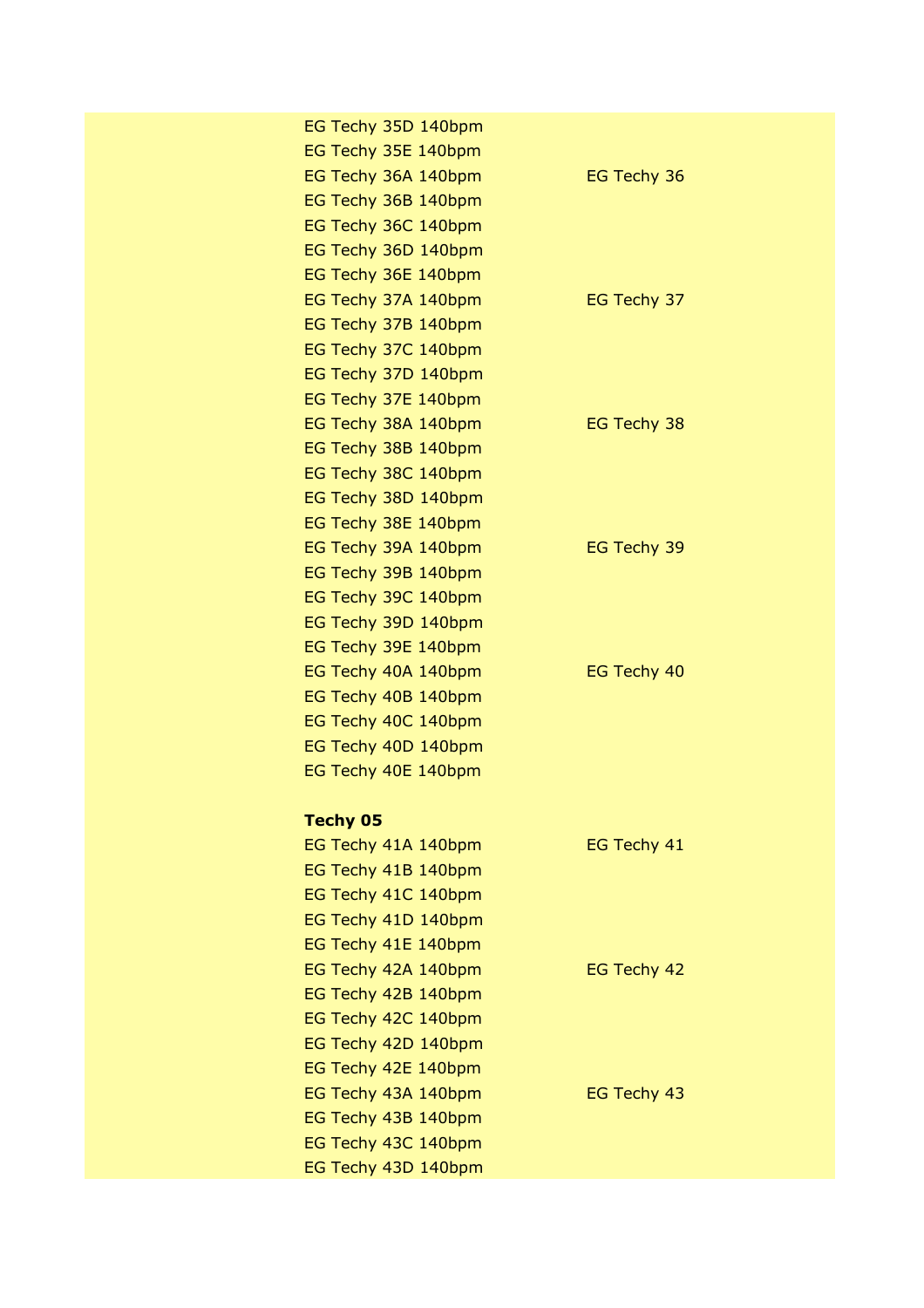| EG Techy 43E 140bpm |                    |
|---------------------|--------------------|
| EG Techy 44A 140bpm | EG Techy 44        |
| EG Techy 44B 140bpm |                    |
| EG Techy 44C 140bpm |                    |
| EG Techy 44D 140bpm |                    |
| EG Techy 44E 140bpm |                    |
| EG Techy 45A 140bpm | EG Techy 45        |
| EG Techy 45B 140bpm |                    |
| EG Techy 45C 140bpm |                    |
| EG Techy 45D 140bpm |                    |
| EG Techy 45E 140bpm |                    |
| EG Techy 46A 140bpm | <b>EG Techy 46</b> |
| EG Techy 46B 140bpm |                    |
| EG Techy 46C 140bpm |                    |
| EG Techy 46D 140bpm |                    |
| EG Techy 46E 140bpm |                    |
| EG Techy 47A 140bpm | EG Techy 47        |
| EG Techy 47B 140bpm |                    |
| EG Techy 47C 140bpm |                    |
| EG Techy 47D 140bpm |                    |
| EG Techy 47E 140bpm |                    |
| EG Techy 48A 140bpm | EG Techy 48        |
| EG Techy 48B 140bpm |                    |
| EG Techy 48C 140bpm |                    |
| EG Techy 48D 140bpm |                    |
| EG Techy 48E 140bpm |                    |
| EG Techy 49A 140bpm | EG Techy 49        |
| EG Techy 49B 140bpm |                    |
| EG Techy 49C 140bpm |                    |
| EG Techy 49D 140bpm |                    |
| EG Techy 49E 140bpm |                    |
| EG Techy 50A 140bpm | EG Techy 50        |
| EG Techy 50B 140bpm |                    |
| EG Techy 50C 140bpm |                    |
| EG Techy 50D 140bpm |                    |
| EG Techy 50E 140bpm |                    |
|                     |                    |
| <b>Techy 06</b>     |                    |
| EG Techy 51A 140bpm | EG Techy 51        |
| EG Techy 51B 140bpm |                    |
| EG Techy 51C 140bpm |                    |
| EG Techy 51D 140bpm |                    |
| EG Techy 51E 140bpm |                    |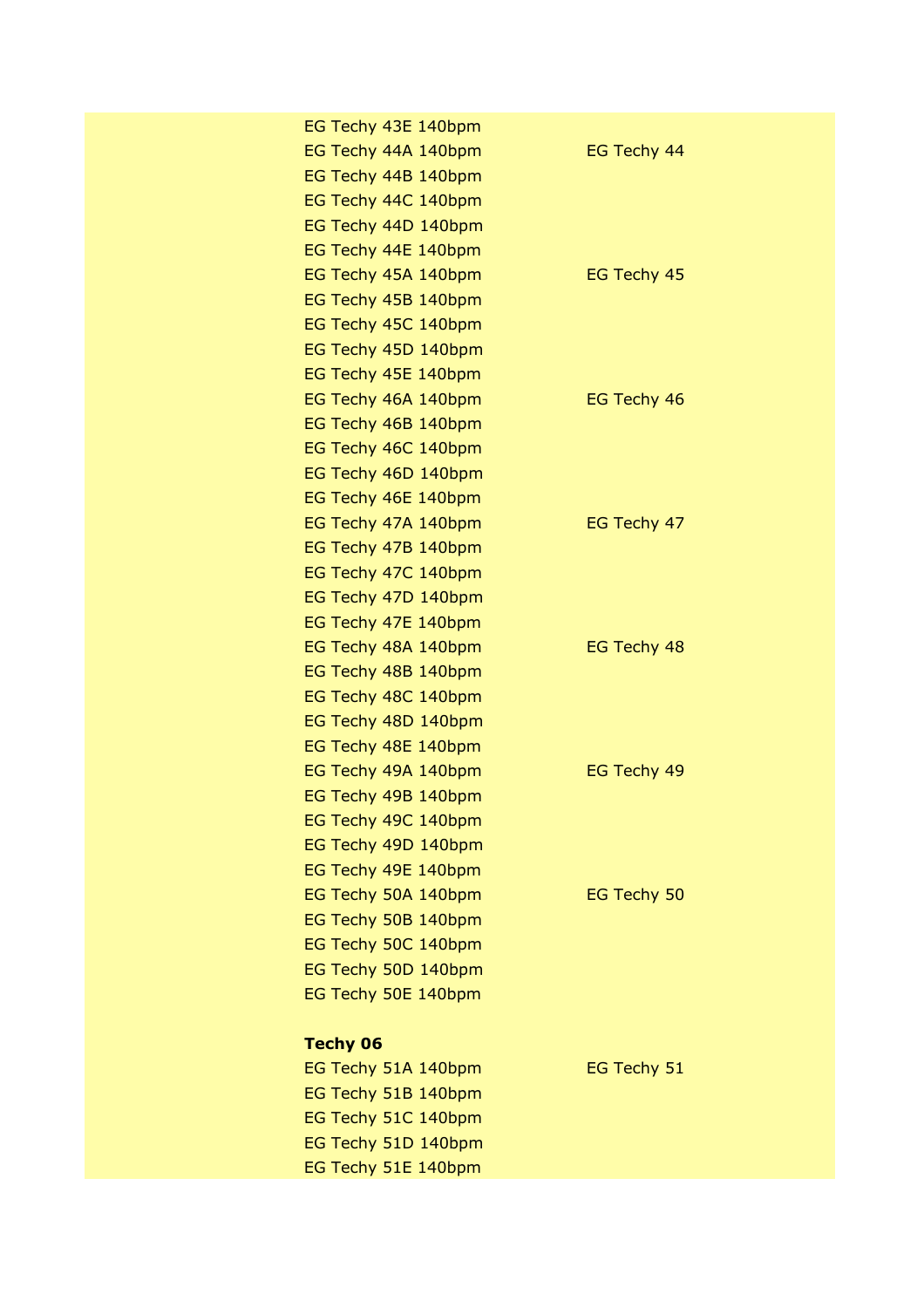| EG Techy 52A 140bpm | EG Techy 52 |
|---------------------|-------------|
| EG Techy 52B 140bpm |             |
| EG Techy 52C 140bpm |             |
| EG Techy 52D 140bpm |             |
| EG Techy 52E 140bpm |             |
| EG Techy 53A 140bpm | EG Techy 53 |
| EG Techy 53B 140bpm |             |
| EG Techy 53C 140bpm |             |
| EG Techy 53D 140bpm |             |
| EG Techy 53E 140bpm |             |
| EG Techy 54A 140bpm | EG Techy 54 |
| EG Techy 54B 140bpm |             |
| EG Techy 54C 140bpm |             |
| EG Techy 54D 140bpm |             |
| EG Techy 54E 140bpm |             |
| EG Techy 55A 140bpm | EG Techy 55 |
| EG Techy 55B 140bpm |             |
| EG Techy 55C 140bpm |             |
| EG Techy 55D 140bpm |             |
| EG Techy 55E 140bpm |             |
| EG Techy 56A 140bpm | EG Techy 56 |
| EG Techy 56B 140bpm |             |
| EG Techy 56C 140bpm |             |
| EG Techy 56D 140bpm |             |
| EG Techy 56E 140bpm |             |
| EG Techy 57A 140bpm | EG Techy 57 |
| EG Techy 57B 140bpm |             |
| EG Techy 57C 140bpm |             |
| EG Techy 57D 140bpm |             |
| EG Techy 57E 140bpm |             |
| EG Techy 58A 140bpm | EG Techy 58 |
| EG Techy 58B 140bpm |             |
| EG Techy 58C 140bpm |             |
| EG Techy 58D 140bpm |             |
| EG Techy 58E 140bpm |             |
| EG Techy 59A 135bpm | EG Techy 59 |
| EG Techy 59B 135bpm |             |
| EG Techy 59C 135bpm |             |
| EG Techy 59D 135bpm |             |
| EG Techy 59E 135bpm |             |
| EG Techy 60A 135bpm | EG Techy 60 |
| EG Techy 60B 135bpm |             |
| EG Techy 60C 135bpm |             |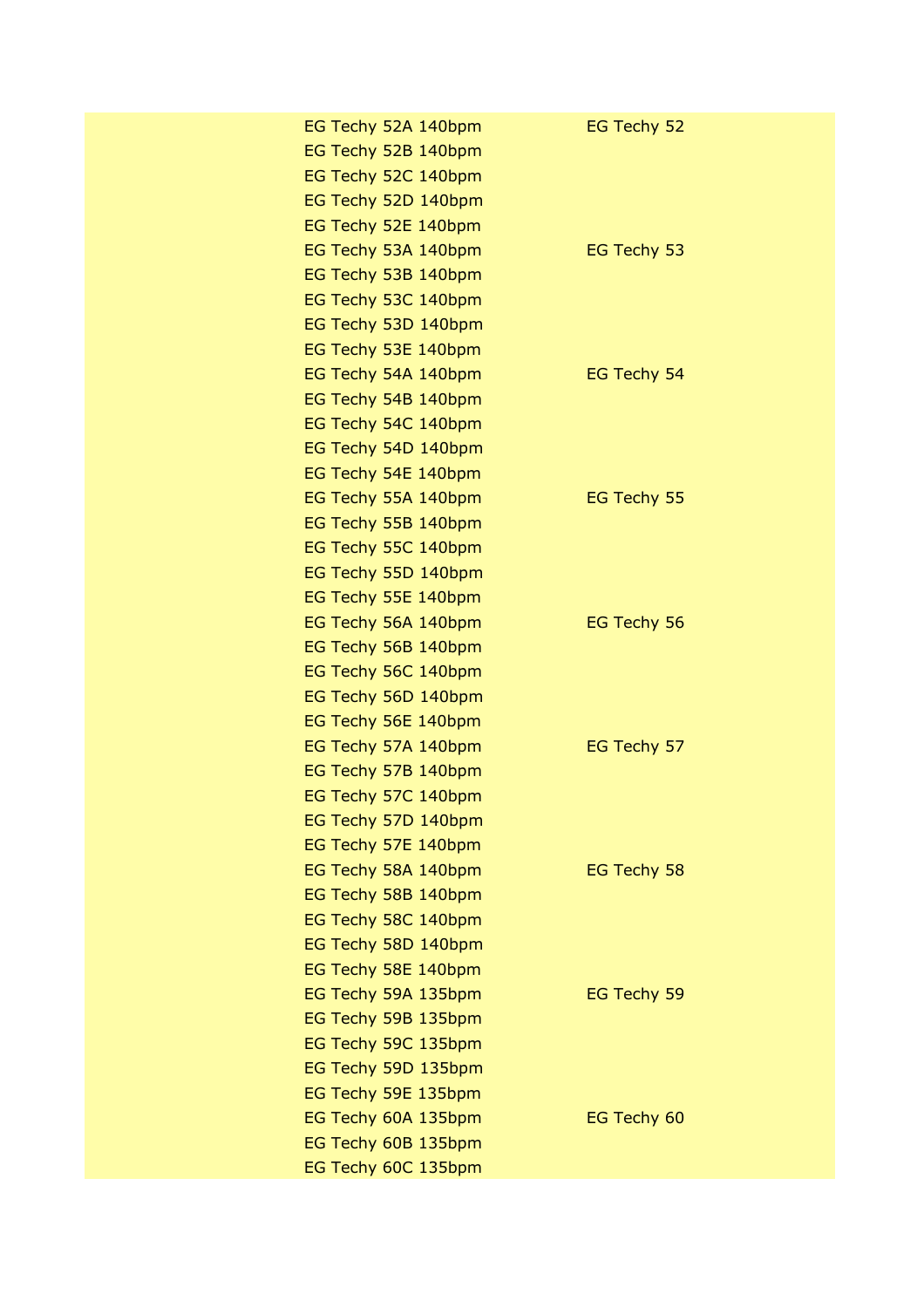EG Techy 60D 135bpm EG Techy 60E 135bpm

### **Techy 07**

| EG Techy 61A 135bpm | EG Techy 61 |  |
|---------------------|-------------|--|
| EG Techy 61B 135bpm |             |  |
| EG Techy 61C 135bpm |             |  |
| EG Techy 61D 135bpm |             |  |
| EG Techy 61E 135bpm |             |  |
| EG Techy 62A 135bpm | EG Techy 62 |  |
| EG Techy 62B 135bpm |             |  |
| EG Techy 62C 135bpm |             |  |
| EG Techy 62D 135bpm |             |  |
| EG Techy 62E 135bpm |             |  |
| EG Techy 63A 135bpm | EG Techy 63 |  |
| EG Techy 63B 135bpm |             |  |
| EG Techy 63C 135bpm |             |  |
| EG Techy 63D 135bpm |             |  |
| EG Techy 63E 135bpm |             |  |
| EG Techy 64A 135bpm | EG Techy 64 |  |
| EG Techy 64B 135bpm |             |  |
| EG Techy 64C 135bpm |             |  |
| EG Techy 64D 135bpm |             |  |
| EG Techy 64E 135bpm |             |  |
| EG Techy 65A 135bpm | EG Techy 65 |  |
| EG Techy 65B 135bpm |             |  |
| EG Techy 65C 135bpm |             |  |
| EG Techy 65D 135bpm |             |  |
| EG Techy 65E 135bpm |             |  |
| EG Techy 66A 135bpm | EG Techy 66 |  |
| EG Techy 66B 135bpm |             |  |
| EG Techy 66C 135bpm |             |  |
| EG Techy 66D 135bpm |             |  |
| EG Techy 66E 135bpm |             |  |
| EG Techy 67A 130bpm | EG Techy 67 |  |
| EG Techy 67B 130bpm |             |  |
| EG Techy 67C 130bpm |             |  |
| EG Techy 67D 130bpm |             |  |
| EG Techy 67E 130bpm |             |  |
| EG Techy 68A 130bpm | EG Techy 68 |  |
| EG Techy 68B 130bpm |             |  |
| EG Techy 68C 130bpm |             |  |
| EG Techy 68D 130bpm |             |  |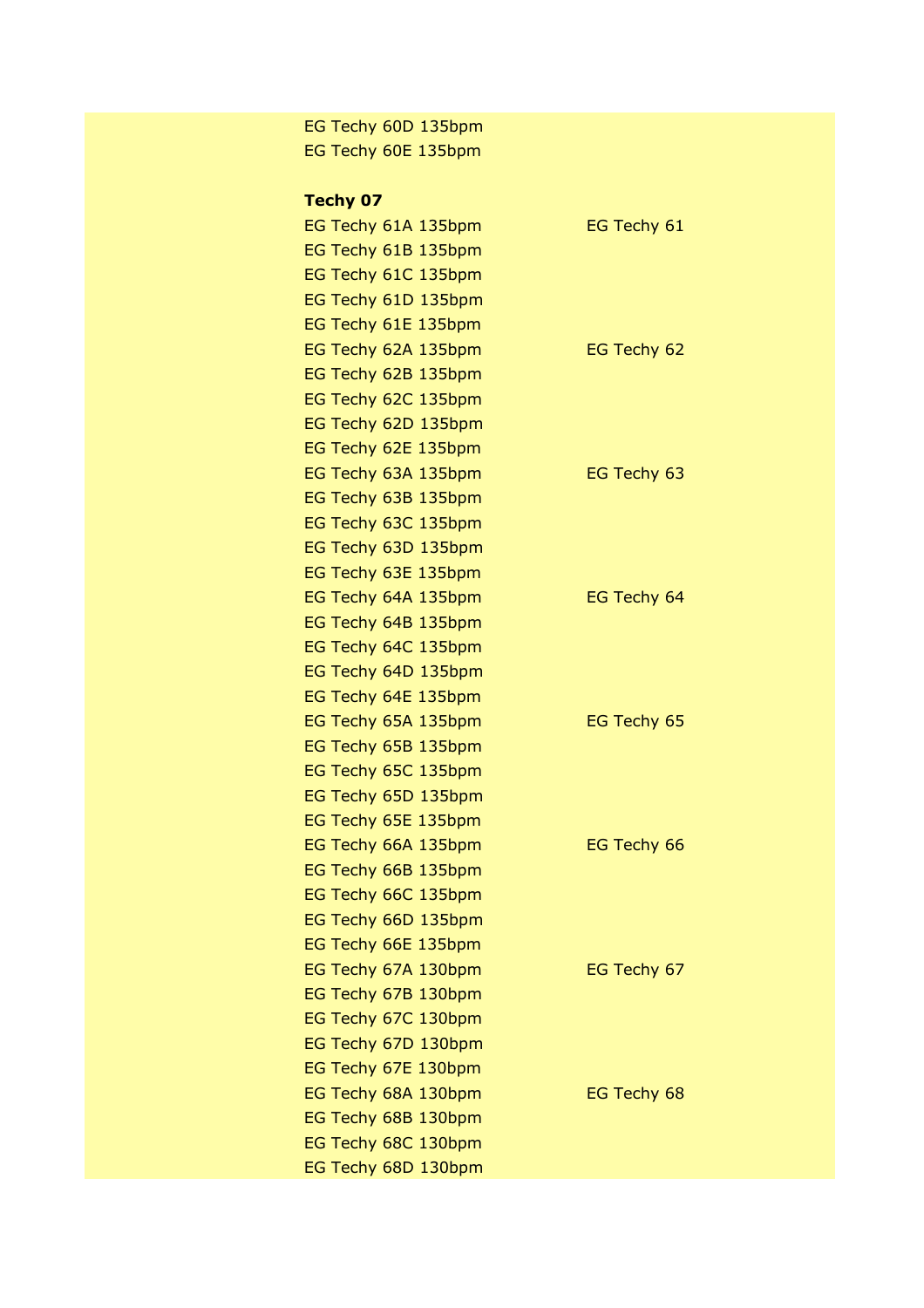| EG Techy 68E 130bpm |             |
|---------------------|-------------|
| EG Techy 69A 130bpm | EG Techy 69 |
| EG Techy 69B 130bpm |             |
| EG Techy 69C 130bpm |             |
| EG Techy 69D 130bpm |             |
| EG Techy 69E 130bpm |             |
| EG Techy 70A 130bpm | EG Techy 70 |
| EG Techy 70B 130bpm |             |
| EG Techy 70C 130bpm |             |
| EG Techy 70D 130bpm |             |
| EG Techy 70E 130bpm |             |
|                     |             |
| <b>Techy 08</b>     |             |
| EG Techy 71A 130bpm | EG Techy 71 |
| EG Techy 71B 130bpm |             |
| EG Techy 71C 130bpm |             |
| EG Techy 71D 130bpm |             |
| EG Techy 71E 130bpm |             |
| EG Techy 72A 130bpm | EG Techy 72 |
| EG Techy 72B 130bpm |             |
| EG Techy 72C 130bpm |             |
| EG Techy 72D 130bpm |             |
| EG Techy 72E 130bpm |             |
| EG Techy 73A 130bpm | EG Techy 73 |
| EG Techy 73B 130bpm |             |
| EG Techy 73C 130bpm |             |
| EG Techy 73D 130bpm |             |
| EG Techy 73E 130bpm |             |
|                     |             |

### **05 Dance**

| Dance 01 |                                                                                                                                                                                                                                                           |
|----------|-----------------------------------------------------------------------------------------------------------------------------------------------------------------------------------------------------------------------------------------------------------|
|          | EG Dance 01                                                                                                                                                                                                                                               |
|          |                                                                                                                                                                                                                                                           |
|          |                                                                                                                                                                                                                                                           |
|          |                                                                                                                                                                                                                                                           |
|          |                                                                                                                                                                                                                                                           |
|          | EG Dance 02                                                                                                                                                                                                                                               |
|          |                                                                                                                                                                                                                                                           |
|          |                                                                                                                                                                                                                                                           |
|          |                                                                                                                                                                                                                                                           |
|          |                                                                                                                                                                                                                                                           |
|          | EG Dance 03                                                                                                                                                                                                                                               |
|          | EG Dance 01A 135bpm<br>EG Dance 01B 135bpm<br>EG Dance 01C 135bpm<br>EG Dance 01D 135bpm<br>EG Dance 01E 135bpm<br>EG Dance 02A 135bpm<br>EG Dance 02B 135bpm<br>EG Dance 02C 135bpm<br>EG Dance 02D 135bpm<br>EG Dance 02E 135bpm<br>EG Dance 03A 135bpm |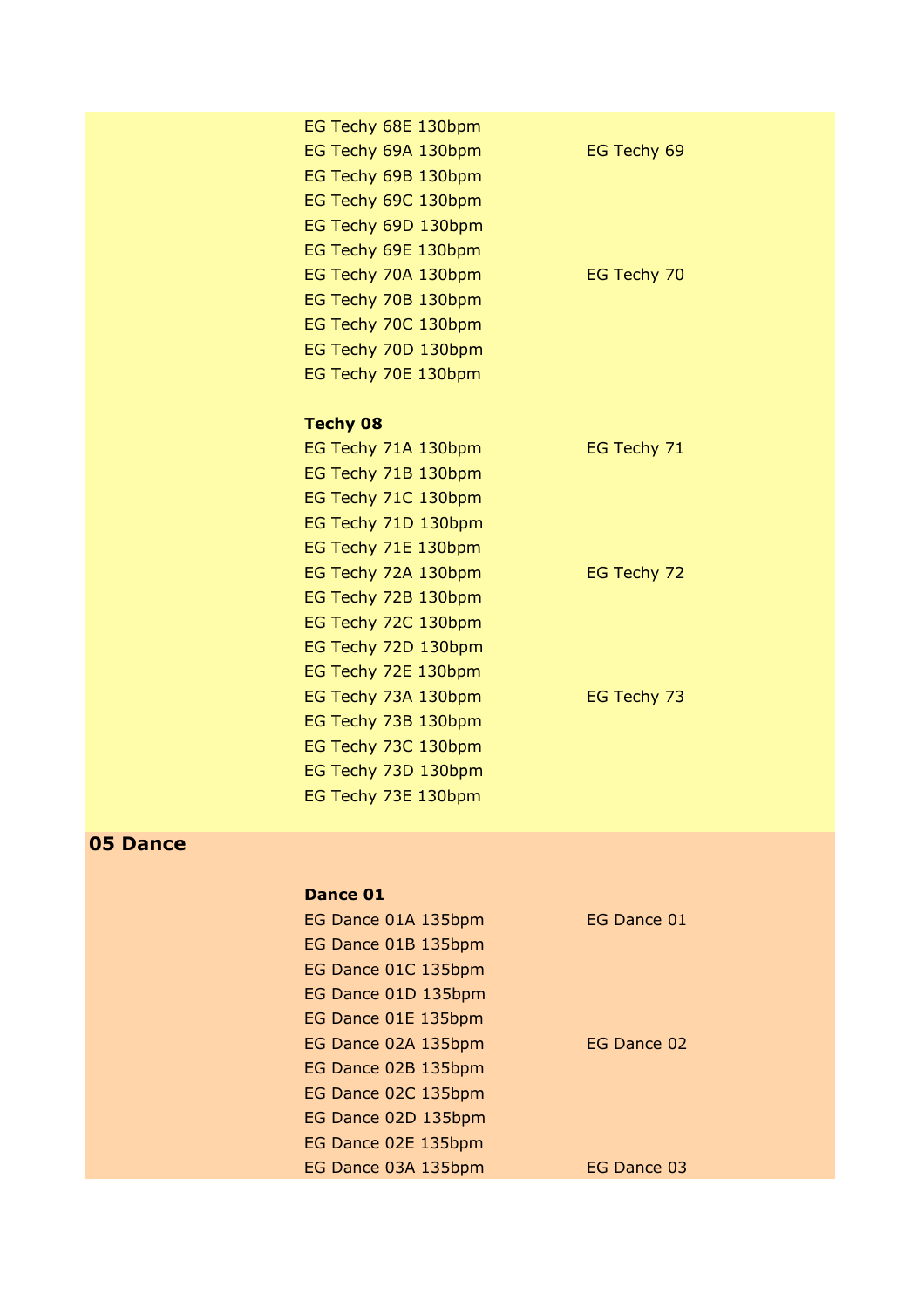| EG Dance 03B 135bpm                        |             |
|--------------------------------------------|-------------|
| EG Dance 03C 135bpm                        |             |
| EG Dance 03D 135bpm                        |             |
| EG Dance 03E 135bpm                        |             |
|                                            |             |
| EG Dance 04A 135bpm                        | EG Dance 04 |
| EG Dance 04B 135bpm                        |             |
| EG Dance 04C 135bpm                        |             |
| EG Dance 04D 135bpm                        |             |
| EG Dance 04E 135bpm                        |             |
| EG Dance 05A 135bpm                        | EG Dance 05 |
| EG Dance 05B 135bpm                        |             |
| EG Dance 05C 135bpm                        |             |
| EG Dance 05D 135bpm                        |             |
| EG Dance 05E 135bpm                        |             |
| EG Dance 06A 135bpm                        | EG Dance 06 |
| EG Dance 06B 135bpm                        |             |
| EG Dance 06C 135bpm                        |             |
| EG Dance 06D 135bpm<br>EG Dance 06E 135bpm |             |
| EG Dance 07A 135bpm                        | EG Dance 07 |
| EG Dance 07B 135bpm                        |             |
| EG Dance 07C 135bpm                        |             |
| EG Dance 07D 135bpm                        |             |
| EG Dance 07E 135bpm                        |             |
| EG Dance 08A 135bpm                        | EG Dance 08 |
| EG Dance 08B 135bpm                        |             |
| EG Dance 08C 135bpm                        |             |
| EG Dance 08D 135bpm                        |             |
| EG Dance 08E 135bpm                        |             |
| EG Dance 09A 135bpm                        | EG Dance 09 |
| EG Dance 09B 135bpm                        |             |
| EG Dance 09C 135bpm                        |             |
| EG Dance 09D 135bpm<br>EG Dance 09E 135bpm |             |
| EG Dance 10A 135bpm                        | EG Dance 10 |
| EG Dance 10B 135bpm                        |             |
| EG Dance 10C 135bpm                        |             |
| EG Dance 10D 135bpm                        |             |
| EG Dance 10E 135bpm                        |             |
|                                            |             |
| Dance 02                                   |             |
| EG Dance 11A 135bpm                        | EG Dance 11 |
| EG Dance 11B 135bpm                        |             |
| EG Dance 11C 135bpm                        |             |
| EG Dance 11D 135bpm                        |             |
| EG Dance 11E 135bpm<br>EG Dance 12A 135bpm | EG Dance 12 |
| EG Dance 12B 135bpm                        |             |
| EG Dance 12C 135bpm                        |             |
| EG Dance 12D 135bpm                        |             |
| EG Dance 12E 135bpm                        |             |
|                                            |             |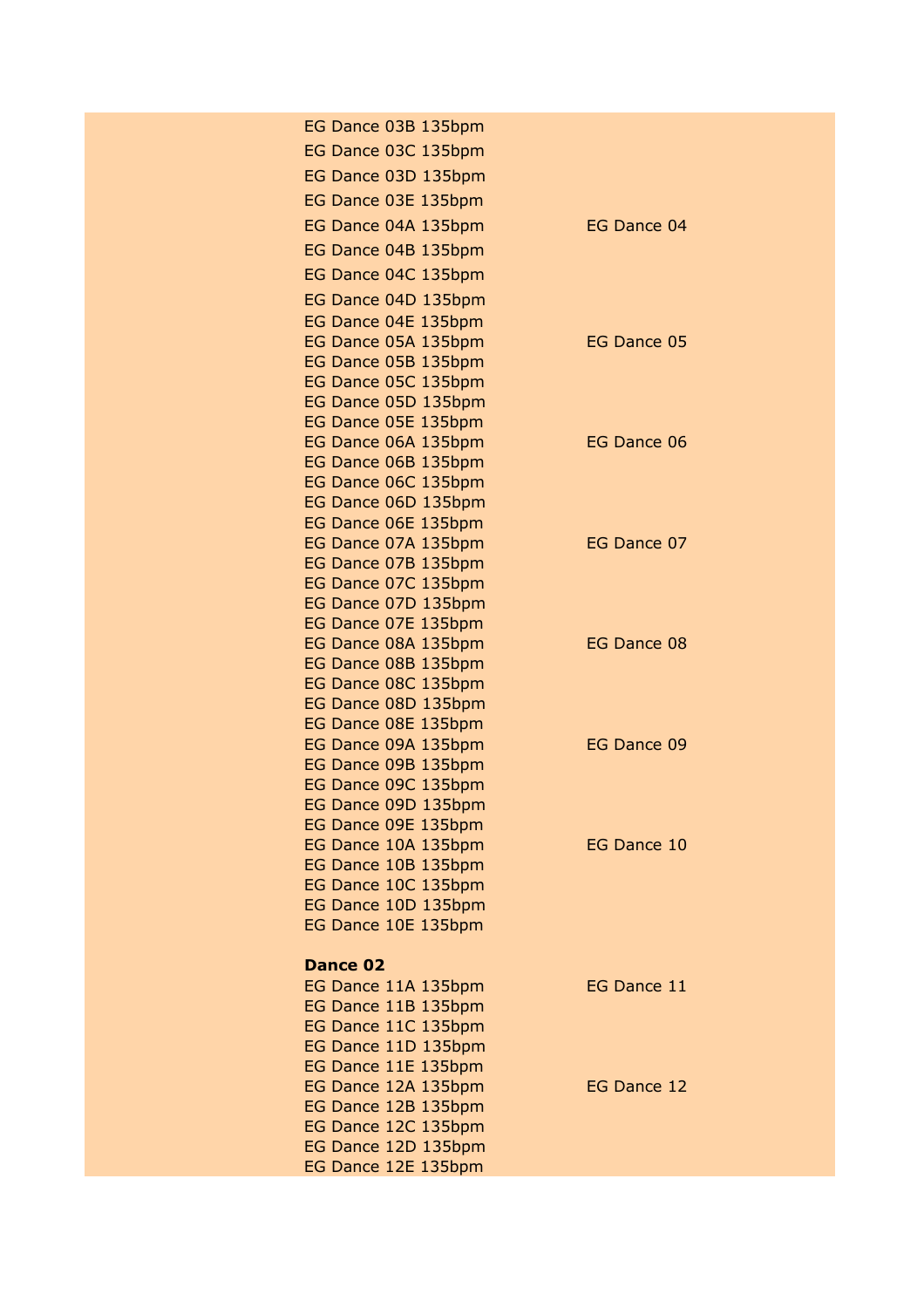| EG Dance 13A 140bpm | EG Dance 13        |
|---------------------|--------------------|
| EG Dance 13B 140bpm |                    |
|                     |                    |
| EG Dance 13C 140bpm |                    |
| EG Dance 13D 140bpm |                    |
| EG Dance 13E 140bpm |                    |
| EG Dance 14A 140bpm | EG Dance 14        |
|                     |                    |
| EG Dance 14B 140bpm |                    |
| EG Dance 14C 140bpm |                    |
| EG Dance 14D 140bpm |                    |
| EG Dance 14E 140bpm |                    |
| EG Dance 15A 140bpm | EG Dance 15        |
|                     |                    |
| EG Dance 15B 140bpm |                    |
| EG Dance 15C 140bpm |                    |
| EG Dance 15D 140bpm |                    |
| EG Dance 15E 140bpm |                    |
|                     |                    |
| EG Dance 16A 140bpm | EG Dance 16        |
| EG Dance 16B 140bpm |                    |
| EG Dance 16C 140bpm |                    |
| EG Dance 16D 140bpm |                    |
| EG Dance 16E 140bpm |                    |
|                     |                    |
| EG Dance 17A 140bpm | EG Dance 17        |
| EG Dance 17B 140bpm |                    |
| EG Dance 17C 140bpm |                    |
| EG Dance 17D 140bpm |                    |
|                     |                    |
| EG Dance 17E 140bpm |                    |
| EG Dance 18A 140bpm | EG Dance 18        |
| EG Dance 18B 140bpm |                    |
| EG Dance 18C 140bpm |                    |
| EG Dance 18D 140bpm |                    |
|                     |                    |
| EG Dance 18E 140bpm |                    |
| EG Dance 19A 140bpm | EG Dance 19        |
| EG Dance 19B 140bpm |                    |
| EG Dance 19C 140bpm |                    |
| EG Dance 19D 140bpm |                    |
|                     |                    |
| EG Dance 19E 140bpm |                    |
| EG Dance 20A 140bpm | <b>EG Dance 20</b> |
| EG Dance 20B 140bpm |                    |
| EG Dance 20C 140bpm |                    |
| EG Dance 20D 140bpm |                    |
|                     |                    |
| EG Dance 20E 140bpm |                    |
|                     |                    |
| Dance 03            |                    |
| EG Dance 21A 140bpm | EG Dance 21        |
| EG Dance 21B 140bpm |                    |
|                     |                    |
| EG Dance 21C 140bpm |                    |
| EG Dance 21D 140bpm |                    |
| EG Dance 21E 140bpm |                    |
| EG Dance 22A 140bpm | EG Dance 22        |
| EG Dance 22B 140bpm |                    |
|                     |                    |
| EG Dance 22C 140bpm |                    |
| EG Dance 22D 140bpm |                    |
| EG Dance 22E 140bpm |                    |
| EG Dance 23A 140bpm | EG Dance 23        |
|                     |                    |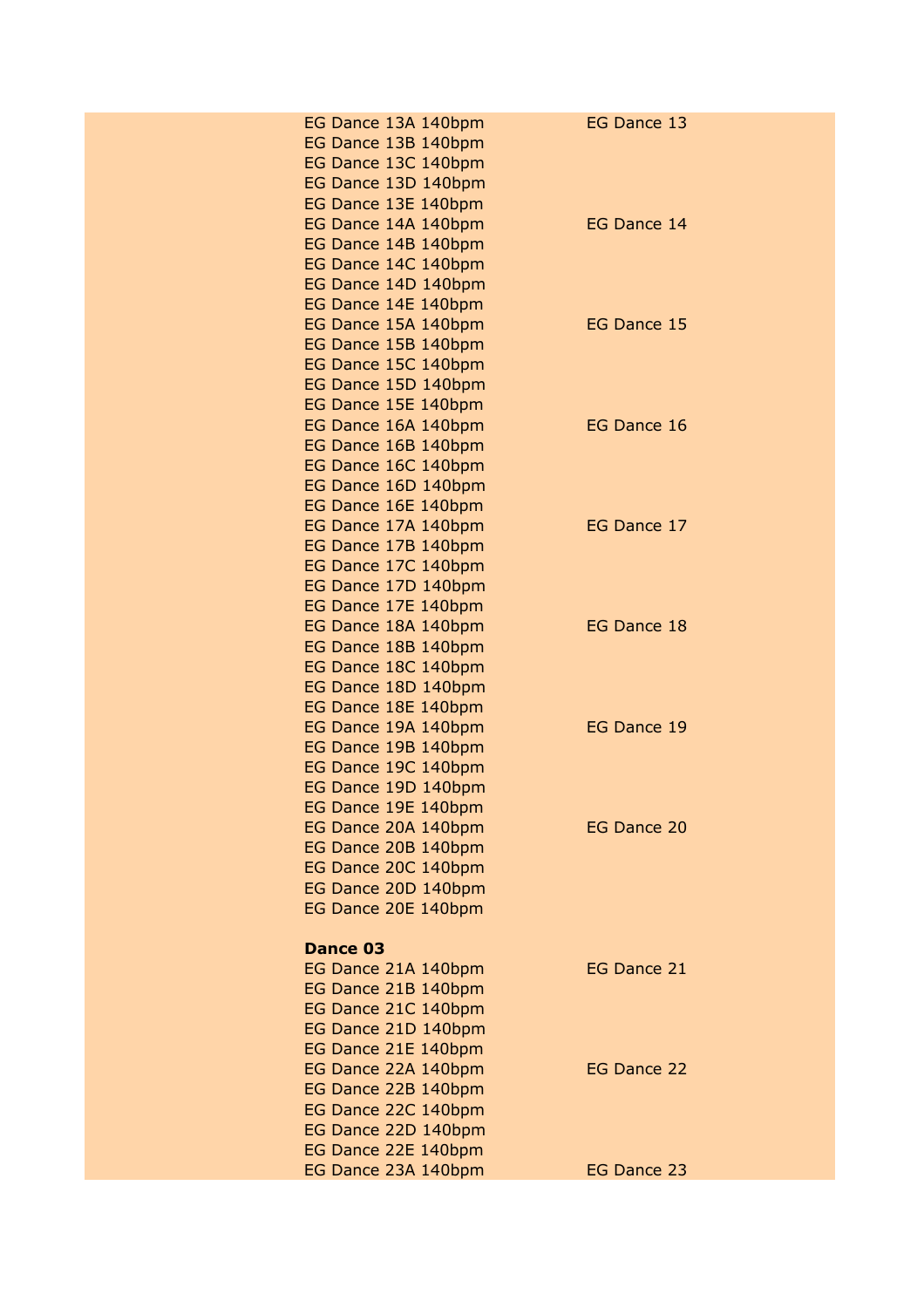| EG Dance 23B 140bpm |                    |
|---------------------|--------------------|
| EG Dance 23C 140bpm |                    |
| EG Dance 23D 140bpm |                    |
| EG Dance 23E 140bpm |                    |
| EG Dance 24A 140bpm | EG Dance 24        |
| EG Dance 24B 140bpm |                    |
| EG Dance 24C 140bpm |                    |
| EG Dance 24D 140bpm |                    |
| EG Dance 24E 140bpm |                    |
| EG Dance 25A 140bpm | EG Dance 25        |
| EG Dance 25B 140bpm |                    |
| EG Dance 25C 140bpm |                    |
| EG Dance 25D 140bpm |                    |
| EG Dance 25E 140bpm |                    |
| EG Dance 26A 140bpm | EG Dance 26        |
| EG Dance 26B 140bpm |                    |
|                     |                    |
| EG Dance 26C 140bpm |                    |
| EG Dance 26D 140bpm |                    |
| EG Dance 26E 140bpm |                    |
| EG Dance 27A 140bpm | EG Dance 27        |
| EG Dance 27B 140bpm |                    |
| EG Dance 27C 140bpm |                    |
| EG Dance 27D 140bpm |                    |
| EG Dance 27E 140bpm |                    |
| EG Dance 28A 140bpm | EG Dance 28        |
| EG Dance 28B 140bpm |                    |
| EG Dance 28C 140bpm |                    |
| EG Dance 28D 140bpm |                    |
| EG Dance 28E 140bpm |                    |
| EG Dance 29A 140bpm | EG Dance 29        |
| EG Dance 29B 140bpm |                    |
| EG Dance 29C 140bpm |                    |
| EG Dance 29D 140bpm |                    |
| EG Dance 29E 140bpm |                    |
| EG Dance 30A 140bpm | <b>EG Dance 30</b> |
| EG Dance 30B 140bpm |                    |
| EG Dance 30C 140bpm |                    |
| EG Dance 30D 140bpm |                    |
| EG Dance 30E 140bpm |                    |
|                     |                    |
| Dance 04            |                    |
| EG Dance 31A 140bpm | EG Dance 31        |
| EG Dance 31B 140bpm |                    |
| EG Dance 31C 140bpm |                    |
| EG Dance 31D 140bpm |                    |
| EG Dance 31E 140bpm |                    |
| EG Dance 32A 140bpm | EG Dance 32        |
| EG Dance 32B 140bpm |                    |
| EG Dance 32C 140bpm |                    |
| EG Dance 32D 140bpm |                    |
| EG Dance 32E 140bpm |                    |
| EG Dance 33A 140bpm | EG Dance 33        |
| EG Dance 33B 140bpm |                    |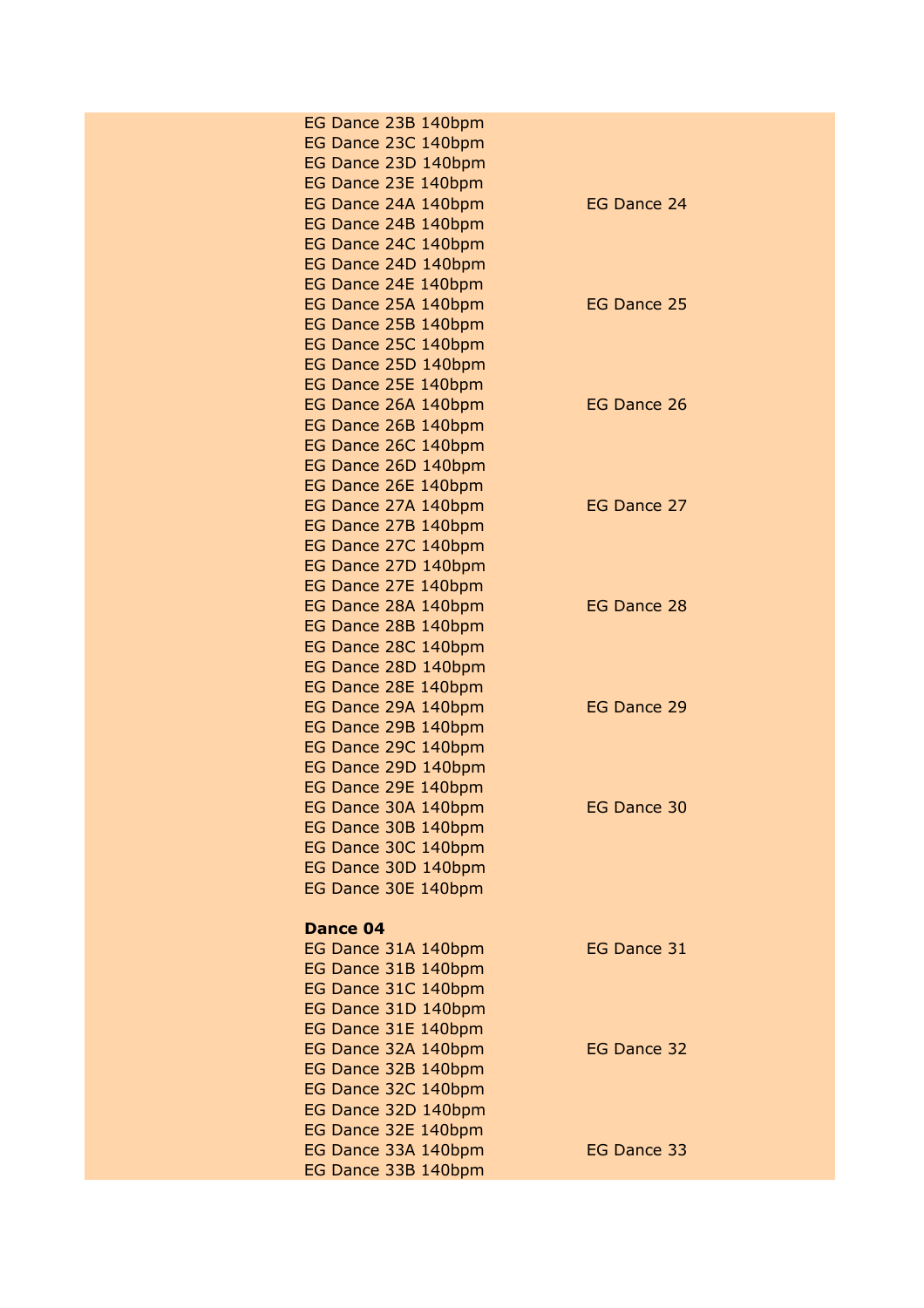| EG Dance 33C 140bpm |                    |
|---------------------|--------------------|
| EG Dance 33D 140bpm |                    |
| EG Dance 33E 140bpm |                    |
| EG Dance 34A 140bpm | EG Dance 34        |
| EG Dance 34B 140bpm |                    |
| EG Dance 34C 140bpm |                    |
| EG Dance 34D 140bpm |                    |
| EG Dance 34E 140bpm |                    |
| EG Dance 35A 140bpm | EG Dance 35        |
| EG Dance 35B 140bpm |                    |
|                     |                    |
| EG Dance 35C 140bpm |                    |
| EG Dance 35D 140bpm |                    |
| EG Dance 35E 140bpm |                    |
| EG Dance 36A 140bpm | EG Dance 36        |
| EG Dance 36B 140bpm |                    |
| EG Dance 36C 140bpm |                    |
| EG Dance 36D 140bpm |                    |
| EG Dance 36E 140bpm |                    |
| EG Dance 37A 140bpm | EG Dance 37        |
| EG Dance 37B 140bpm |                    |
| EG Dance 37C 140bpm |                    |
| EG Dance 37D 140bpm |                    |
| EG Dance 37E 140bpm |                    |
| EG Dance 38A 140bpm | <b>EG Dance 38</b> |
| EG Dance 38B 140bpm |                    |
| EG Dance 38C 140bpm |                    |
| EG Dance 38D 140bpm |                    |
| EG Dance 38E 140bpm |                    |
| EG Dance 39A 140bpm | EG Dance 39        |
| EG Dance 39B 140bpm |                    |
| EG Dance 39C 140bpm |                    |
| EG Dance 39D 140bpm |                    |
| EG Dance 39E 140bpm |                    |
| EG Dance 40A 140bpm | EG Dance 40        |
| EG Dance 40B 140bpm |                    |
| EG Dance 40C 140bpm |                    |
| EG Dance 40D 140bpm |                    |
| EG Dance 40E 140bpm |                    |
|                     |                    |
| Dance 05            |                    |
| EG Dance 41A 140bpm | EG Dance 41        |
| EG Dance 41B 140bpm |                    |
| EG Dance 41C 140bpm |                    |
| EG Dance 41D 140bpm |                    |
| EG Dance 41E 140bpm |                    |
| EG Dance 42A 140bpm | EG Dance 42        |
| EG Dance 42B 140bpm |                    |
| EG Dance 42C 140bpm |                    |
| EG Dance 42D 140bpm |                    |
| EG Dance 42E 140bpm |                    |
| EG Dance 43A 140bpm | <b>EG Dance 43</b> |
| EG Dance 43B 140bpm |                    |
| EG Dance 43C 140bpm |                    |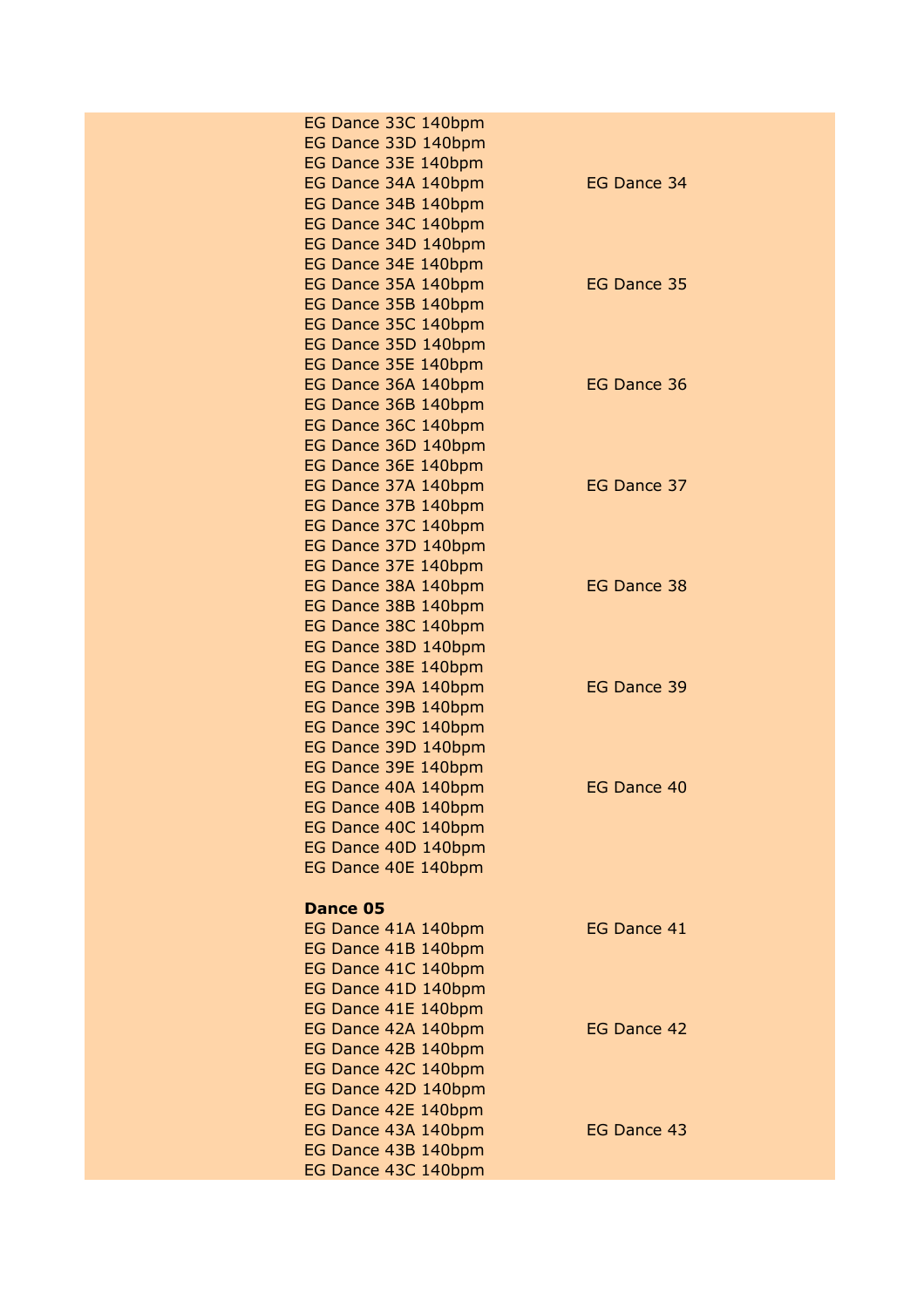| EG Dance 43D 140bpm |             |
|---------------------|-------------|
| EG Dance 43E 140bpm |             |
| EG Dance 44A 140bpm | EG Dance 44 |
| EG Dance 44B 140bpm |             |
| EG Dance 44C 140bpm |             |
| EG Dance 44D 140bpm |             |
| EG Dance 44E 140bpm |             |
| EG Dance 45A 140bpm | EG Dance 45 |
| EG Dance 45B 140bpm |             |
| EG Dance 45C 140bpm |             |
|                     |             |
| EG Dance 45D 140bpm |             |
| EG Dance 45E 140bpm |             |
| EG Dance 46A 140bpm | EG Dance 46 |
| EG Dance 46B 140bpm |             |
| EG Dance 46C 140bpm |             |
| EG Dance 46D 140bpm |             |
| EG Dance 46E 140bpm |             |
| EG Dance 47A 140bpm | EG Dance 47 |
| EG Dance 47B 140bpm |             |
| EG Dance 47C 140bpm |             |
| EG Dance 47D 140bpm |             |
| EG Dance 47E 140bpm |             |
| EG Dance 48A 140bpm | EG Dance 48 |
| EG Dance 48B 140bpm |             |
| EG Dance 48C 140bpm |             |
| EG Dance 48D 140bpm |             |
| EG Dance 48E 140bpm |             |
| EG Dance 49A 140bpm | EG Dance 49 |
| EG Dance 49B 140bpm |             |
| EG Dance 49C 140bpm |             |
| EG Dance 49D 140bpm |             |
| EG Dance 49E 140bpm |             |
| EG Dance 50A 140bpm | EG Dance 50 |
| EG Dance 50B 140bpm |             |
| EG Dance 50C 140bpm |             |
|                     |             |
| EG Dance 50D 140bpm |             |
| EG Dance 50E 140bpm |             |
|                     |             |
| Dance 06            |             |
| EG Dance 51A 140bpm | EG Dance 51 |
| EG Dance 51B 140bpm |             |
| EG Dance 51C 140bpm |             |
| EG Dance 51D 140bpm |             |
| EG Dance 51E 140bpm |             |
| EG Dance 52A 140bpm | EG Dance 52 |
| EG Dance 52B 140bpm |             |
| EG Dance 52C 140bpm |             |
| EG Dance 52D 140bpm |             |
| EG Dance 52E 140bpm |             |
| EG Dance 53A 140bpm | EG Dance 53 |
| EG Dance 53B 140bpm |             |
| EG Dance 53C 140bpm |             |
| EG Dance 53D 140bpm |             |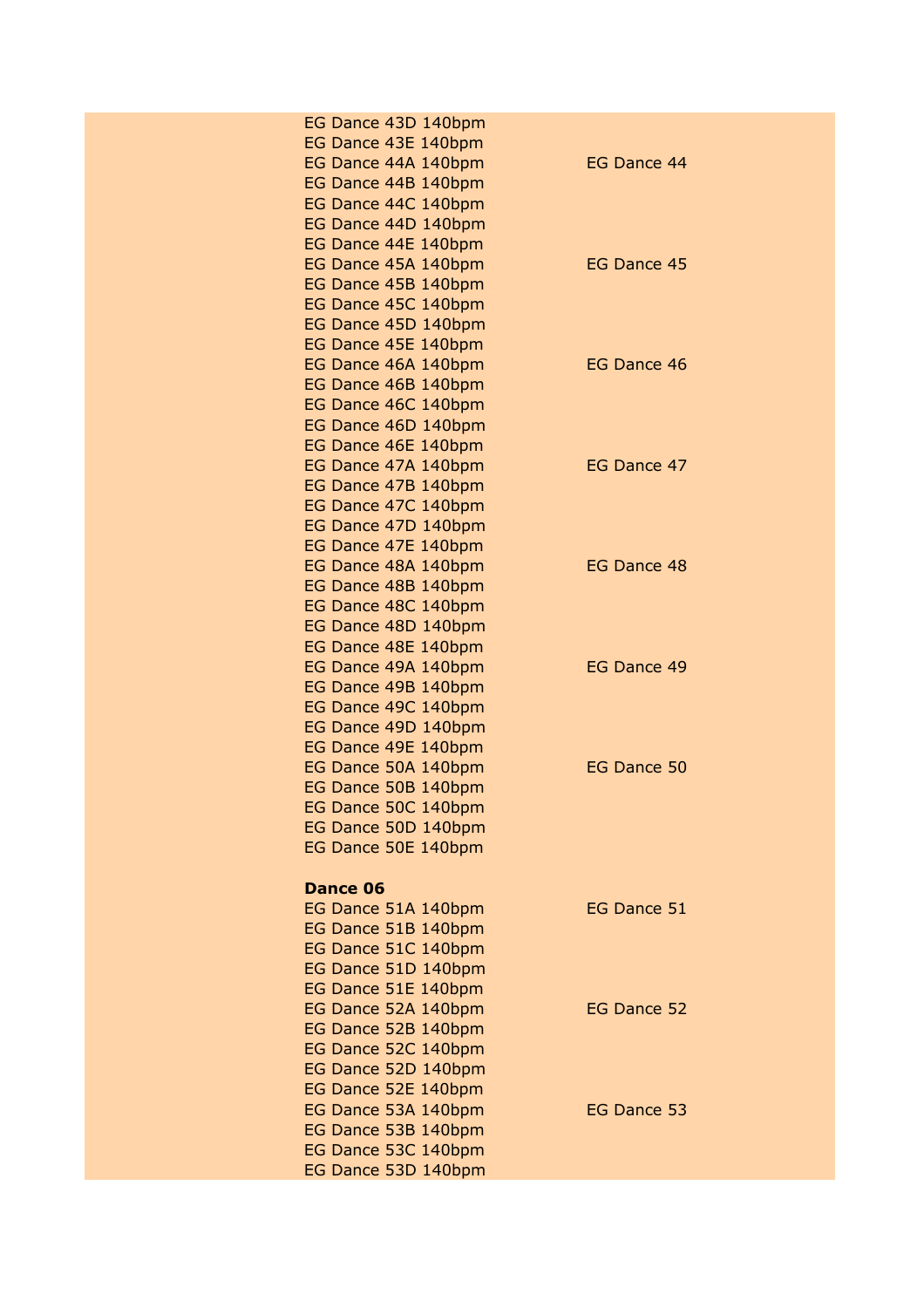| EG Dance 53E 140bpm |                    |
|---------------------|--------------------|
| EG Dance 54A 140bpm | EG Dance 54        |
| EG Dance 54B 140bpm |                    |
| EG Dance 54C 140bpm |                    |
| EG Dance 54D 140bpm |                    |
| EG Dance 54E 140bpm |                    |
| EG Dance 55A 140bpm | EG Dance 55        |
| EG Dance 55B 140bpm |                    |
| EG Dance 55C 140bpm |                    |
| EG Dance 55D 140bpm |                    |
| EG Dance 55E 140bpm |                    |
| EG Dance 56A 140bpm | <b>EG Dance 56</b> |
| EG Dance 56B 140bpm |                    |
| EG Dance 56C 140bpm |                    |
| EG Dance 56D 140bpm |                    |
| EG Dance 56E 140bpm |                    |
| EG Dance 57A 140bpm | EG Dance 57        |
| EG Dance 57B 140bpm |                    |
| EG Dance 57C 140bpm |                    |
| EG Dance 57D 140bpm |                    |
| EG Dance 57E 140bpm |                    |
| EG Dance 58A 140bpm | EG Dance 58        |
| EG Dance 58B 140bpm |                    |
| EG Dance 58C 140bpm |                    |
| EG Dance 58D 140bpm |                    |
| EG Dance 58E 140bpm |                    |
| EG Dance 59A 140bpm | EG Dance 59        |
| EG Dance 59B 140bpm |                    |
| EG Dance 59C 140bpm |                    |
| EG Dance 59D 140bpm |                    |
| EG Dance 59E 140bpm |                    |
| EG Dance 60A 140bpm | EG Dance 60        |
| EG Dance 60B 140bpm |                    |
| EG Dance 60C 140bpm |                    |
| EG Dance 60D 140bpm |                    |
| EG Dance 60E 140bpm |                    |
|                     |                    |
| Dance 07            |                    |
| EG Dance 61A 140bpm | EG Dance 61        |
| EG Dance 61B 140bpm |                    |
| EG Dance 61C 140bpm |                    |
| EG Dance 61D 140bpm |                    |
| EG Dance 61E 140bpm |                    |
| EG Dance 62A 140bpm | EG Dance 62        |
| EG Dance 62B 140bpm |                    |
| EG Dance 62C 140bpm |                    |
| EG Dance 62D 140bpm |                    |
| EG Dance 62E 140bpm |                    |
| EG Dance 63A 140bpm | EG Dance 63        |
| EG Dance 63B 140bpm |                    |
| EG Dance 63C 140bpm |                    |
| EG Dance 63D 140bpm |                    |
| EG Dance 63E 140bpm |                    |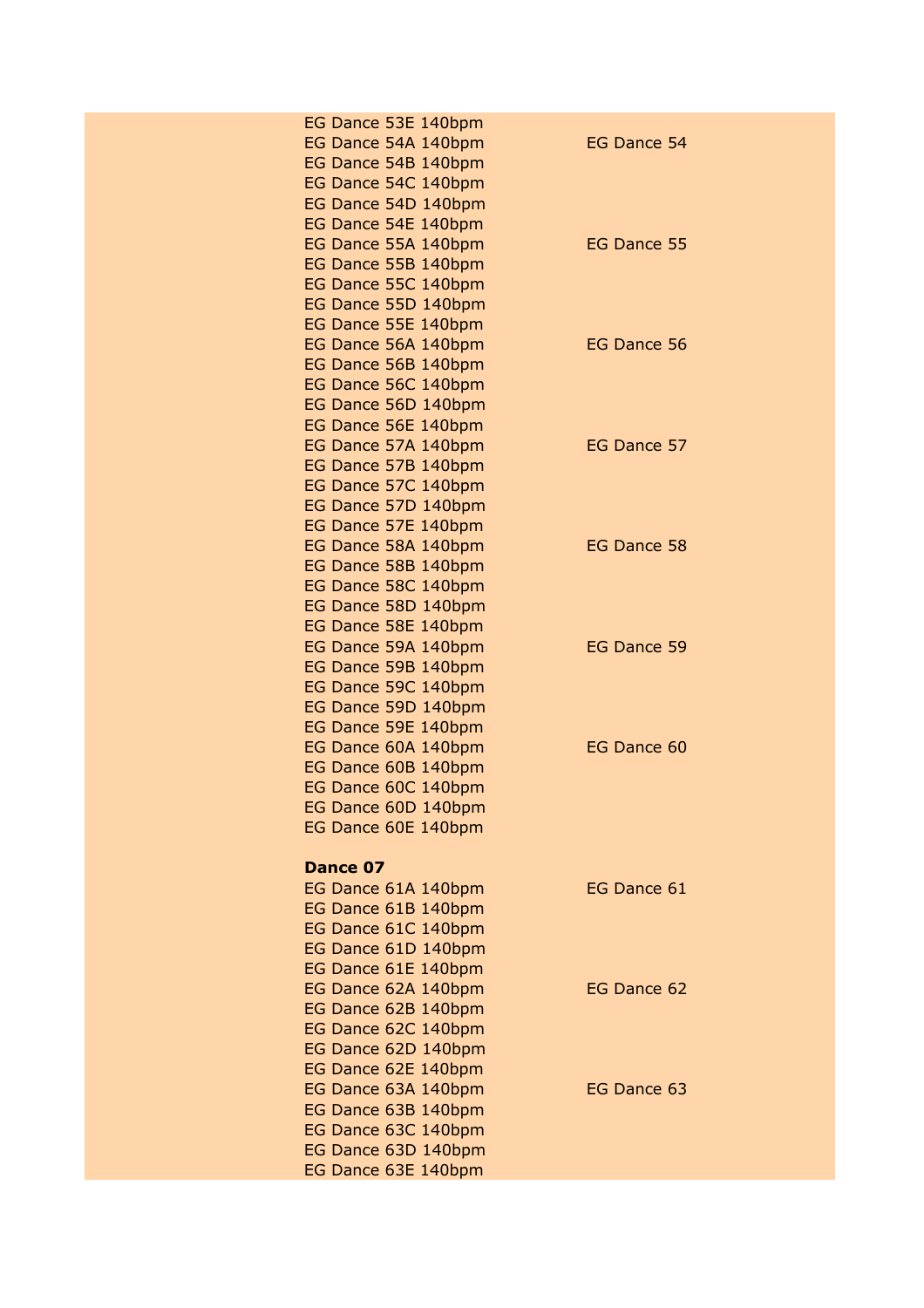| EG Dance 64A 145bpm | EG Dance 64        |
|---------------------|--------------------|
| EG Dance 64B 145bpm |                    |
| EG Dance 64C 145bpm |                    |
| EG Dance 64D 145bpm |                    |
| EG Dance 64E 145bpm |                    |
|                     |                    |
| EG Dance 65A 145bpm | EG Dance 65        |
| EG Dance 65B 145bpm |                    |
| EG Dance 65C 145bpm |                    |
| EG Dance 65D 145bpm |                    |
| EG Dance 65E 145bpm |                    |
| EG Dance 66A 145bpm | EG Dance 66        |
| EG Dance 66B 145bpm |                    |
| EG Dance 66C 145bpm |                    |
| EG Dance 66D 145bpm |                    |
| EG Dance 66E 145bpm |                    |
| EG Dance 67A 145bpm | EG Dance 67        |
| EG Dance 67B 145bpm |                    |
|                     |                    |
| EG Dance 67C 145bpm |                    |
| EG Dance 67D 145bpm |                    |
| EG Dance 67E 145bpm |                    |
| EG Dance 68A 145bpm | EG Dance 68        |
| EG Dance 68B 145bpm |                    |
| EG Dance 68C 145bpm |                    |
| EG Dance 68D 145bpm |                    |
| EG Dance 68E 145bpm |                    |
| EG Dance 69A 145bpm | EG Dance 69        |
| EG Dance 69B 145bpm |                    |
| EG Dance 69C 145bpm |                    |
| EG Dance 69D 145bpm |                    |
| EG Dance 69E 145bpm |                    |
| EG Dance 70A 145bpm | EG Dance 70        |
| EG Dance 70B 145bpm |                    |
|                     |                    |
| EG Dance 70C 145bpm |                    |
| EG Dance 70D 145bpm |                    |
| EG Dance 70E 145bpm |                    |
|                     |                    |
| Dance 08            |                    |
| EG Dance 71A 145bpm | EG Dance 71        |
| EG Dance 71B 145bpm |                    |
| EG Dance 71C 145bpm |                    |
| EG Dance 71D 145bpm |                    |
| EG Dance 71E 145bpm |                    |
| EG Dance 72A 145bpm | EG Dance 72        |
| EG Dance 72B 145bpm |                    |
| EG Dance 72C 145bpm |                    |
| EG Dance 72D 145bpm |                    |
| EG Dance 72E 145bpm |                    |
| EG Dance 73A 145bpm | <b>EG Dance 73</b> |
|                     |                    |
| EG Dance 73B 145bpm |                    |
| EG Dance 73C 145bpm |                    |
| EG Dance 73D 145bpm |                    |
| EG Dance 73E 145bpm |                    |
| EG Dance 74A 145bpm | EG Dance 74        |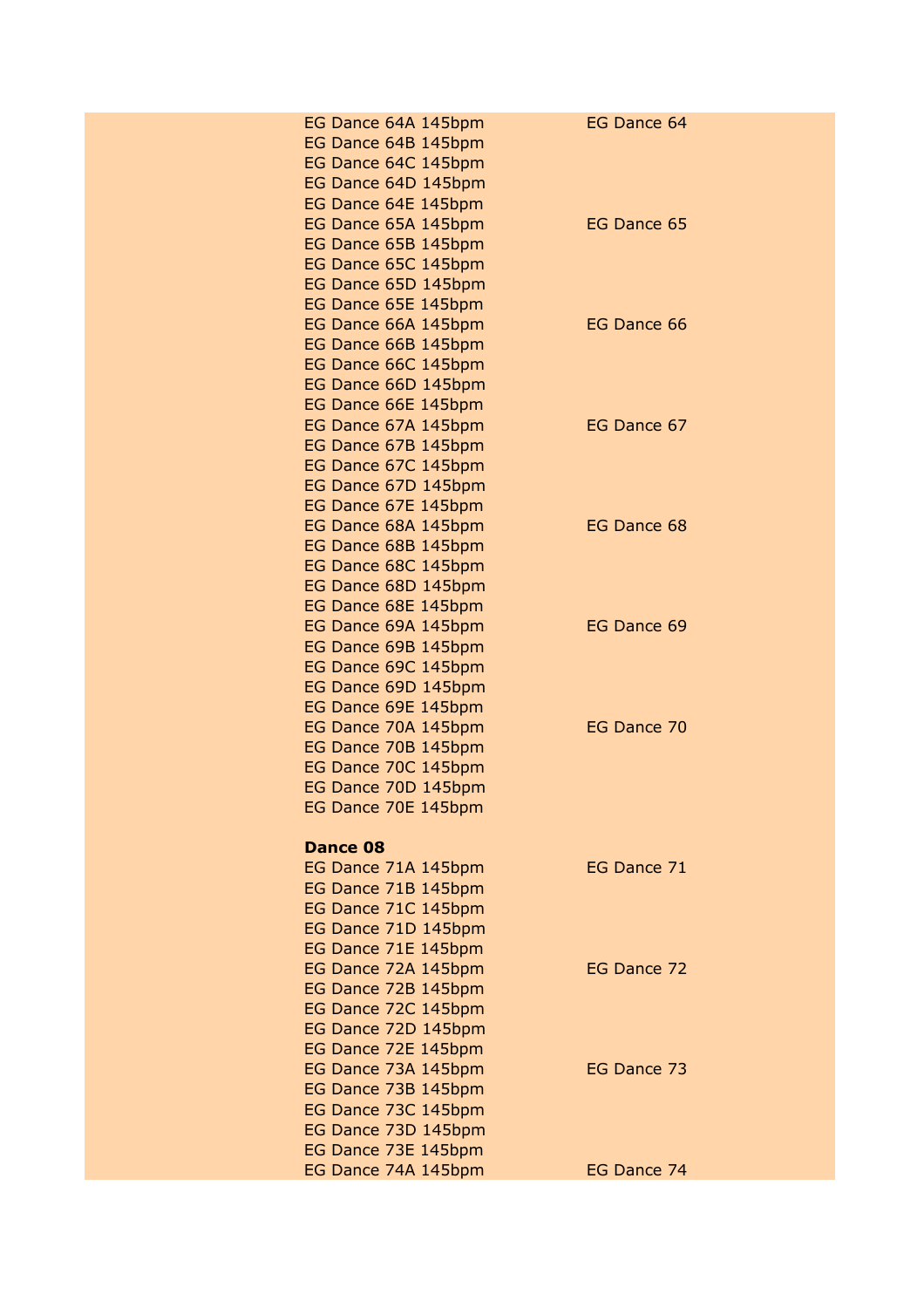| EG Dance 74B 145bpm |             |
|---------------------|-------------|
| EG Dance 74C 145bpm |             |
| EG Dance 74D 145bpm |             |
| EG Dance 74E 145bpm |             |
| EG Dance 75A 145bpm | EG Dance 75 |
| EG Dance 75B 145bpm |             |
| EG Dance 75C 145bpm |             |
| EG Dance 75D 145bpm |             |
| EG Dance 75E 145bpm |             |
| EG Dance 76A 145bpm | EG Dance 76 |
| EG Dance 76B 145bpm |             |
| EG Dance 76C 145bpm |             |
| EG Dance 76D 145bpm |             |
| EG Dance 76E 145bpm |             |
| EG Dance 77A 145bpm | EG Dance 77 |
| EG Dance 77B 145bpm |             |
|                     |             |
| EG Dance 77C 145bpm |             |
| EG Dance 77D 145bpm |             |
| EG Dance 77E 145bpm |             |
| EG Dance 78A 145bpm | EG Dance 78 |
| EG Dance 78B 145bpm |             |
| EG Dance 78C 145bpm |             |
| EG Dance 78D 145bpm |             |
| EG Dance 78E 145bpm |             |
| EG Dance 79A 145bpm | EG Dance 79 |
| EG Dance 79B 145bpm |             |
| EG Dance 79C 145bpm |             |
| EG Dance 79D 145bpm |             |
| EG Dance 79E 145bpm |             |
| EG Dance 80A 145bpm | EG Dance 80 |
| EG Dance 80B 145bpm |             |
| EG Dance 80C 145bpm |             |
| EG Dance 80D 145bpm |             |
| EG Dance 80E 145bpm |             |
|                     |             |
| Dance 09            |             |
| EG Dance 81A 145bpm | EG Dance 81 |
| EG Dance 81B 145bpm |             |
| EG Dance 81C 145bpm |             |
| EG Dance 81D 145bpm |             |
| EG Dance 81E 145bpm |             |
| EG Dance 82A 145bpm | EG Dance 82 |
| EG Dance 82B 145bpm |             |
| EG Dance 82C 145bpm |             |
| EG Dance 82D 145bpm |             |
| EG Dance 82E 145bpm |             |
| EG Dance 83A 145bpm |             |
| EG Dance 83B 145bpm | EG Dance 83 |
| EG Dance 83C 145bpm |             |
| EG Dance 83D 145bpm |             |
| EG Dance 83E 145bpm |             |
| EG Dance 84A 145bpm | EG Dance 84 |
| EG Dance 84B 145bpm |             |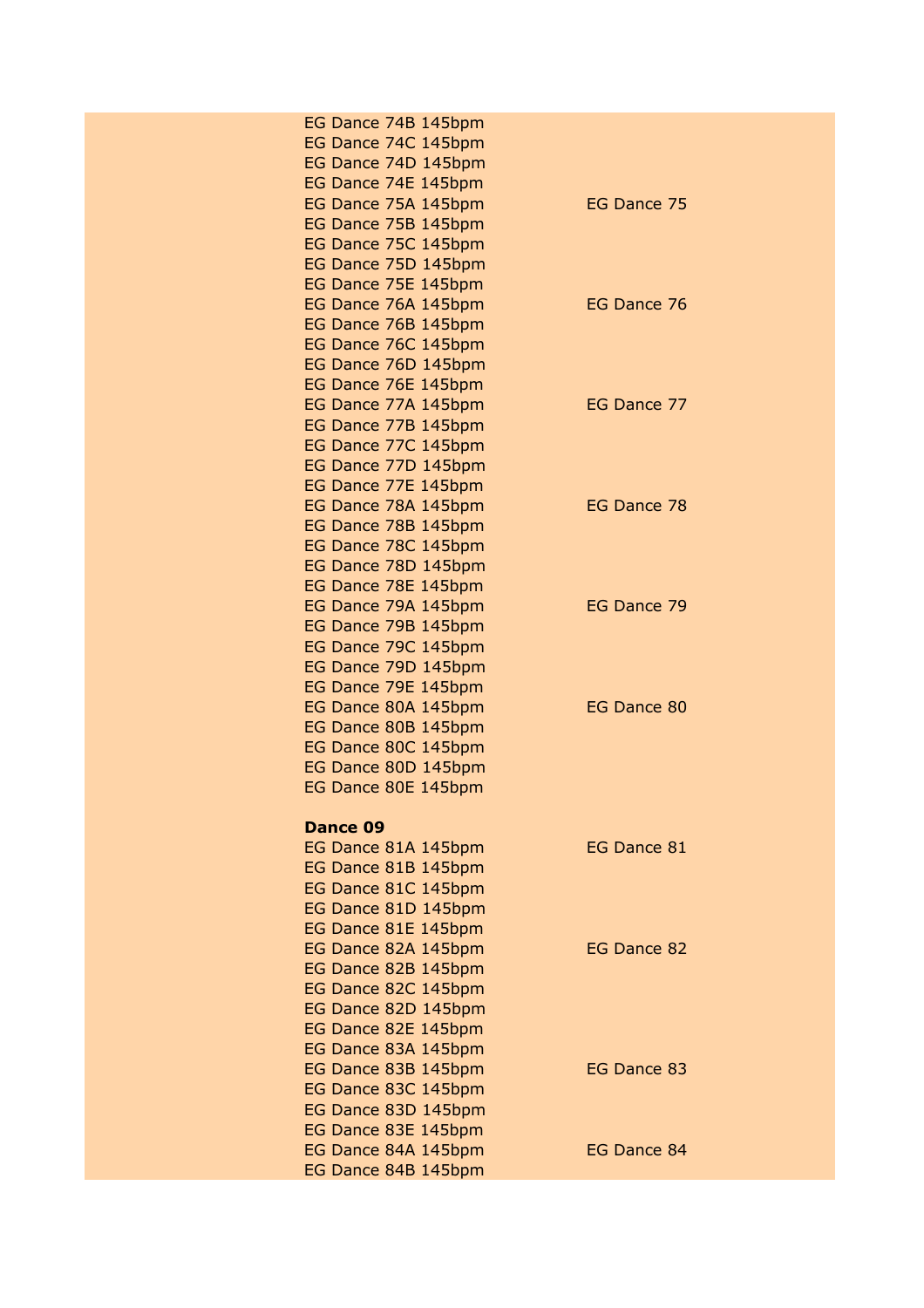| EG Dance 84C 145bpm |             |
|---------------------|-------------|
| EG Dance 84D 145bpm |             |
| EG Dance 84E 145bpm |             |
| EG Dance 85A 145bpm | EG Dance 85 |
| EG Dance 85B 145bpm |             |
| EG Dance 85C 145bpm |             |
| EG Dance 85D 145bpm |             |
| EG Dance 85E 145bpm |             |
| EG Dance 86A 145bpm | EG Dance 86 |
| EG Dance 86B 145bpm |             |
| EG Dance 86C 145bpm |             |
| EG Dance 86D 145bpm |             |
| EG Dance 86E 145bpm |             |
| EG Dance 87A 145bpm | EG Dance 87 |
| EG Dance 87B 145bpm |             |
| EG Dance 87C 145bpm |             |
| EG Dance 87D 145bpm |             |
| EG Dance 87E 145bpm |             |

# **Single Hits**

| <b>EG Claps</b> |             |
|-----------------|-------------|
| EG Clap 001     | EG Claps 01 |
| EG Clap 002     |             |
| EG Clap 003     |             |
| EG Clap 004     |             |
| EG Clap 005     |             |
| EG Clap 006     |             |
| EG Clap 007     |             |
| EG Clap 008     |             |
| EG Clap 009     |             |
| EG Clap 010     |             |
| EG Clap 011     | EG Claps 02 |
| EG Clap 012     |             |
| EG Clap 013     |             |
| EG Clap 014     |             |
| EG Clap 015     |             |
| EG Clap 016     |             |
| EG Clap 017     |             |
| EG Clap 018     |             |
| EG Clap 019     |             |
| EG Clap 020     |             |
| EG Clap 021     | EG Claps 03 |
| EG Clap 022     |             |
| EG Clap 023     |             |
| EG Clap 024     |             |
| EG Clap 025     |             |
| EG Clap 026     |             |
| EG Clap 027     |             |
| EG Clap 028     |             |
| EG Clap 029     |             |
| EG Clap 030     |             |
| EG Clap 031     | EG Claps 04 |
|                 |             |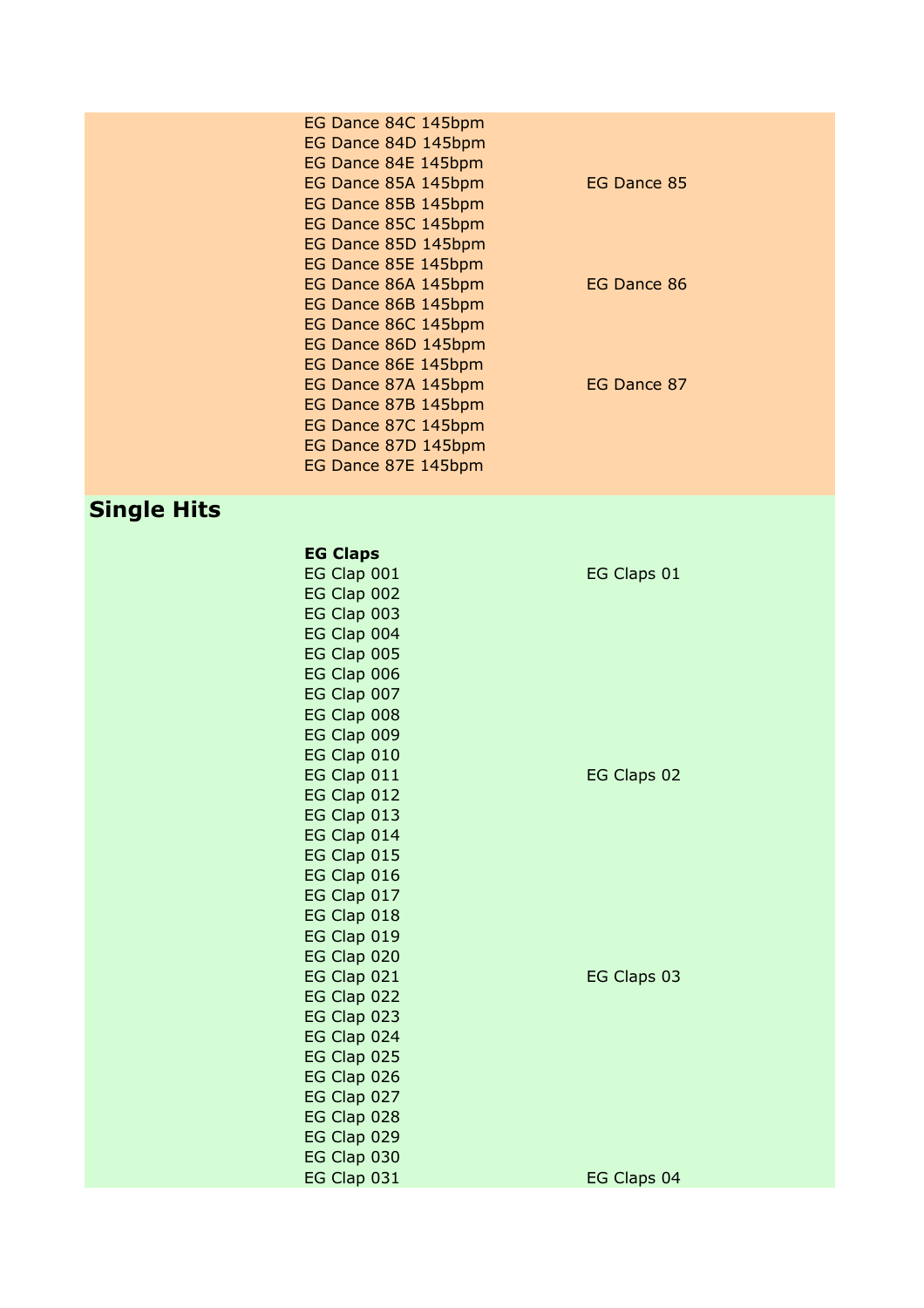| EG Clap 032<br>EG Clap 033<br>EG Clap 034<br>EG Clap 035<br>EG Clap 036<br>EG Clap 037<br>EG Clap 038<br>EG Clap 039<br>EG Clap 040<br>EG Clap 041<br>EG Clap 042<br>EG Clap 043<br>EG Clap 044<br>EG Clap 045<br>EG Clap 046<br>EG Clap 047<br>EG Clap 048<br>EG Clap 049<br>EG Clap 050 | EG Claps 05                                     |
|-------------------------------------------------------------------------------------------------------------------------------------------------------------------------------------------------------------------------------------------------------------------------------------------|-------------------------------------------------|
| <b>EG Cymbals</b><br>EG Crash 001<br>EG Crash 002<br>EG Crash 003<br>EG Crash 004<br>EG Crash 005<br>EG Crash 006<br>EG Crash 007<br>EG Crash 008<br>EG Crash 009<br>EG Crash 010<br>EG Crash 011<br>EG Crash 012<br>EG Crash 013<br>EG Crash 014<br>EG Rev 001<br><b>EG Rev 002</b>      | <b>EG Crashes</b><br><b>EG Reversed Cymbals</b> |
| <b>EG Rev 003</b><br>EG Rev 004<br><b>EG Rev 005</b><br><b>EG Rev 006</b><br><b>EG Rev 007</b><br>EG Rev 008<br><b>EG Rev 009</b><br>EG Rev 010<br>EG Ride 001<br>EG Ride 002<br>EG Ride 003<br>EG Ride 004<br>EG Ride 005<br>EG Ride 006<br>EG Ride 007<br>EG Ride 008                   | <b>EG Rides</b>                                 |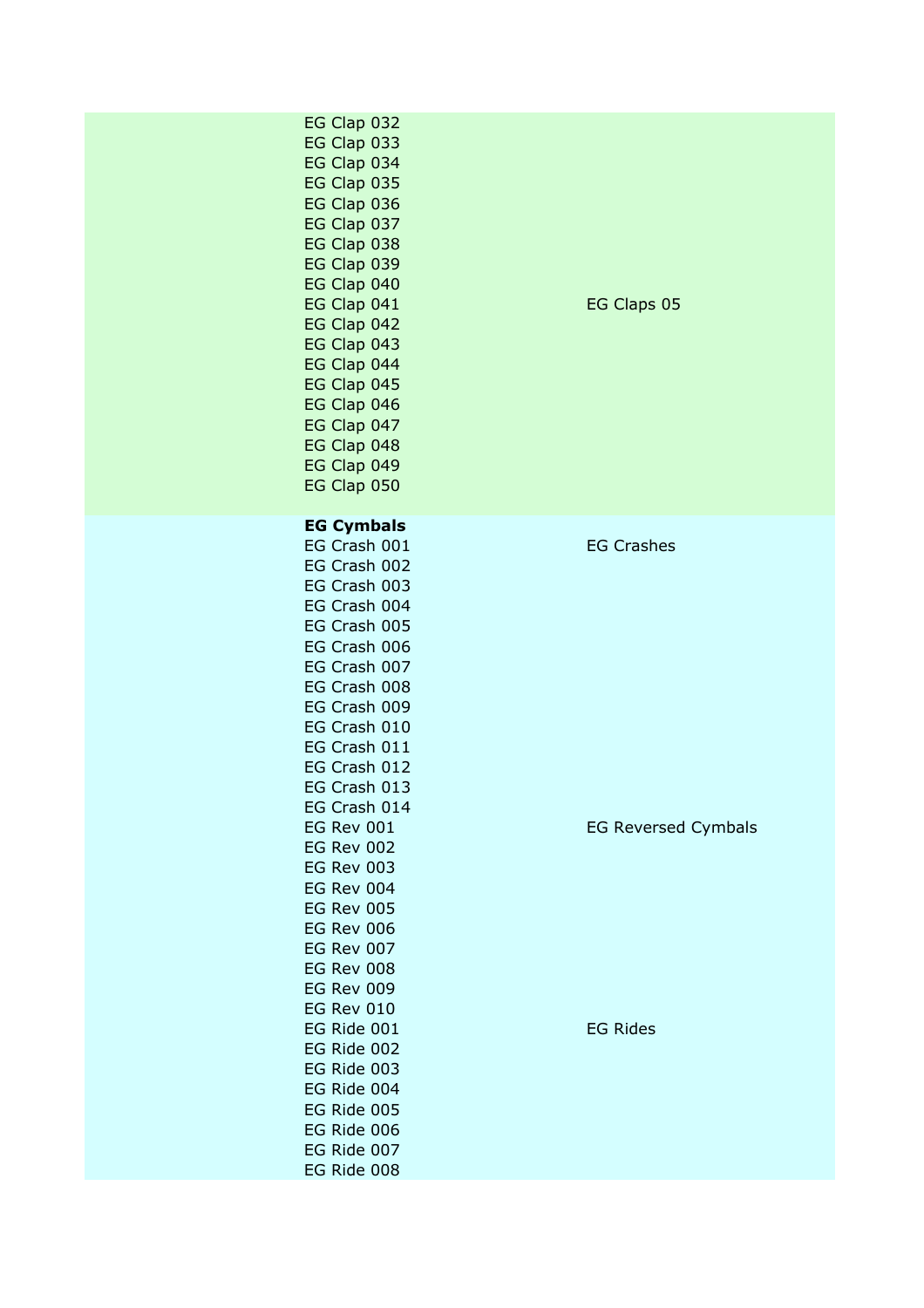| EG Ride 009<br>EG Ride 010<br>EG Ride 011                                                                                                                                                                                                                                         |                       |
|-----------------------------------------------------------------------------------------------------------------------------------------------------------------------------------------------------------------------------------------------------------------------------------|-----------------------|
| EG Ride 012                                                                                                                                                                                                                                                                       |                       |
| <b>EG Hats</b><br>EG C Hat 001<br>EG C Hat 002<br>EG C Hat 003<br>EG C Hat 004<br>EG C Hat 005<br>EG C Hat 006<br>EG C Hat 007<br>EG C Hat 008<br>EG C Hat 009<br>EG C Hat 010<br>EG C Hat 011<br>EG C Hat 012<br>EG C Hat 013<br>EG C Hat 014<br>EG C Hat 015                    | <b>EG Closed Hats</b> |
| EG C Hat 016<br>EG C Hat 017<br>EG C Hat 018<br>EG C Hat 019<br>EG C Hat 020<br>EG C Hat 021<br>EG C Hat 022<br>EG C Hat 023<br>EG C Hat 024<br><b>EG C Hat 025</b><br>EG C Hat 026<br>EG C Hat 027<br>EG C Hat 028<br><b>EG C Hat 029</b><br>EG C Hat 030<br>EG C Hat 031        |                       |
| EG C Hat 032<br><b>EG C Hat 033</b><br>EG C Hat 034<br><b>EG C Hat 035</b><br><b>EG C Hat 036</b><br>EG C Hat 037<br>EG C Hat 038<br>EG C Hat 039<br>EG C Hat 040<br>EG C Hat 041<br>EG C Hat 042<br>EG C Hat 043<br>EG C Hat 044<br>EG C Hat 045<br>EG C Hat 046<br>EG C Hat 047 |                       |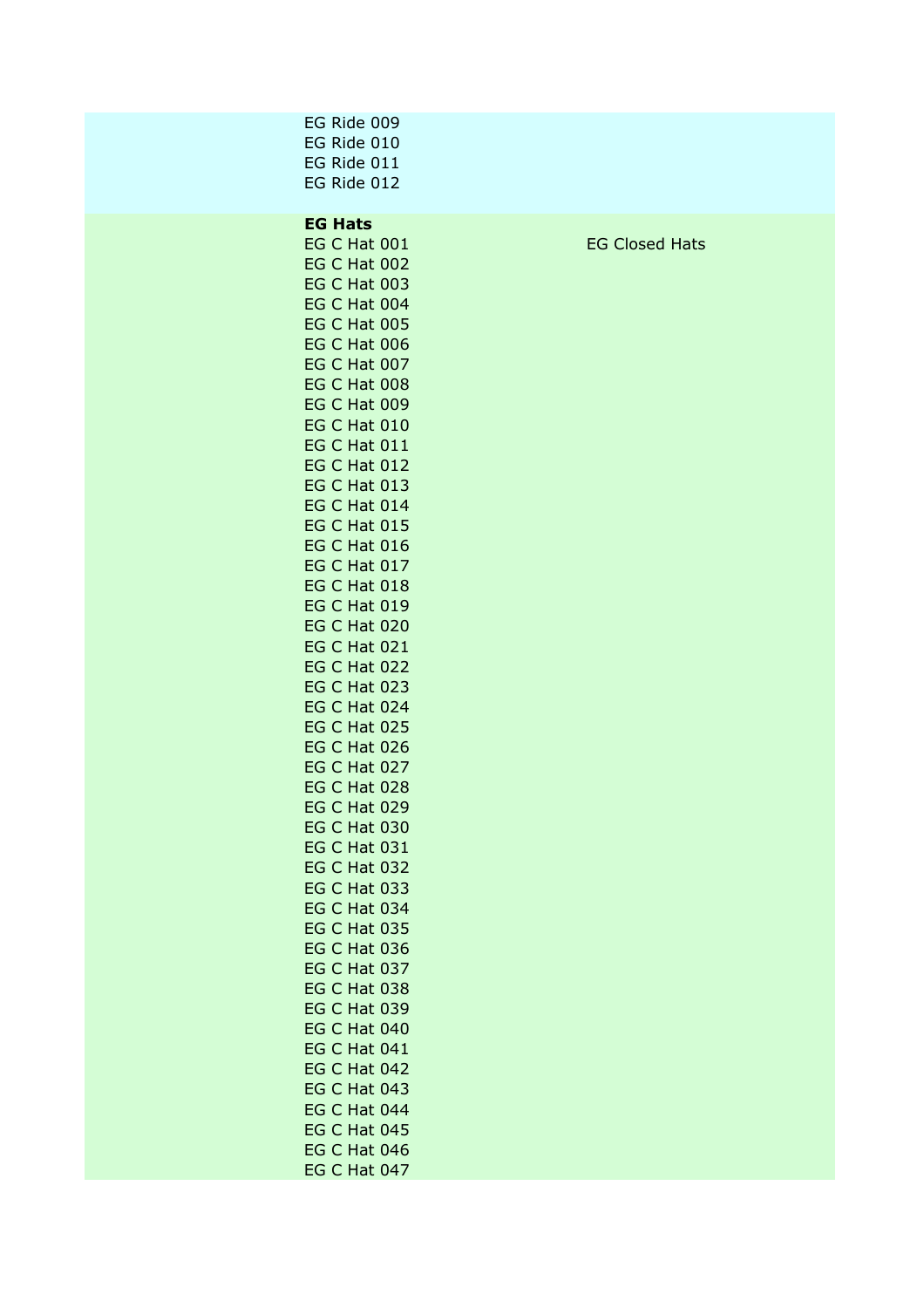| EG Open Hats |
|--------------|
|              |
|              |
|              |
|              |
|              |
|              |
|              |
|              |
|              |
|              |
|              |
|              |
|              |
|              |
|              |
|              |
|              |
|              |
|              |
|              |
|              |
|              |
|              |
|              |
|              |
|              |
|              |
|              |
|              |
|              |
|              |
|              |
|              |
|              |
|              |
|              |
|              |
|              |
|              |
|              |
|              |
|              |
|              |
|              |
|              |
|              |
|              |
|              |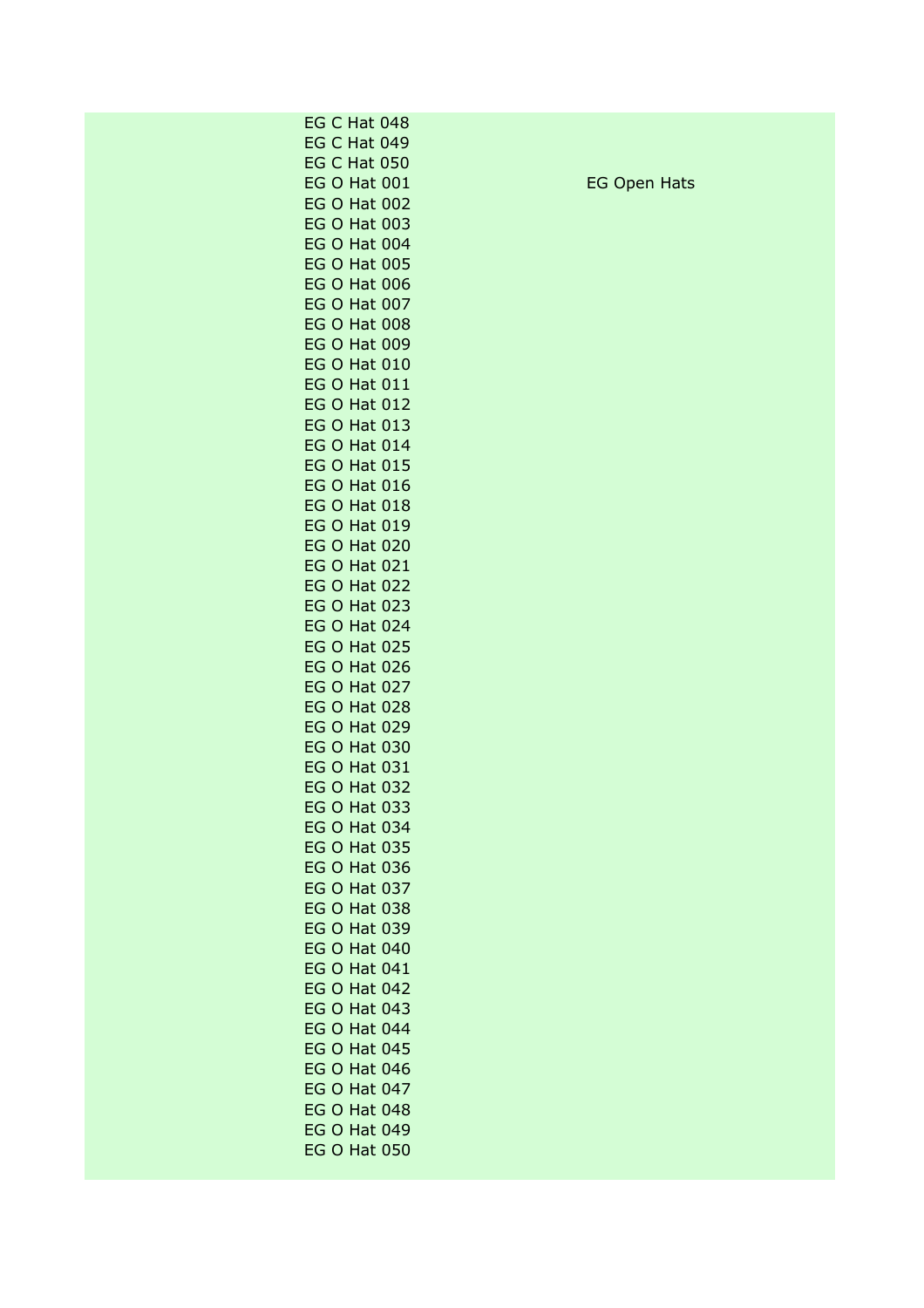| <b>EG Kick Drums</b>       |             |
|----------------------------|-------------|
| EG Kick 001                | EG Kicks 01 |
| EG Kick 002                |             |
| EG Kick 003                |             |
| EG Kick 004                |             |
| EG Kick 005                |             |
| EG Kick 006                |             |
| EG Kick 007                |             |
| EG Kick 008                |             |
| EG Kick 009                |             |
| EG Kick 010                |             |
| EG Kick 011                |             |
| EG Kick 012                |             |
| EG Kick 013                |             |
| EG Kick 014                |             |
| EG Kick 015                |             |
| EG Kick 016                |             |
| EG Kick 017                |             |
| EG Kick 018                |             |
| EG Kick 019                |             |
| EG Kick 020                |             |
| EG Kick 021                |             |
| EG Kick 022<br>EG Kick 023 |             |
| EG Kick 024                |             |
| EG Kick 025                |             |
| EG Kick 026                |             |
| EG Kick 027                |             |
| EG Kick 028                |             |
| EG Kick 029                |             |
| EG Kick 030                |             |
| EG Kick 031                |             |
| EG Kick 032                |             |
| EG Kick 033                |             |
| EG Kick 034                |             |
| EG Kick 035                |             |
| EG Kick 036                |             |
| EG Kick 037                |             |
| EG Kick 038                |             |
| EG Kick 039                |             |
| EG Kick 040                |             |
| EG Kick 041                |             |
| EG Kick 042                |             |
| EG Kick 043                |             |
| EG Kick 044                |             |
| EG Kick 045<br>EG Kick 046 |             |
| EG Kick 047                |             |
| EG Kick 048                |             |
| EG Kick 049                |             |
| EG Kick 050                |             |
| EG Kick 051                | EG Kicks 02 |
| EG Kick 052                |             |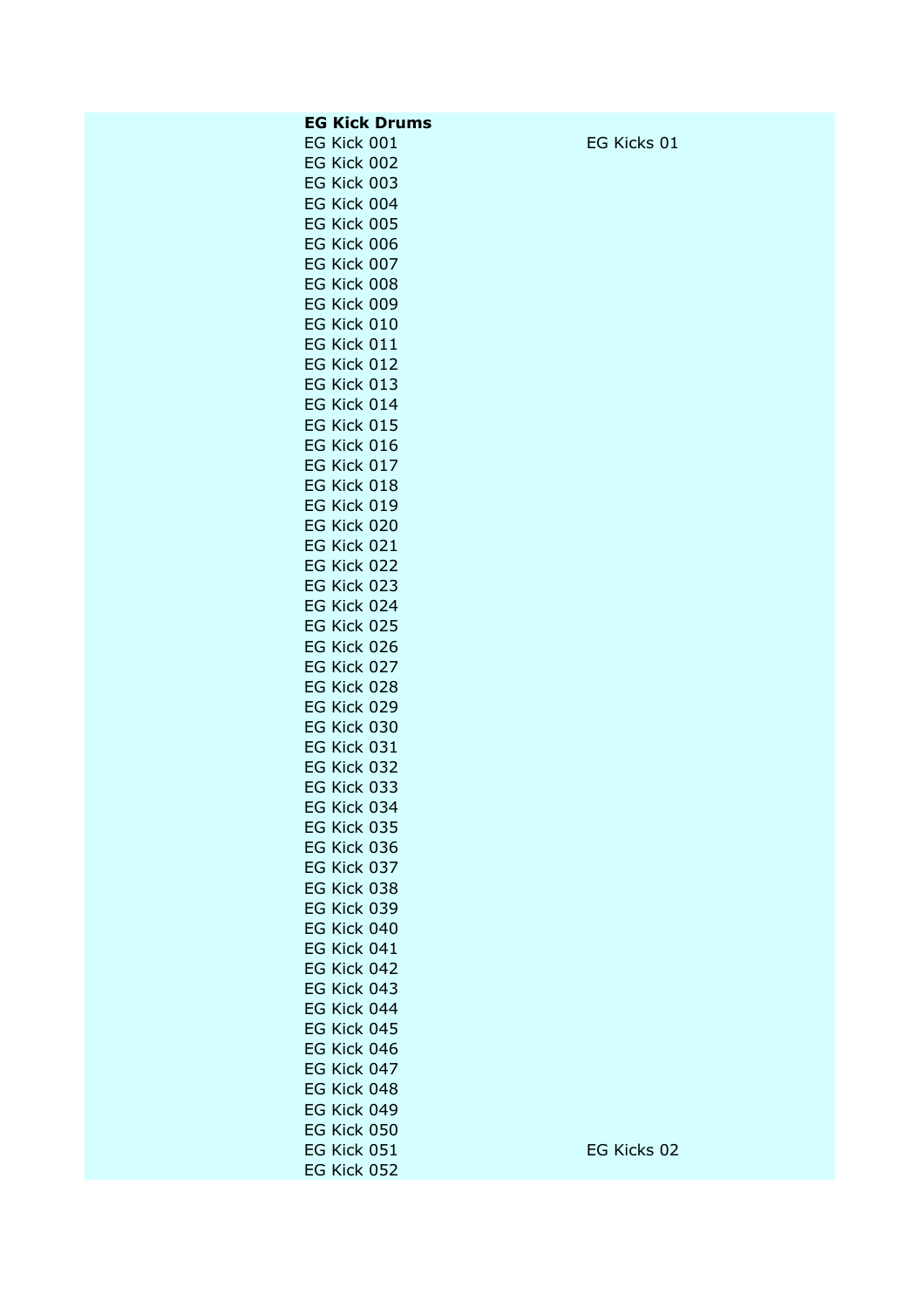| EG Kick 053 |             |
|-------------|-------------|
| EG Kick 054 |             |
| EG Kick 055 |             |
| EG Kick 056 |             |
| EG Kick 057 |             |
| EG Kick 058 |             |
| EG Kick 059 |             |
| EG Kick 060 |             |
| EG Kick 061 |             |
| EG Kick 062 |             |
| EG Kick 063 |             |
| EG Kick 064 |             |
| EG Kick 065 |             |
| EG Kick 066 |             |
| EG Kick 067 |             |
| EG Kick 068 |             |
| EG Kick 069 |             |
| EG Kick 070 |             |
| EG Kick 071 |             |
| EG Kick 072 |             |
| EG Kick 073 |             |
| EG Kick 074 |             |
| EG Kick 075 |             |
| EG Kick 076 |             |
| EG Kick 077 |             |
| EG Kick 078 |             |
| EG Kick 079 |             |
| EG Kick 080 |             |
| EG Kick 081 |             |
| EG Kick 082 |             |
| EG Kick 083 |             |
| EG Kick 084 |             |
| EG Kick 085 |             |
| EG Kick 086 |             |
| EG Kick 087 |             |
| EG Kick 088 |             |
| EG Kick 089 |             |
| EG Kick 090 |             |
| EG Kick 091 |             |
| EG Kick 092 |             |
| EG Kick 093 |             |
| EG Kick 094 |             |
| EG Kick 095 |             |
| EG Kick 096 |             |
| EG Kick 097 |             |
| EG Kick 098 |             |
| EG Kick 099 |             |
| EG Kick 100 |             |
| EG Kick 101 | EG Kicks 03 |
| EG Kick 102 |             |
| EG Kick 103 |             |
| EG Kick 104 |             |
| EG Kick 105 |             |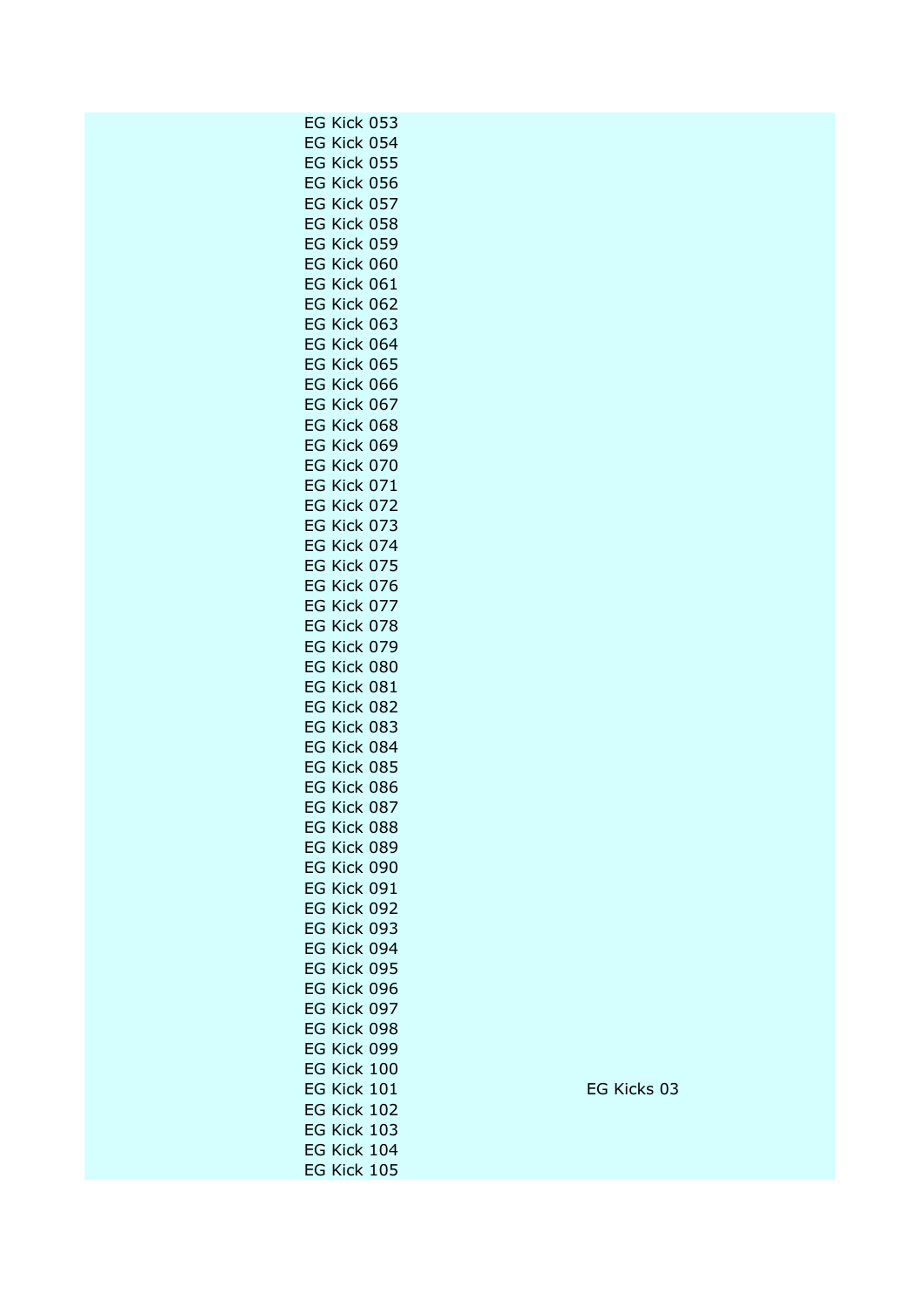| EG Kick 106 |             |
|-------------|-------------|
| EG Kick 107 |             |
| EG Kick 108 |             |
| EG Kick 109 |             |
| EG Kick 110 |             |
| EG Kick 111 |             |
| EG Kick 112 |             |
| EG Kick 113 |             |
|             |             |
| EG Kick 114 |             |
| EG Kick 115 |             |
| EG Kick 116 |             |
| EG Kick 117 |             |
| EG Kick 118 |             |
| EG Kick 119 |             |
| EG Kick 120 |             |
| EG Kick 121 |             |
|             |             |
| EG Kick 122 |             |
| EG Kick 123 |             |
| EG Kick 124 |             |
| EG Kick 125 |             |
| EG Kick 126 |             |
| EG Kick 127 |             |
| EG Kick 128 |             |
| EG Kick 129 |             |
|             |             |
| EG Kick 130 |             |
| EG Kick 131 |             |
| EG Kick 132 |             |
| EG Kick 133 |             |
| EG Kick 134 |             |
| EG Kick 135 |             |
| EG Kick 136 |             |
| EG Kick 137 |             |
| EG Kick 138 |             |
|             |             |
| EG Kick 139 |             |
| EG Kick 140 |             |
| EG Kick 141 |             |
| EG Kick 142 |             |
| EG Kick 143 |             |
| EG Kick 144 |             |
| EG Kick 145 |             |
| EG Kick 146 |             |
|             |             |
| EG Kick 147 |             |
| EG Kick 148 |             |
| EG Kick 149 |             |
| EG Kick 150 |             |
| EG Kick 151 | EG Kicks 04 |
| EG Kick 152 |             |
| EG Kick 153 |             |
| EG Kick 154 |             |
| EG Kick 155 |             |
|             |             |
| EG Kick 156 |             |
| EG Kick 157 |             |
| EG Kick 158 |             |
|             |             |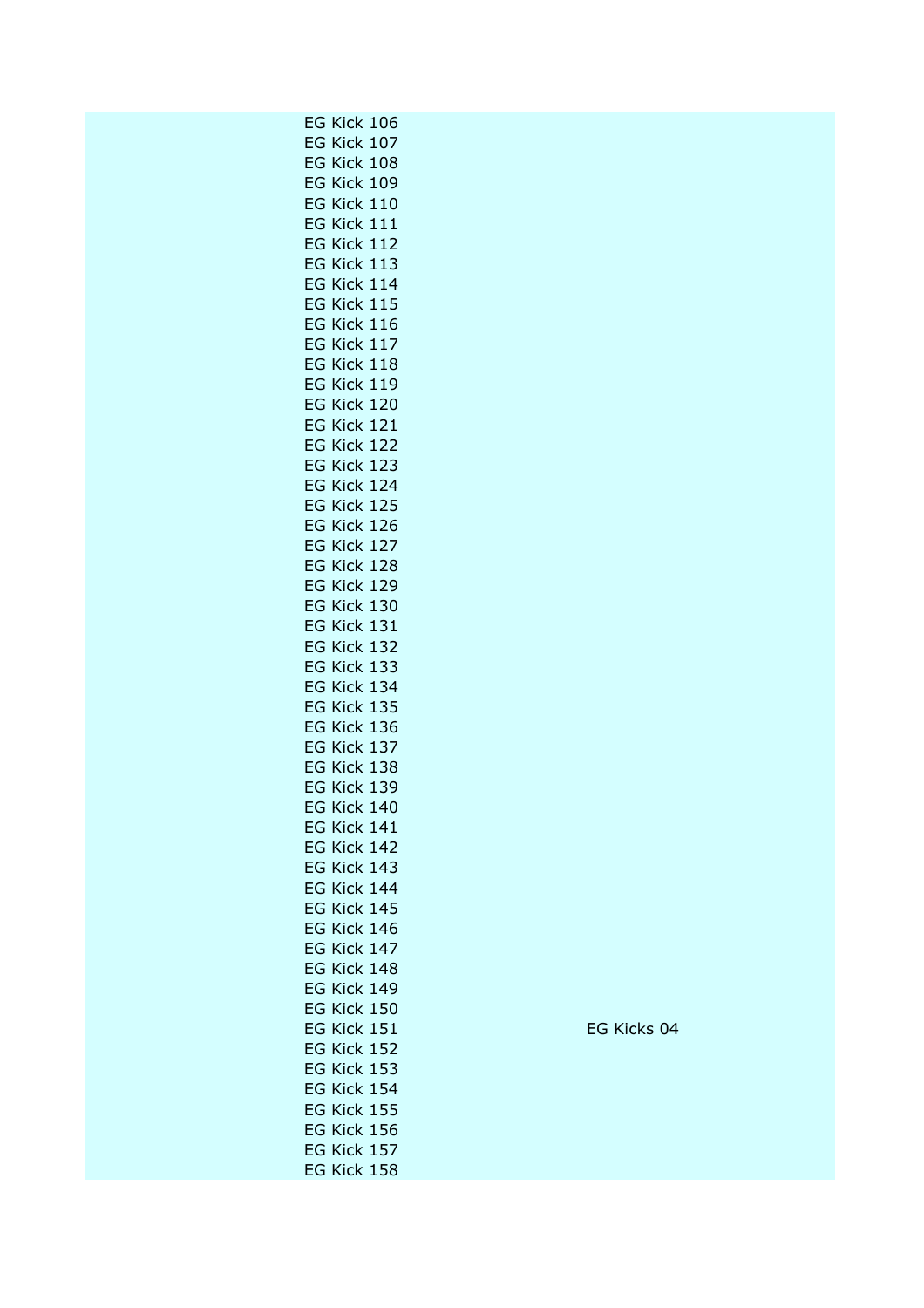| EG Kick 159                |             |
|----------------------------|-------------|
| EG Kick 160                |             |
| EG Kick 161                |             |
| EG Kick 162                |             |
| EG Kick 163                |             |
| EG Kick 164                |             |
| EG Kick 165                |             |
| EG Kick 166                |             |
| EG Kick 167                |             |
| EG Kick 168                |             |
| EG Kick 169                |             |
| EG Kick 170                |             |
| EG Kick 171                |             |
| EG Kick 172                |             |
| EG Kick 173                |             |
| EG Kick 174                |             |
| EG Kick 175                |             |
| EG Kick 176                |             |
| EG Kick 177                |             |
| EG Kick 178                |             |
| EG Kick 179                |             |
| EG Kick 180                |             |
| EG Kick 181                |             |
| EG Kick 182                |             |
|                            |             |
| EG Kick 183<br>EG Kick 184 |             |
| EG Kick 185                |             |
| EG Kick 186                |             |
| EG Kick 187                |             |
| EG Kick 188                |             |
| EG Kick 189                |             |
| EG Kick 190                |             |
| EG Kick 191                |             |
| EG Kick 192                |             |
| EG Kick 193                |             |
| EG Kick 194                |             |
| EG Kick 195                |             |
| EG Kick 196                |             |
| EG Kick 197                |             |
| EG Kick 198                |             |
| EG Kick 199                |             |
| EG Kick 200                |             |
| EG Kick 201                | EG Kicks 05 |
| EG Kick 202                |             |
| EG Kick 203                |             |
| EG Kick 204                |             |
| EG Kick 205                |             |
| EG Kick 206                |             |
| EG Kick 207                |             |
| EG Kick 208                |             |
| EG Kick 209                |             |
| EG Kick 210                |             |
| EG Kick 211                |             |
|                            |             |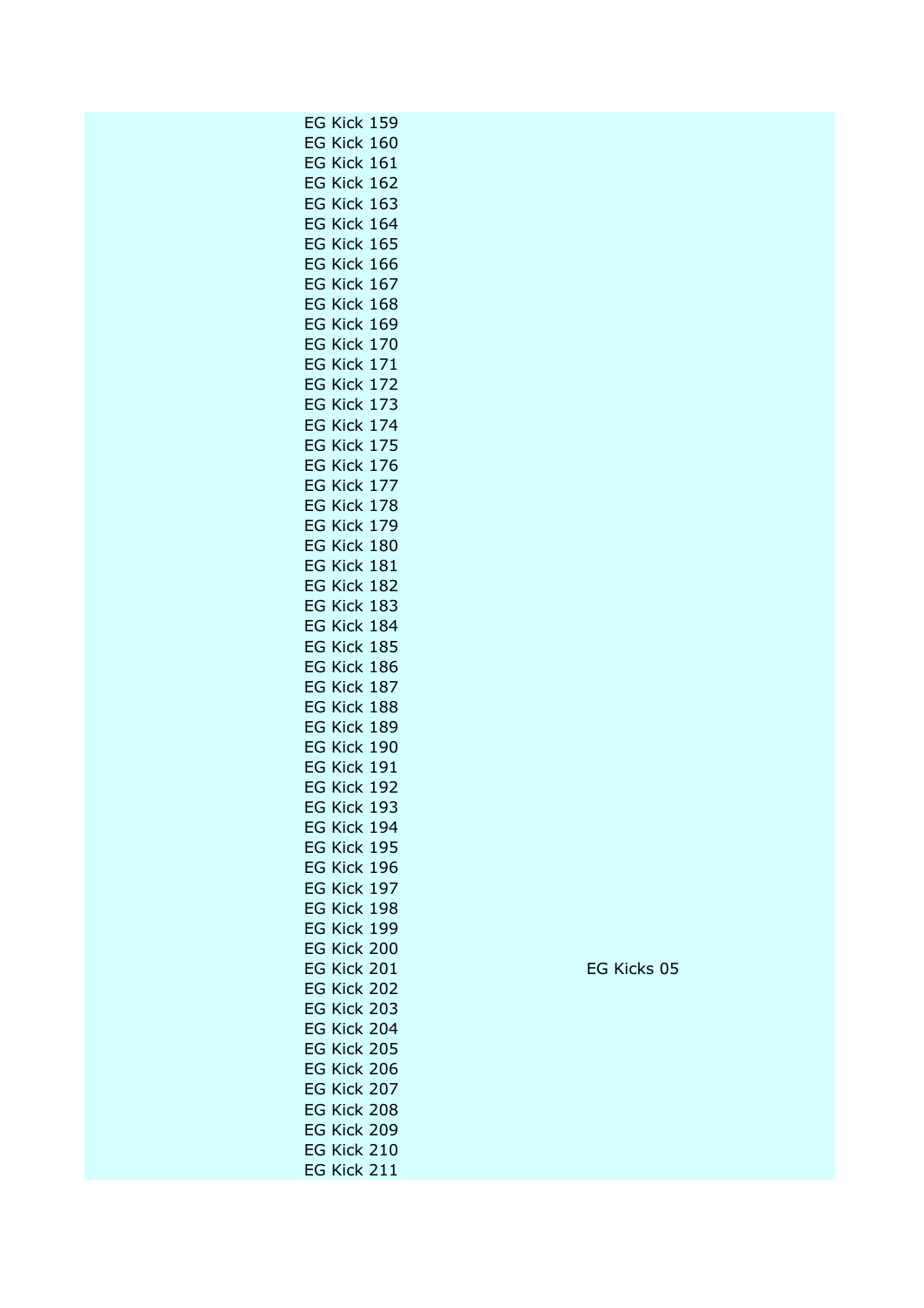|     | EG Kick 212     |                 |
|-----|-----------------|-----------------|
|     | EG Kick 213     |                 |
|     | EG Kick 214     |                 |
| EG  | Kick 215        |                 |
| EG  | <b>Kick 216</b> |                 |
| EG  | Kick 217        |                 |
| EG  |                 | <b>Kick 218</b> |
| EG  | <b>Kick 219</b> |                 |
| EG  | <b>Kick 220</b> |                 |
| EG. | <b>Kick 221</b> |                 |
| EG  | <b>Kick 222</b> |                 |
| EG  | <b>Kick 223</b> |                 |
| EG  |                 | <b>Kick 224</b> |
|     | EG Kick 225     |                 |
| EG  | <b>Kick 226</b> |                 |
| EG  | Kick 227        |                 |
| EG  |                 | Kick 228        |
| EG  |                 | <b>Kick 229</b> |
| EG  | <b>Kick 230</b> |                 |
| EG  | <b>Kick 231</b> |                 |
| EG  | <b>Kick 232</b> |                 |
| EG  | <b>Kick 233</b> |                 |
| EG  | Kick 234        |                 |
|     |                 |                 |
| EG  | <b>Kick 235</b> |                 |
| EG  | <b>Kick 236</b> |                 |
| EG  | <b>Kick 237</b> |                 |
| EG  |                 | <b>Kick 238</b> |
| EG. | <b>Kick 239</b> |                 |
| EG  | Kick 240        |                 |
| EG  | <b>Kick 241</b> |                 |
| EG  | <b>Kick 242</b> |                 |
| EG  | <b>Kick 243</b> |                 |
| EG  |                 | <b>Kick 244</b> |
|     | EG Kick 245     |                 |
| EG  | <b>Kick 246</b> |                 |
|     | EG Kick 247     |                 |
| EG  | <b>Kick 248</b> |                 |
| EG  | <b>Kick 249</b> |                 |
| EG  | <b>Kick 250</b> |                 |
| EG  | <b>Kick 251</b> |                 |
| EG  | <b>Kick 252</b> |                 |
| EG  | <b>Kick 253</b> |                 |
| EG  | Kick 254        |                 |
| EG  | <b>Kick 255</b> |                 |
| EG  | <b>Kick 256</b> |                 |
| EG  | <b>Kick 257</b> |                 |
| EG  | <b>Kick 258</b> |                 |
| EG  | <b>Kick 259</b> |                 |
| EG  | <b>Kick 260</b> |                 |
| EG  | <b>Kick 261</b> |                 |
| EG  | <b>Kick 262</b> |                 |
| EG  | <b>Kick 263</b> |                 |
| EG  | <b>Kick 264</b> |                 |
|     |                 |                 |

EG Kicks 06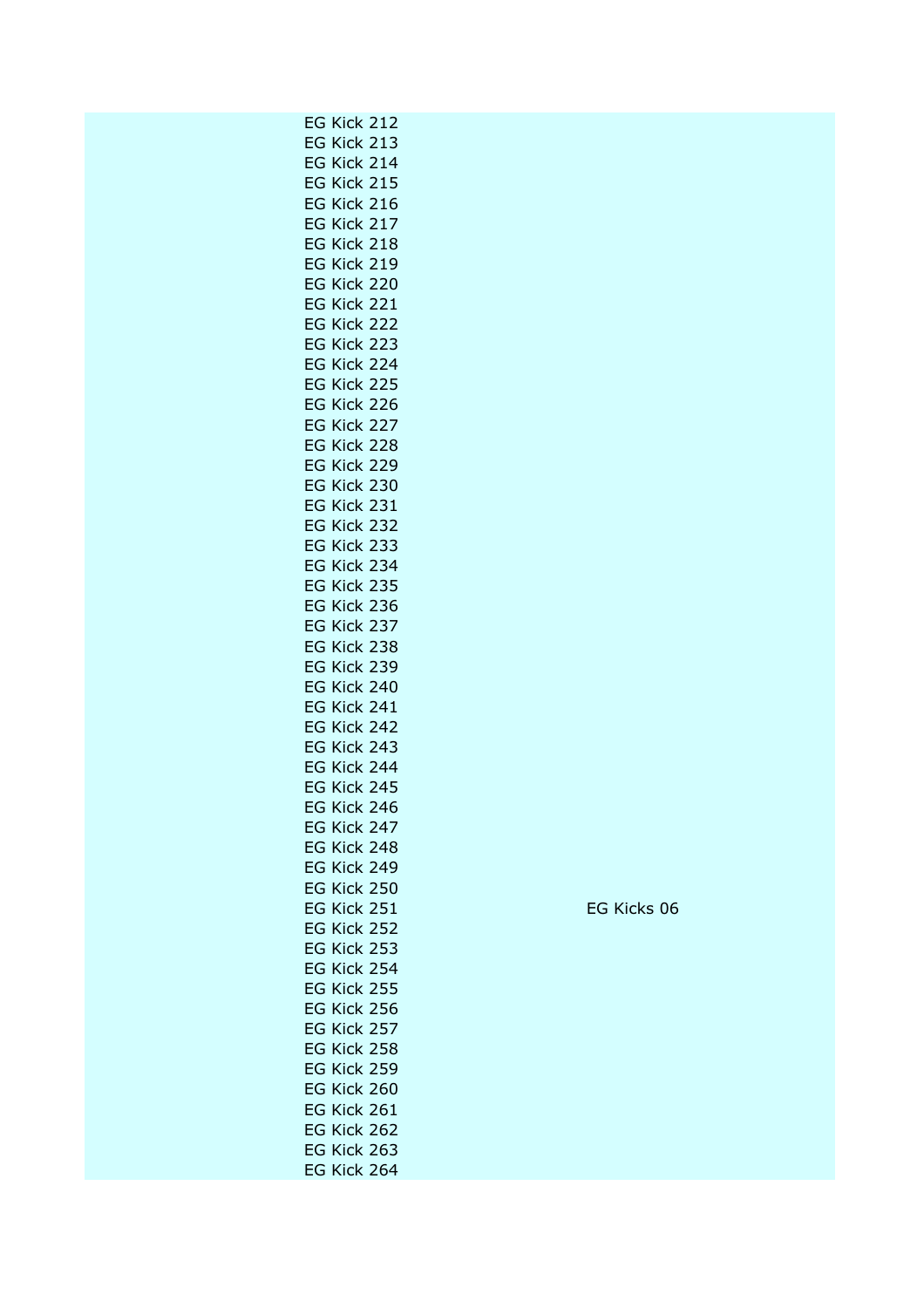| EG Kick 265<br>EG Kick 266<br>EG Reverb Kick 001<br>EG Reverb Kick 002<br>EG Reverb Kick 003<br>EG Reverb Kick 004<br>EG Reverb Kick 005<br>EG Reverb Kick 006<br>EG Reverb Kick 007                                                                                                                                                                                                                                                                                                                                                               |  |               |
|----------------------------------------------------------------------------------------------------------------------------------------------------------------------------------------------------------------------------------------------------------------------------------------------------------------------------------------------------------------------------------------------------------------------------------------------------------------------------------------------------------------------------------------------------|--|---------------|
| EG Reverb Kick 008<br>EG Reverb Kick 009<br>EG Reverb Kick 010<br>EG Reverb Kick 011<br>EG Reverb Kick 012<br>EG Reverb Kick 013<br>EG Reverb Kick 014<br>EG Reverb Kick 015                                                                                                                                                                                                                                                                                                                                                                       |  |               |
| <b>EG Percussion</b><br>EG Perc 001<br>EG Perc 002<br>EG Perc 003<br>EG Perc 004<br>EG Perc 005<br>EG Perc 006<br>EG Perc 007<br>EG Perc 008<br>EG Perc 009<br>EG Perc 010<br>EG Perc 011<br>EG Perc 012<br>EG Perc 013<br>EG Perc 014<br>EG Perc 015<br>EG Perc 016<br>EG Perc 017<br>EG Perc 018<br>EG Perc 019<br>EG Perc 020<br>EG Perc 021<br>EG Perc 022<br>EG Perc 023<br>EG Perc 024<br>EG Perc 025<br>EG Perc 026<br>EG Perc 027<br>EG Perc 028<br>EG Perc 029<br>EG Perc 030<br>EG Perc 031<br>EG Perc 032<br>EG Perc 033<br>EG Perc 034 |  | <b>EG Per</b> |

rcussion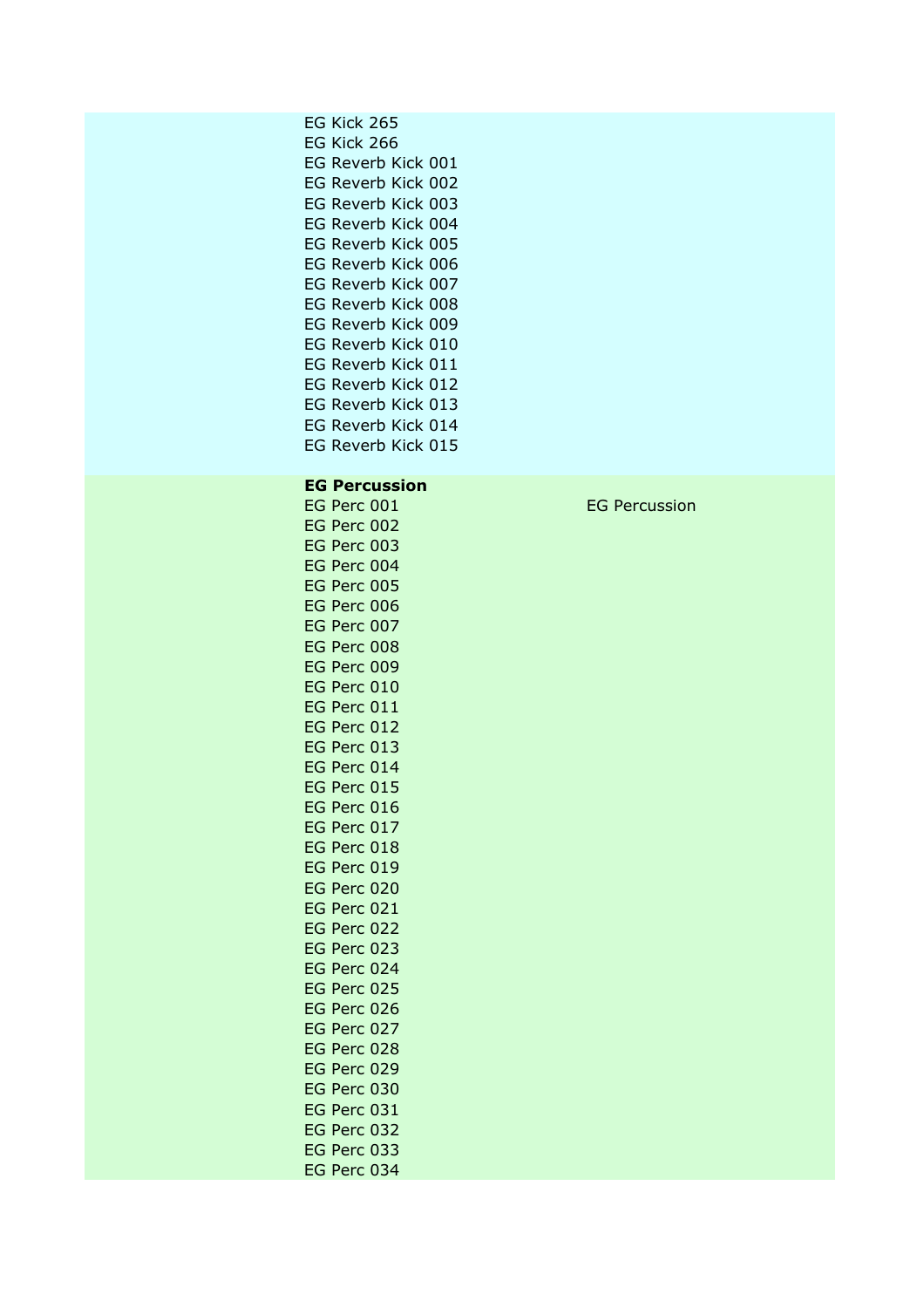| EG Perc 035<br>EG Perc 036<br>EG Perc 037<br>EG Perc 038                                                                                                                                                                                                                                                                                                                                                                                                                                                                                                                                                         |                  |
|------------------------------------------------------------------------------------------------------------------------------------------------------------------------------------------------------------------------------------------------------------------------------------------------------------------------------------------------------------------------------------------------------------------------------------------------------------------------------------------------------------------------------------------------------------------------------------------------------------------|------------------|
| <b>EG Snares</b><br>EG Snare 001<br>EG Snare 002<br>EG Snare 003<br>EG Snare 004<br>EG Snare 005<br>EG Snare 006<br>EG Snare 007<br>EG Snare 008<br>EG Snare 009<br>EG Snare 010<br>EG Snare 011<br>EG Snare 012<br>EG Snare 013<br>EG Snare 014<br>EG Snare 015<br>EG Snare 016<br>EG Snare 017<br>EG Snare 018<br>EG Snare 020<br>EG Snare 021<br>EG Snare 022<br>EG Snare 023<br>EG Snare 024<br>EG Snare 025<br>EG Snare 026<br>EG Snare 027<br>EG Snare 028<br>EG Snare 029<br>EG Snare 030<br>EG Snare 031<br>EG Snare 032<br>EG Snare 033<br>EG Snare 034<br>EG Snare 035<br>EG Snare 036<br>EG Snare 037 | <b>EG Snares</b> |
| EG Snare 038<br>EG Snare 039<br>EG Snare 040<br>EG Snare 041                                                                                                                                                                                                                                                                                                                                                                                                                                                                                                                                                     |                  |
| EG Snare 042<br>EG Snare 043<br>EG Snare 044<br>EG Snare 045                                                                                                                                                                                                                                                                                                                                                                                                                                                                                                                                                     |                  |
| EG Snare 046<br>EG Snare 047<br>EG Snare 048                                                                                                                                                                                                                                                                                                                                                                                                                                                                                                                                                                     |                  |